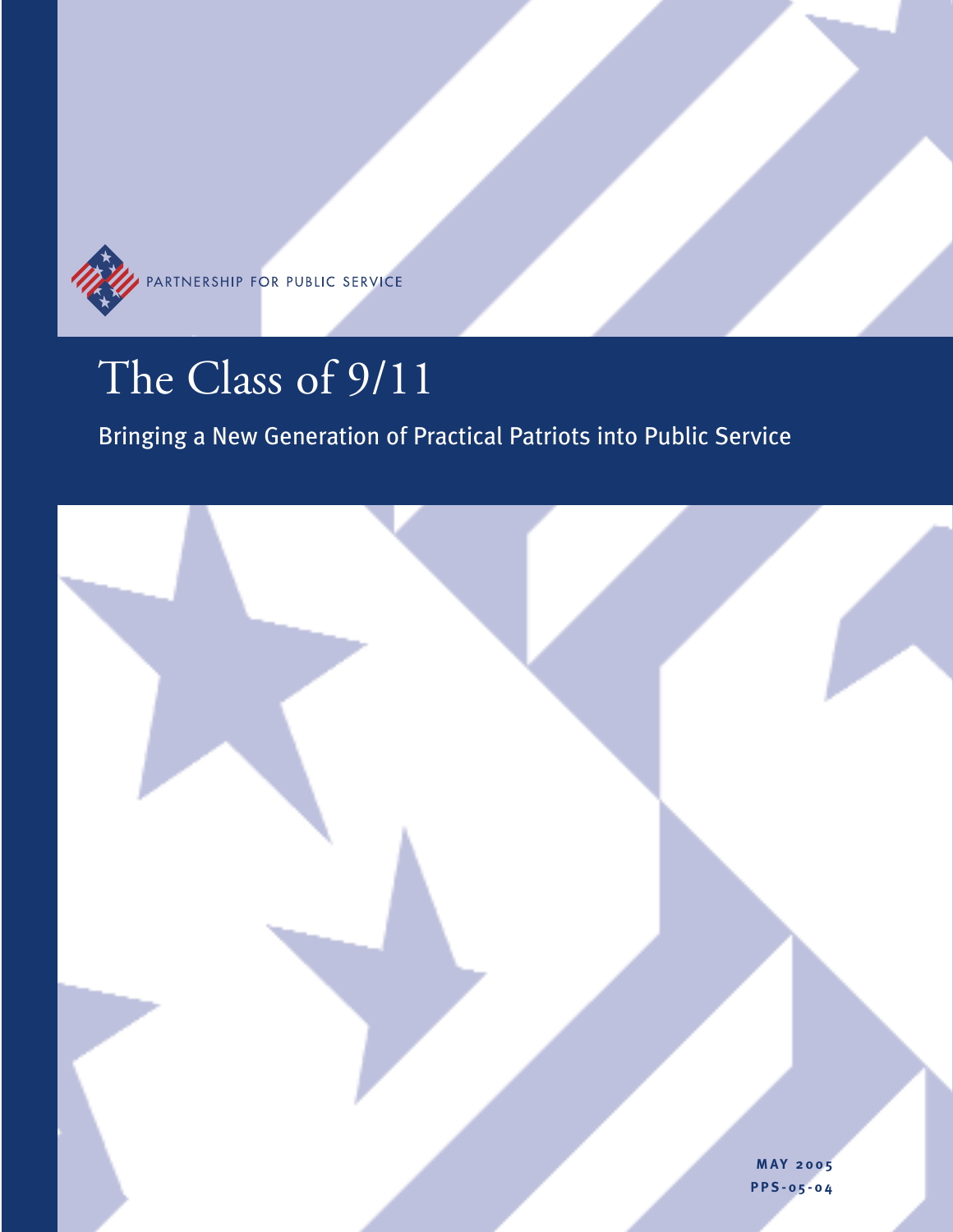#### **PREFACE**

**1**

May is graduation month for colleges and universities across the United States. This year the Class of 2005 will mark their special day as many classes have before them — by listening to political leaders, journalists, philanthropists, academic superstars and perhaps a sports hero or two provide words of wisdom during a commencement address. Considering their unique position as the first class to have had each of their four years of college informed by the ongoing war on terror, we thought it would be fitting to mark their graduation by listening to what they had to say.

While anecdotal evidence of the impact of 9/11 on the Class of 2005 abounds, this report is the first grounded in a survey of, and in-depth one-on-one sessions with, its graduating seniors. The goal is to provide an authoritative and informative look at how 9/11 has shaped their worldview, influenced their thoughts on public service and informed their upcoming career choices. We believe that it will serve as an important resource for government leaders, policymakers, journalists and others with an interest in this unique class of young Americans.

This research study is part of the Partnership for Public Service's ongoing effort to provide the quality information, insightful analysis and practical solutions needed to make the government an employer of choice for talented, dedicated Americans. Through its unique series of reports, issue briefs, surveys and research projects (such as the "Best Places to Work in the Federal Government" rankings), the Partnership is helping to shed light on the changes we need to make to meet the challenges of the 21st century.

The Partnership's mission is to inspire a new generation to serve and transform the way government works. To advance these dual goals the Partnership's research both draws upon and helps inform our other efforts including educational outreach, legislative advocacy, awareness raising activities and hands-on partnerships with government agencies.

Special thanks are due to Partnership research director Marc Porter Magee, the primary author of this report.

Max Stier *President and CEO May 2005*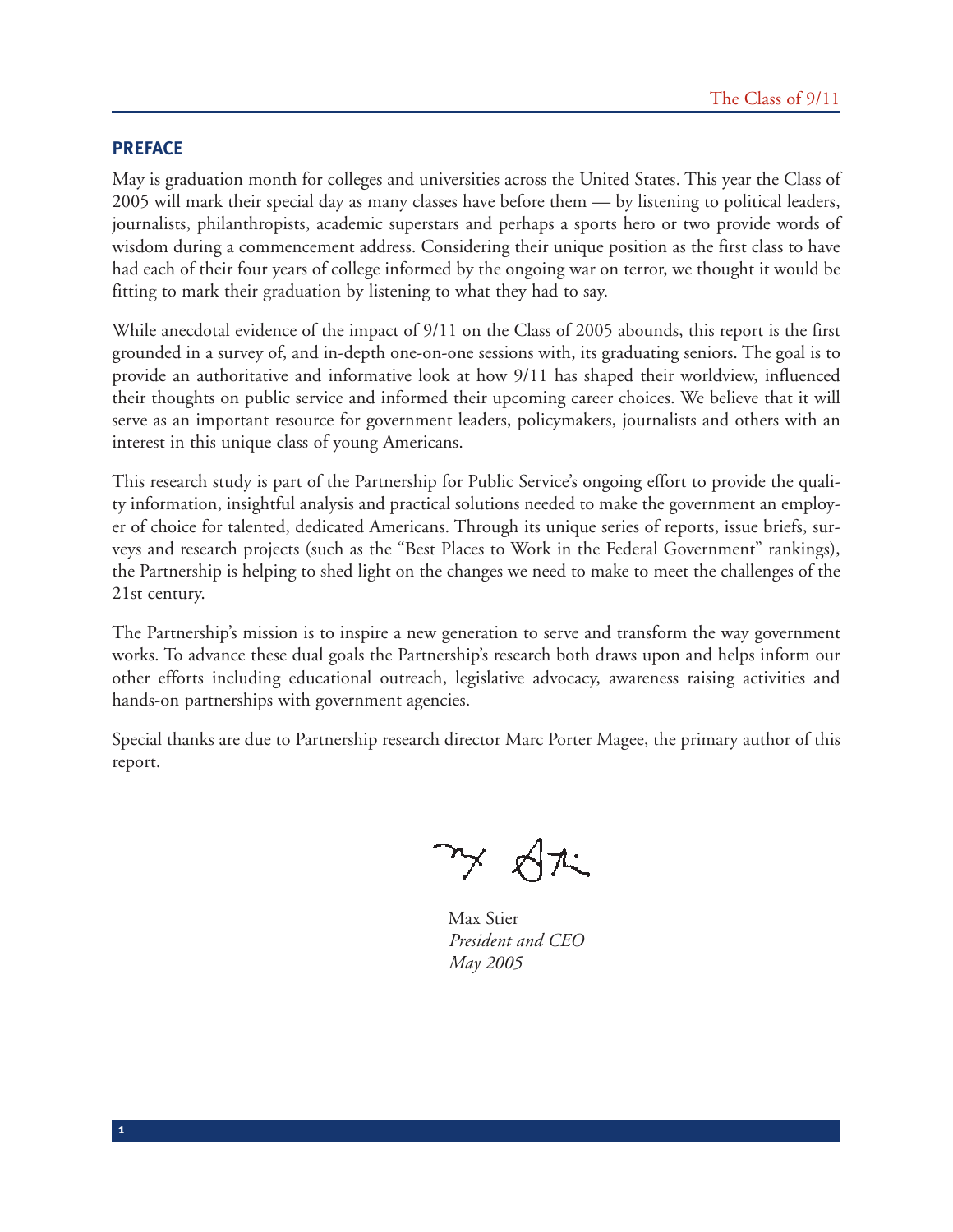#### **EXECUTIVE SUMMARY**

For college seniors in the Class of 2005, May<br>marks the end of a four-year academic jour-<br>ney, one that began just days before the<br>attacks of 9/11. While other graduating classes marks the end of a four-year academic journey, one that began just days before the attacks of 9/11. While other graduating classes have come and gone in this post-9/11 era, the Class of 2005 is the first to have had its whole college experience shaped by the 9/11 attacks and the subsequent war on terror. Drawing on a survey of over 800 graduating seniors that was conducted in the final month of their academic careers and in-depth one-on-one interviews with over 100 of those who participated in the survey, this report provides a unique window into how the war on terror has shaped their view of government, the role of patriotism in their career choices, the key factors driving interest in public service and what government agencies can do to better recruit talented young workers.

In this first-of-its-kind research study, we find that:

1. *The students in the Class of 2005 are practical patriots who were deeply affected by 9/11*, but most say it did not alter their career path.

More than three-quarters of the members of the Class of 2005 describe themselves as patriotic and nearly half say that the events of 9/11 made them more so. However, while the majority of those made more patriotic were instilled with a greater love of country and inspired to display the flag, **only one in five students said it made them more interested in government service and even fewer said it made them consider joining the military**.

2. *The window of opportunity to recruit a new generation to public service is closing*, in part because of polarization over the Iraq war.

Asked which event had a bigger impact on their view of the United States, the students were split evenly between the attacks of 9/11 and the war in Iraq. However, while more than two-thirds of those citing the attacks of 9/11 said it gave them a more positive view of the U.S., **more than three-quarters of those citing the war in Iraq said it gave them a more negative view**. While the vast majority still expect a 9/11-style attack in the next five years, as they prepare to leave school the fear of being unemployed or going into debt far exceeds their fear of another terrorist attack. Perhaps because of the split over Iraq and these other concerns, **six out of 10 seniors reject the idea that they should have been asked to do more to help fight the war on terror**.

3. *Government needs a smarter sales pitch and a more robust reform agenda* that balances appeals to patriotism with new approaches to pay and prestige.

The upswing of patriotism that resulted from 9/11 did not give the government a free pass in recruiting talent. In fact, **fewer than one in ten college seniors say that the opportunity to serve their country is their top reason for considering a government career**. A successful recruitment effort must not only show young people how their work in government can make a difference but also address their practical concerns about pay and prestige head-on by moving forward with market-based pay reforms, rewarding top performers with meaningful performance bonuses and engaging in a much more aggressive push to raise the prestige of government jobs among parents, teachers and peers.

Other important findings from this research study include: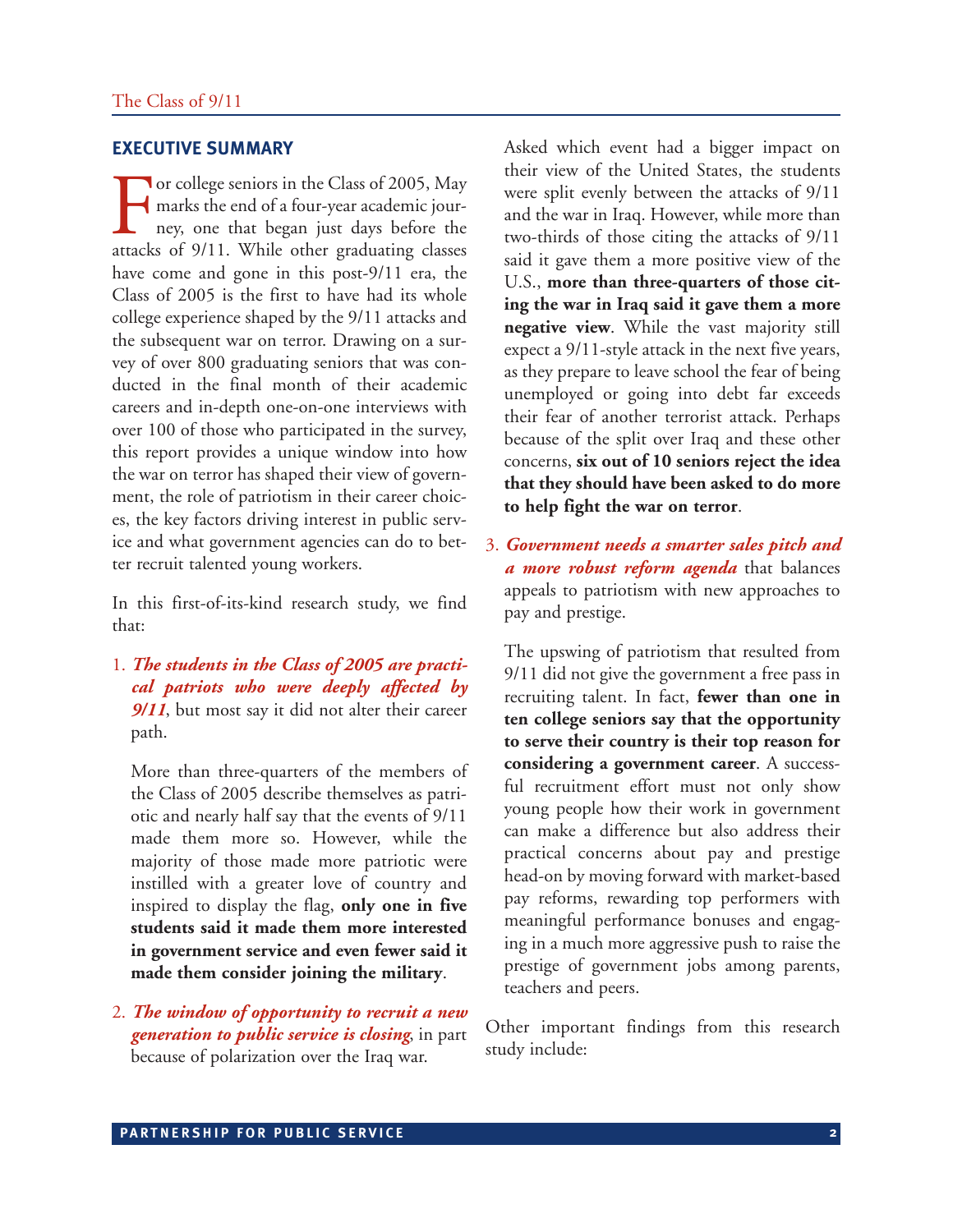- ★ Students who live in or around Washington, D.C. are more likely than the rest of the country to be very interested in working for the federal government, to say that getting a government job would make their parents proud and to describe themselves as very patriotic. **Students living in or around New York City are more likely than the rest of the country to say that 9/11 made them interested in government service**.
- ★ **When asked what career choice would make their parents most proud, less than one in four seniors say getting a government job** compared to more than two-thirds who say starting your own business or getting a job in the private sector.
- ★ While the government has increasing needs for the most talented academic achievers, **"A" students in the Class of 2005 express less inter-**

**est in a government job than those with "B" and "C" averages**. Further, the proportion of seniors who say getting a government job would make their parents most proud declines as grades increase.

★ While Democrats, Republicans and Independents express the same level of interest in government service, **students who describe themselves as "very conservative" are more interested in serving in government than students who describe themselves as "very liberal."** 

The report that follows provides a concise analysis of the results from this research, exploring the characteristics of the first graduating class from this new 9/11 generation, the key drivers of interest in public service and how best to talk about government jobs with this new crop of college graduates.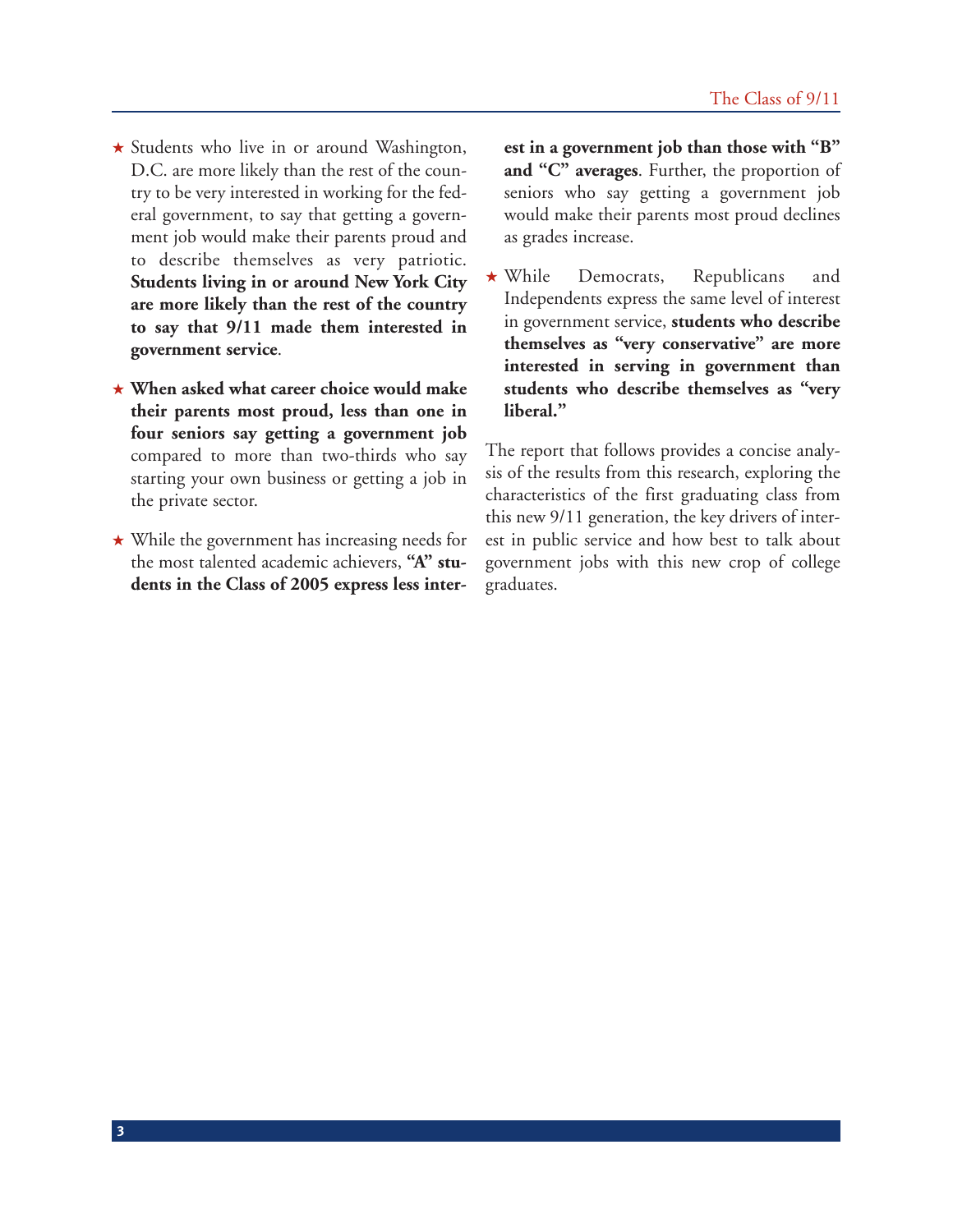#### **THE 9/11 GENERATION**

#### *An analysis by Tom Freedman and Jim McLaughlin*

This year's graduating seniors entered college in 2001, just days before the attacks of 9/11. This survey of, and one-on-one sessions with, this class of young people from all across America reveals a serious-minded, patriotic new generation. These young people expect to live with a lifetime of war, but are focused as much on practical necessities as the abstract difficulties of the war on terror.

The 9/11-generation was profoundly affected by the events of that day — less than one quarter said it didn't affect them personally. And they expect to continue dealing with terrorism. More than twothirds think it is likely we will have a serious 9/11-like attack again in the U.S. in the next five years.

*"I had never given much thought about the government prior to 9/11 but since it I have been more involved, wanting to vote, wanting to have a say, forming opinions. I think it is difficult to be in government at such a time because every move is going to be scrutinized and disagreed with. I think it is a difficult balancing act …"*

*— Female, "not at all interested" in government service*

The data reveals that fully 30 percent of graduating seniors do not think the war on terror will ever be over and another 27 percent expect it will go on beyond their lifetime. That means more than half of graduating seniors do not expect to live to see the end of the war against terrorism. By contrast, only 17 percent of these young adults think it will end within five years.

Despite thinking the war may prove intractable and more attacks inevitable, the Class of 2005 is not obsessed with it. They are a practical bunch. Their greatest fears are going into debt (32 percent) and being unemployed (31 percent). Fewer than one in seven say their greatest fear is more terrorism. This is an understandable concern with more than half predicting they will graduate with debts of at least \$5,000 and 20 percent saying they will owe more than \$20,000. They want government to focus on budgets and social security, not steroids. The class did not feel it should have been asked to do more since  $9/11$  — almost 60 percent rejected that notion.

This new generation is being affected by the events in Iraq as well as 9/11. Asked to compare the impact of the war in Iraq with the events of 9/11 on their view of the U.S., a surprising 42 percent said the war in Iraq had more of an effect on their view of the U.S., while 45 percent said the 9/11 attacks. And while those who cited the 9/11 attacks said it made them feel more pos-

itively towards the U.S., 85 percent of those who cited the Iraq war said it made them feel more negatively.

For this generation, perceptions of these two key events shape how they view government and politics. College seniors who said that the 9/11 attacks had a bigger impact on their view of the U.S. were 20 percentage points more likely to say they trusted government to do the right thing than those who said the war in Iraq had a bigger impact.

Finally, it seems likely that regional differences play some role in the perception of 9/11. For instance,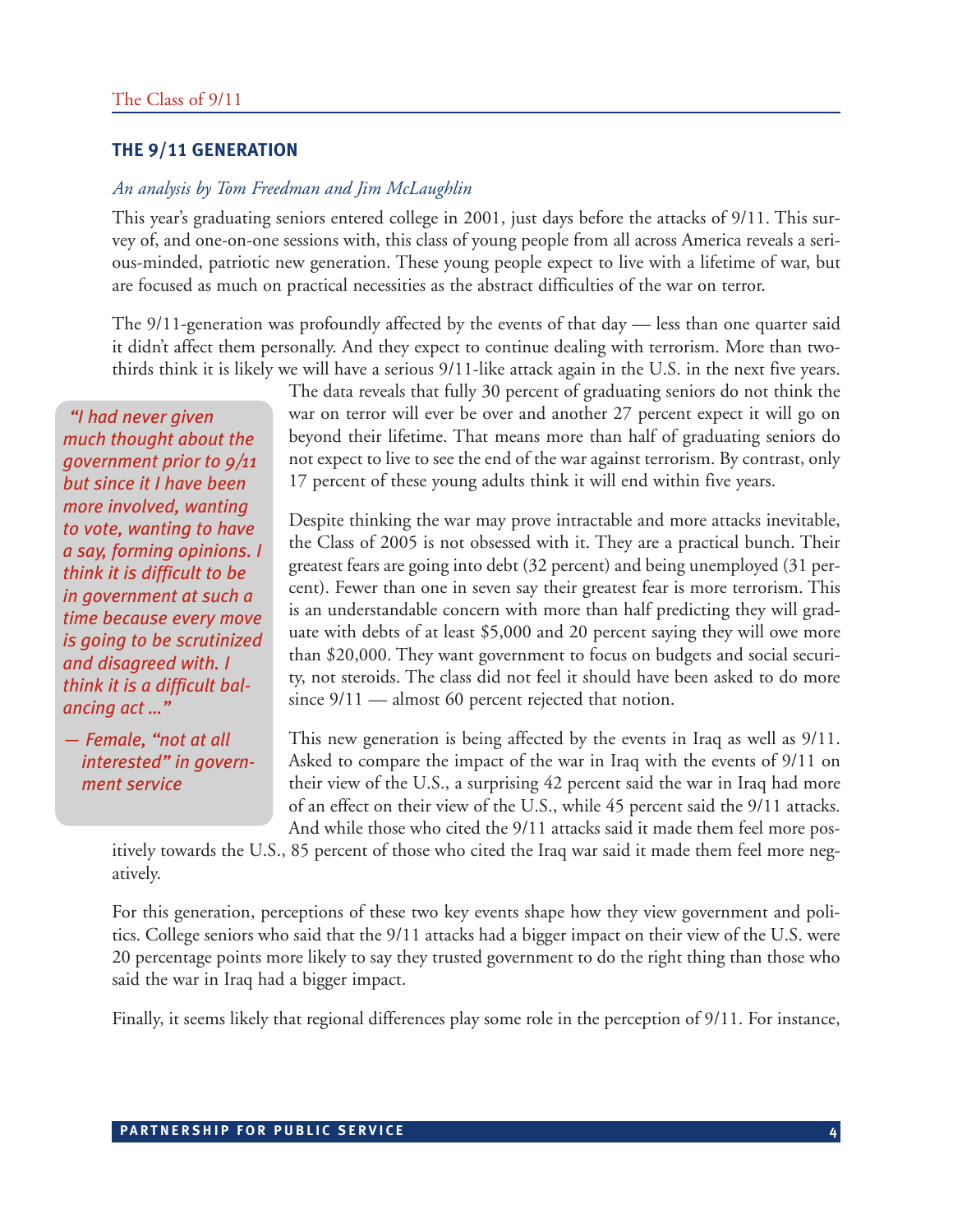fully one quarter of college seniors from the New York area said 9/11 made them more interested in government work while in the rest of the country only one in five had that reaction. And, while the sample size is relatively small, a significantly larger proportion of those who live in the Washington, D.C., area consider themselves patriotic, with half of District area residents saying they were very patriotic compared to only one-third of the rest of the nation.

*Tom Freedman, a consultant for the Partnership, was Senior Advisor to the President during the Clinton Administration. Jim McLaughlin is a nationally recognized public opinion expert and Republican consultant who has worked for over 50 Members of Congress, eight U.S. Senators and five governors.*

**5**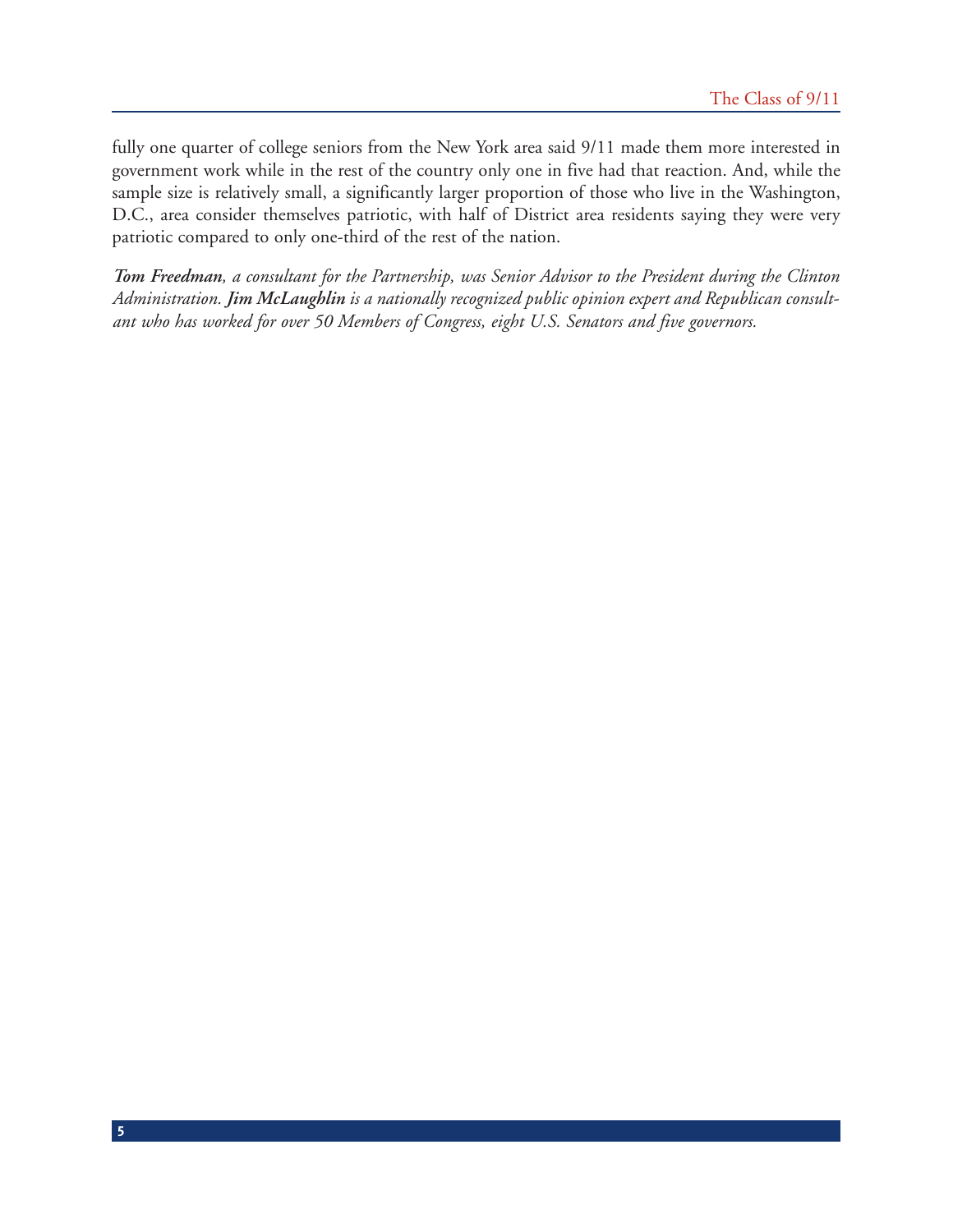#### **INTEREST IN GOVERNMENT SERVICE**

I ow has this class's unique position as the<br>first class to have gone through college<br>during the post-9/11 period shaped<br>their interest in public service? first class to have gone through college during the post-9/11 period shaped their interest in public service?

Interest in serving in government is up slightly, but not significantly so. Overall, 23 percent of this year's graduating college seniors say that they are very interested in working for the federal government. This number is slightly higher than the 18 percent of seniors in the class of 2003 who said in a Brookings Institution poll that they had given very serious consideration to working for the federal government.

When asked directly about how the events of 9/11 influenced their interest in government service, 21 percent of college seniors said it made them more interested and 15 percent said it made them less interested — a net gain of six percent. However, fully two-thirds of seniors (64 percent) said it had no effect. The one-on-one chats echoed this sentiment: seniors do not report a significant connection between 9/11 and their career choices. While the events of that day impacted how they think about their government and the world, it does not drive the professional choices they are making now.

Moderator: What comes to mind when you think of public service?

"I think of public service as anything done that benefits others/communities more than the individual performing the work... If it is unpaid work it makes a bigger impact."

– Female, "not sure" of interest in government service

Although the survey reveals a slightly higher level

of interest in government service, it also suggests that the view of government work as public service continues to decline. Only 19 percent of this year's graduating seniors described government work as "completely" a form of public service, down nine points from the 28 percent who did so in the Class of 2003. By contrast, 30 percent say nonprofit work is public service and 81 percent say the same about volunteering.

In the one-on-one sessions, there were two recurring elements of this generation's definition of public service. First, it is thought to have a direct, firsthand impact on the people who are being served. The college seniors think of public servants as people "in the trenches" such as teachers, firefighters and those working in community nonprofits. Second, there is a strong perception that public service is, by definition, very low paying, or is even done for free.

"I think most kids my age have been led to believe that they shouldn't settle for anything less than top-tier … high-salary, high recognition, the kind of thing your parents can brag about."

– Female, "somewhat interested" in government service

In the Brookings survey of the Class of 2003, 49 percent of college seniors identified their parents as a "very helpful" source for career advice, compared to 39 percent who cited their professors, 26 percent who cited their peers and only 22 percent who cited their college's office of career services. When members of the Class of 2005 were asked in our survey to reflect on what career path would make their parents most proud, 37 percent said starting your own business, 30 percent said getting a job in the private sector and 22 percent said getting a job with the federal government. Only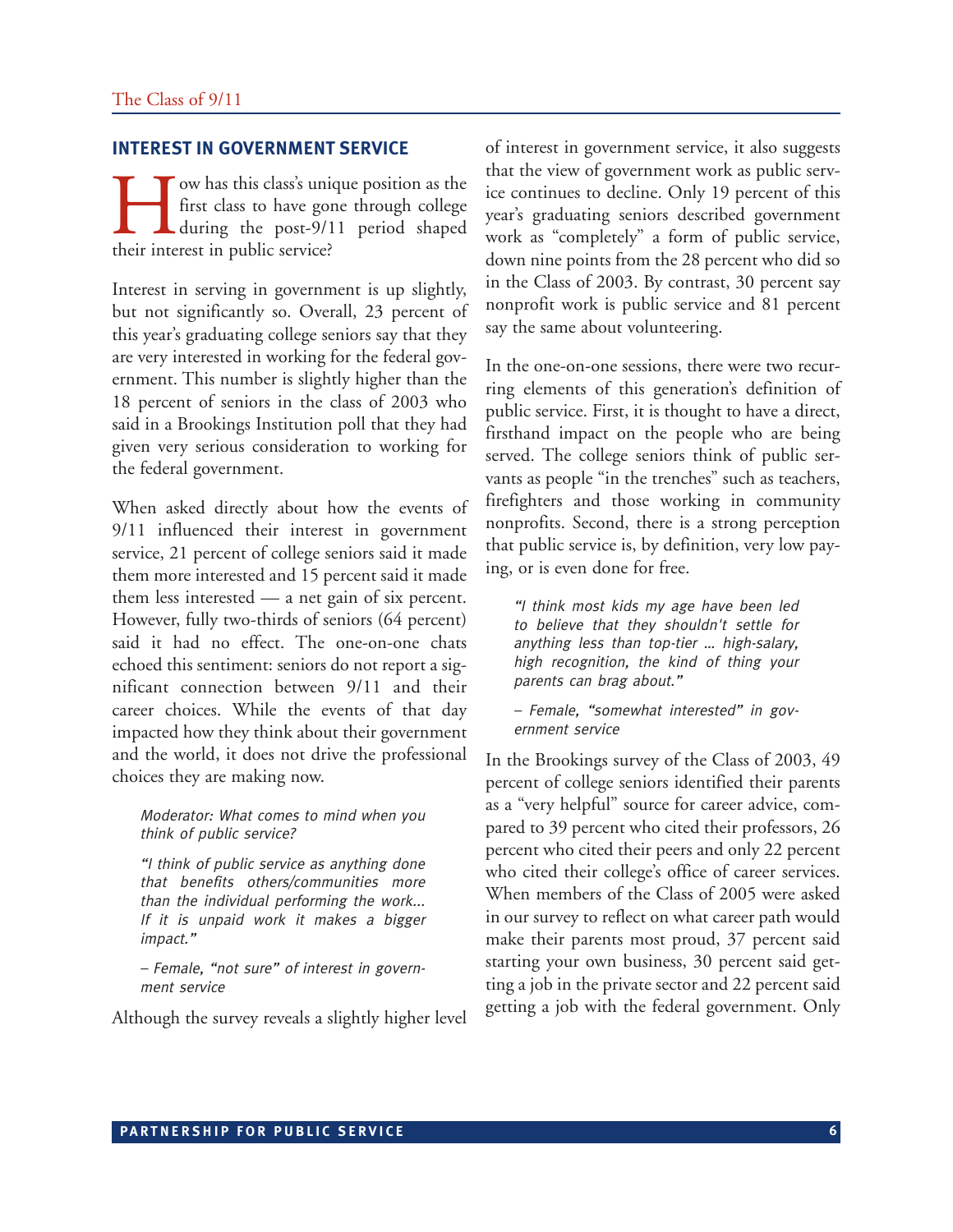nine percent said getting a job with a nonprofit would make their parents most proud and just 2 percent the same about joining the military.

What might convince more graduating seniors to serve?

For the most part this cohort indicates that they are motivated by high salaries and prestige, and therefore do not consider public service or government work a good fit. Although they say this with some chagrin, they also accept it as a reality that they must function within.

"Most of this generation has been raised to get the job, get the goal, get the promotion, and public service doesn't provide for the same kind of external accomplishment. Not the same kind of recognition we're looking for. It's not a healthy thing but it's how we've been raised. This is the age of movie stars and sports heroes and who wants to do public service when you can be a millionaire?"

– Male, "not at all interested" in government service

In the chat sessions, respondents consistently cited good pay and the opportunity to work on interesting issues as their key motivators. This pattern is also clear in the survey results. When asked "Which one reason would make you most likely to consider a career in government?" good pay and benefits was the top choice of 43 percent of this year's graduating seniors, compared to 22 percent for "working on issues that interest me" and 10 percent for job security. In terms of the one reason that would make them not consider a career in government, one-third (33 percent) said "too much bureaucracy", followed by "salaries not high enough" (14 percent), "don't know what careers are available" (12 percent) and "never

**7**

been asked" (11 percent).

Moderator: What would you need to see or hear to believe that public service is a viable career path for you?

"I'd like to be able to believe that I'd be able to make a difference while earning the same kind of money and benefits as I would working for a private company. And that there'd be the same opportunity for career advancement as in a private company."

– Male, "not very interested" in government service

Consistent with previous surveys of college students, the majority (57 percent) cited "improving public education" as an area where the government should do more. Reducing poverty (39 percent), providing accessibility to health care (36 percent) and addressing rising health care costs (32 percent) rounded out the top four.

# *Field of Study and GPA*

As the needs of government agencies continue to shift from clerical and general managerial work to more high skill areas, the government will increasingly engage in a "war for talent" with both businesses and nonprofits. Although interest in government service does not vary a great deal between public, private, technical and community colleges, it does vary significantly in terms of area of study.

A 2005 Partnership report on future government hiring needs, entitled *Where the Jobs Are*, showed that one of the areas of greatest need was in engineering and sciences, with over 23,000 job openings occurring over the next two years.

The Class of 2005 survey reveals that in terms of level of student interest, government and political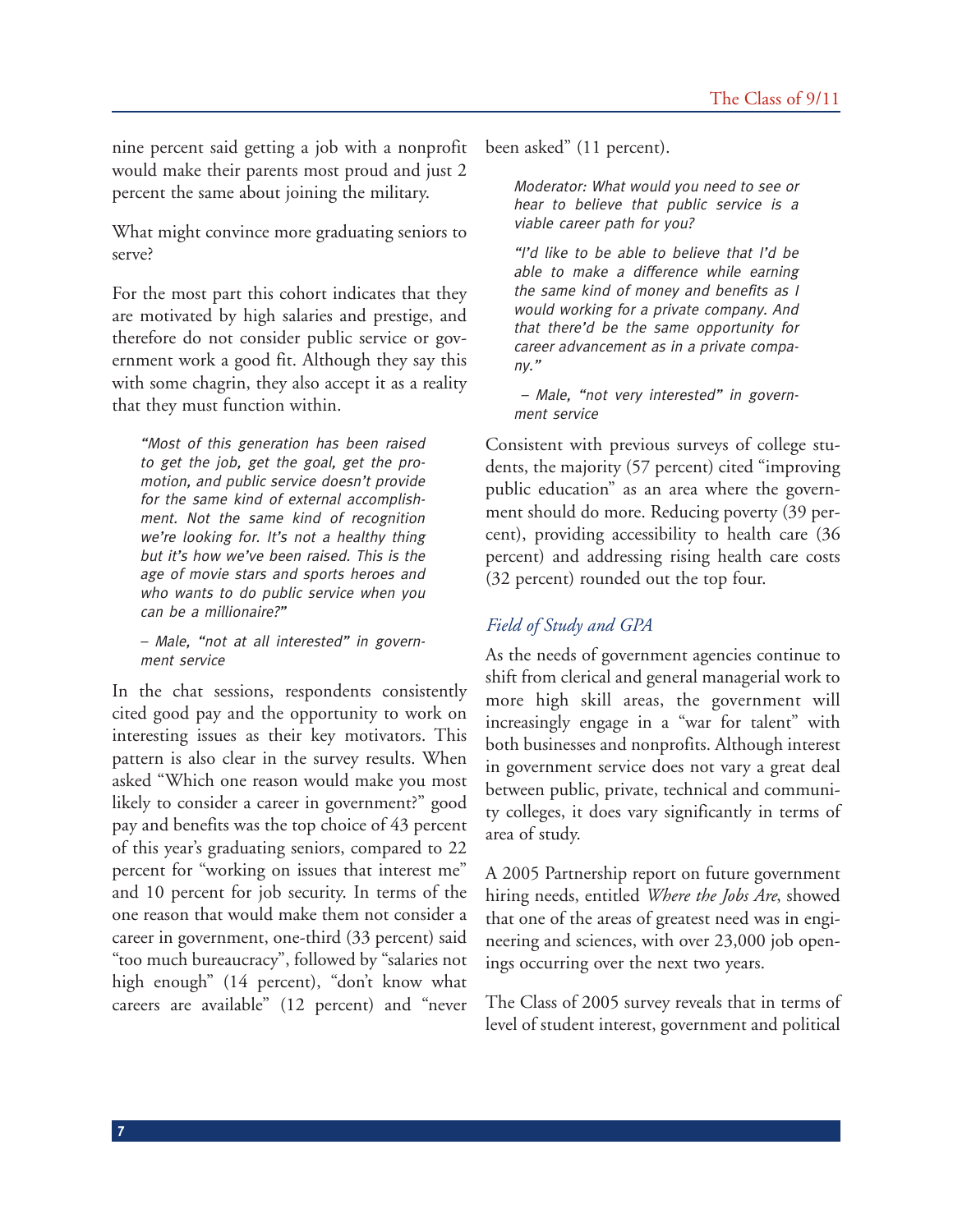science majors top the list with 70 percent saying they are very interested in working for the federal government. While demonstrating less interest than government majors, students in the natural sciences (such as biology, chemistry or physics) still ranked above average, with 32 percent saying they are very interested. However, only 21 percent of mathematics, engineering and computer science majors say the same. Not surprisingly, given the traditional focus on careers outside of the federal government, majors in business and accounting (16 percent) and education (10 percent) had the lowest level of interest.

Majors in mathematics, engineering and computer science — perhaps the most sought after group of graduates in the job market today — were the most likely to cite "serving your country and community" as the one reason that would make them choose a career in government. Ironically, students majoring in government or political science were the least likely to say the same.

Interest was also found to vary according to measures of academic performance. While 25 percent of students with a "B" average and 24 percent of those with a "C" average say they are very interested in serving in government, only 20 percent of "A" students say the same. Further, the proportion of seniors who say getting a government job would make their parents most proud declines as grades increase: 27 percent of "C" students cited a government job compared to only 22 percent of "B" students and just 20 percent of "A" students. By contrast, the proportion citing a private sector job increases from an average of 28 percent among "B" and "C" students to 34 percent among "A" students. Similarly, while 12 percent of "A" students say that a nonprofit job would make their parents most proud, only 8 percent of "B" and "C" students say the same.

When asked which one reason would make them most likely to consider a career in government, "A" students were less likely than "C" students to cite pay and benefits (42 vs. 49 percent) and job security (8 vs. 14 percent). By contrast, they were more likely than "C" students to mention working on interesting issues (24 vs. 15 percent) and having a challenging job with responsibility (10 versus 6 percent). Finally, when asked which one reason would make them less likely to consider government service, "A" students cited too much bureaucracy more often than "C" students (34 vs. 28 percent).

#### *Participation, Patriotism and Trust*

While most students do not view government work as public service, interest in government service is connected with other possible forms of public service, such as volunteering. While 28 percent of those who volunteer five times a month or more say they are very interested in government service, only 21 percent of those who never do volunteer work say the same.

"I think in general people have become more patriotic and willing to help others. How long this will last…I don't know. It seems to me like we may have already settled back into how we were before  $9/11$ ."

– Female, "somewhat interested" in government service

Another important indicator of interest in government service is patriotism. Students who describe themselves as "very patriotic" are nearly twice as likely as those who say they are "not at all patriotic" to be very interested in government service (31 versus 16 percent). It is important to note, however, that while patriotism runs deep in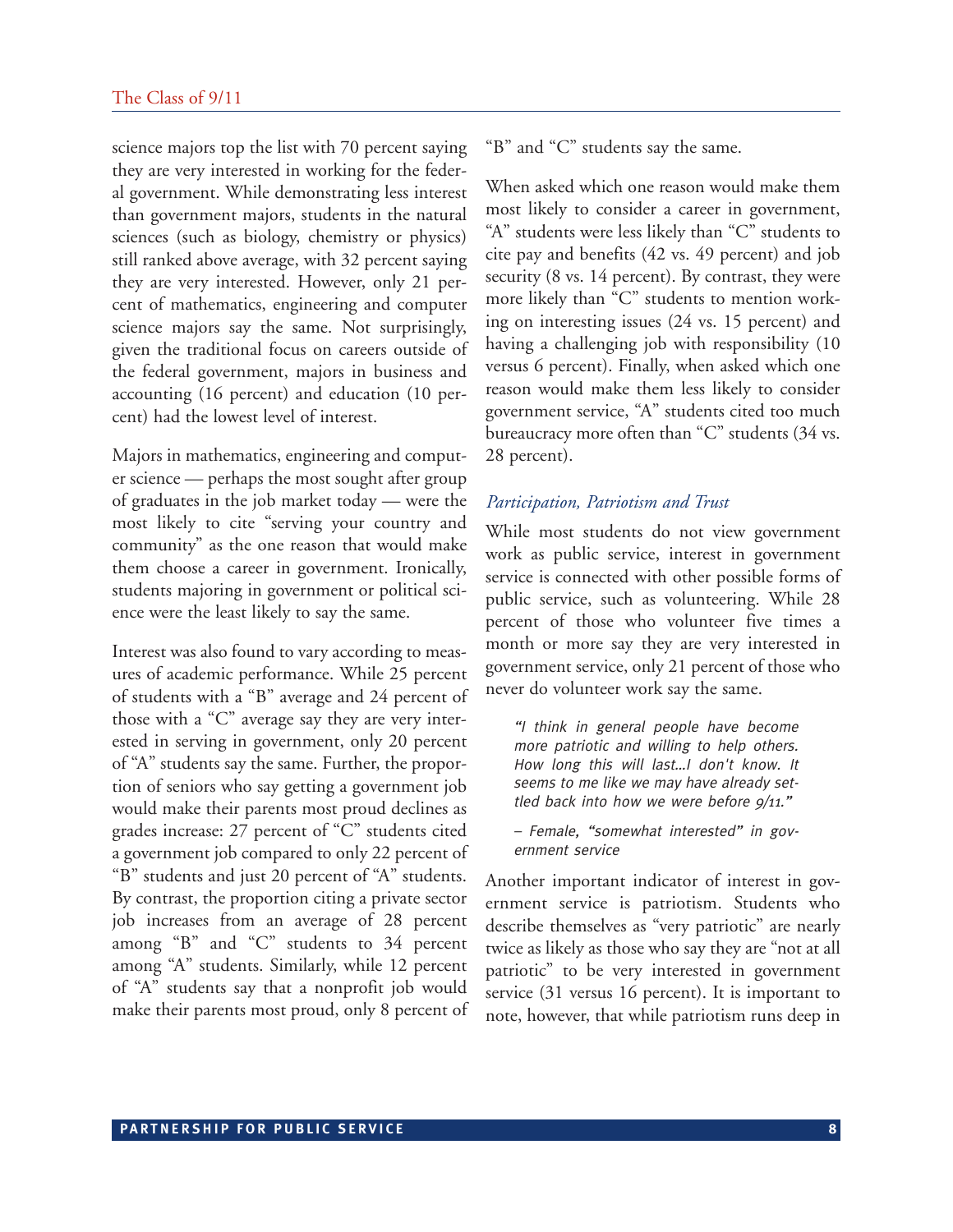this group, the chat sessions demonstrate that they seldom acknowledge it as driving their career decisions. For the Class of 2005 career decisions, it is believed, need to be treated in a very practical, businesslike way — their futures are riding on them.

The survey results also reveal that perhaps the most powerful indicator of interest in government service is trust in government. Students who trust the government to do what is right "all the time" are more than five times more likely to be very interested in government service than those who "never" trust the government (45 versus 8 percent). Interestingly, "C" students are almost twice as likely as "A" students to say that they trust the government to do what is right "all the time."

#### *Demographics and Background Characteristics*

Demographic characteristics and a student's background can also be important influencers of interest in government service. For example, while the proportion of graduating seniors very interested in working for the federal government is fairly consistent between the Northeast (25 percent), South (28 percent) and West (26 percent), only one-half as many seniors (13 percent) from the Midwest say they are very interested in government service.

Interest in working for the federal government is about the same regardless of whether a student's parents are college graduates or high school dropouts, but it does vary according to parents' income. While 30 percent of students from families making less than \$25,000 per year say they are very interested in government service, only 18 percent of those from families making \$100,000 per year or more say the same.

Although a number of federal agencies offer debt relief plans, the amount of debt held by a student is not a significant indicator of interest in government service, with 24 percent of those with no debt and 27 percent of those with \$20,000 of more saying they are very interested in government service.

There are important differences in terms of race and ethnicity. While 20 percent of White non-Hispanics and Asians are very interested in government service, nearly twice as many African Americans (39 percent) and Hispanics (43 percent) say the same.

Finally, in terms of political party, nearly the same proportion of Democrats (24 percent), Republicans (25 percent) and Independents (24 percent) say they are very interested in working for the federal government. However, 27 percent of graduating seniors who describe themselves as "very conservative" say they are very interested in government service; only 18 percent of those who describe themselves as "very liberal" say the same.

## **TALKING ABOUT GOVERNMENT SERVICE**

What do these findings mean for feder-<br>al agencies eager to recruit talented<br>workers from this new crop of gradu-<br>ates? al agencies eager to recruit talented workers from this new crop of graduates?

While some members of the Class of 2005 are already very interested in serving, expanding this pool of interest will require both a smart sales pitch and a more prominent reform agenda that tackles young people's concerns about government service head-on. This research suggests that there are three key drivers that must be addressed: Patriotism, Pay and Prestige.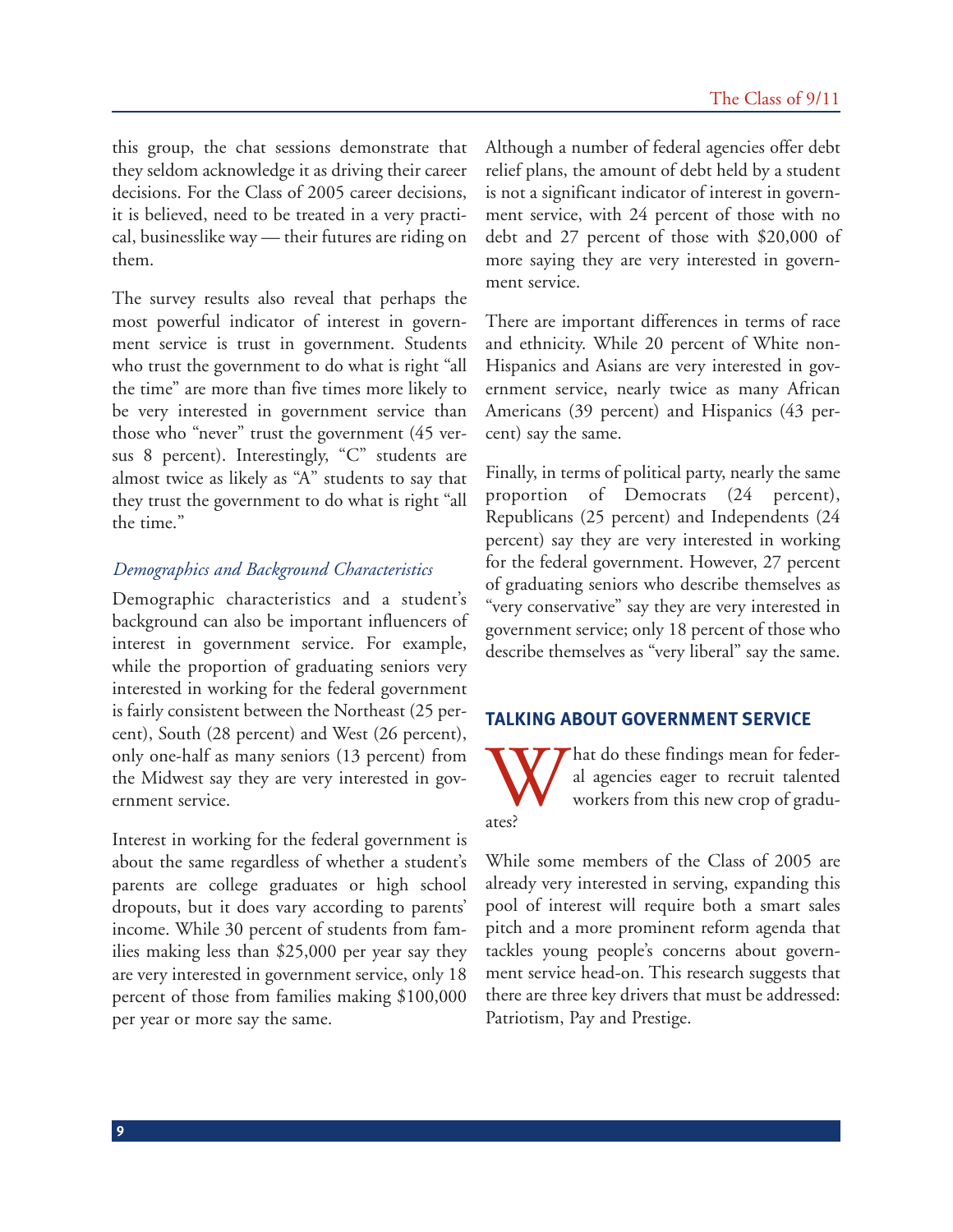#### The Class of 9/11

#### *Patriotism*

"For me, honestly, if I knew that I would actually be making a difference in areas that I was concerned about I would be more likely to enter into public service."

– Female, "not sure if interested" in government service

While members of the Class of 2005 did experience a sustained upswing in patriotism as a result of 9/11, most do not connect this greater love of country with serving in their country's government. To better tap these broad patriotic sentiments, government agencies will have to do a better job of showing young recruits how their work in government will actually make a difference for their community and country. If they can do that, the results from this survey suggest that they could significantly increase interest in government service, particularly among hard to recruit students such as those with math, engineering or computer science backgrounds.

#### *Pay*

"Nowadays with the rising cost of just about everything our number one concern is working in a job that will pay your bills and provide your future family with whatever they need. Should your job also bring you happiness and greater success then it is just an added bonus."

–Female, "very interested" in government service

Almost half of all graduating seniors cited pay and benefits as the one reason that would make them most likely to consider a career in government. These seniors also feel that the government cannot match the salaries the private sector offers and does not reward high achievers. Modernization efforts aimed at aligning pay with

the market and rewarding high achievers with meaningful performance bonuses would go a long way toward reaching this new crop of college graduates.

#### *Prestige*

"Kids from kindergarten to high school need to know how important it is to do public service. It'll help when public service stops being something our society as a whole kind of looks down on."

–Male, "not at all interested" in government service

Members of the Class of 2005 are eager to prove to the world that their time in college has been worthwhile. Whether a job is held in high regard is crucial to their career decisions. Yet two-thirds of seniors say getting a private sector job or starting their own business would make their parents prouder than getting a job in government. The highest academic achievers, those with "A" averages, are the least likely to say that a government job would make their parents proud.

If government agencies are to succeed in recruiting these high achievers they will need to make a much more aggressive push to raise the perceived value of government jobs among both the public at large and key influencers, such as college students' parents, teachers and peers. If they can do so while also infusing these positions with the greater responsibility that high achievers connect with greater job prestige, they will have taken a large step forward in their quest for talent.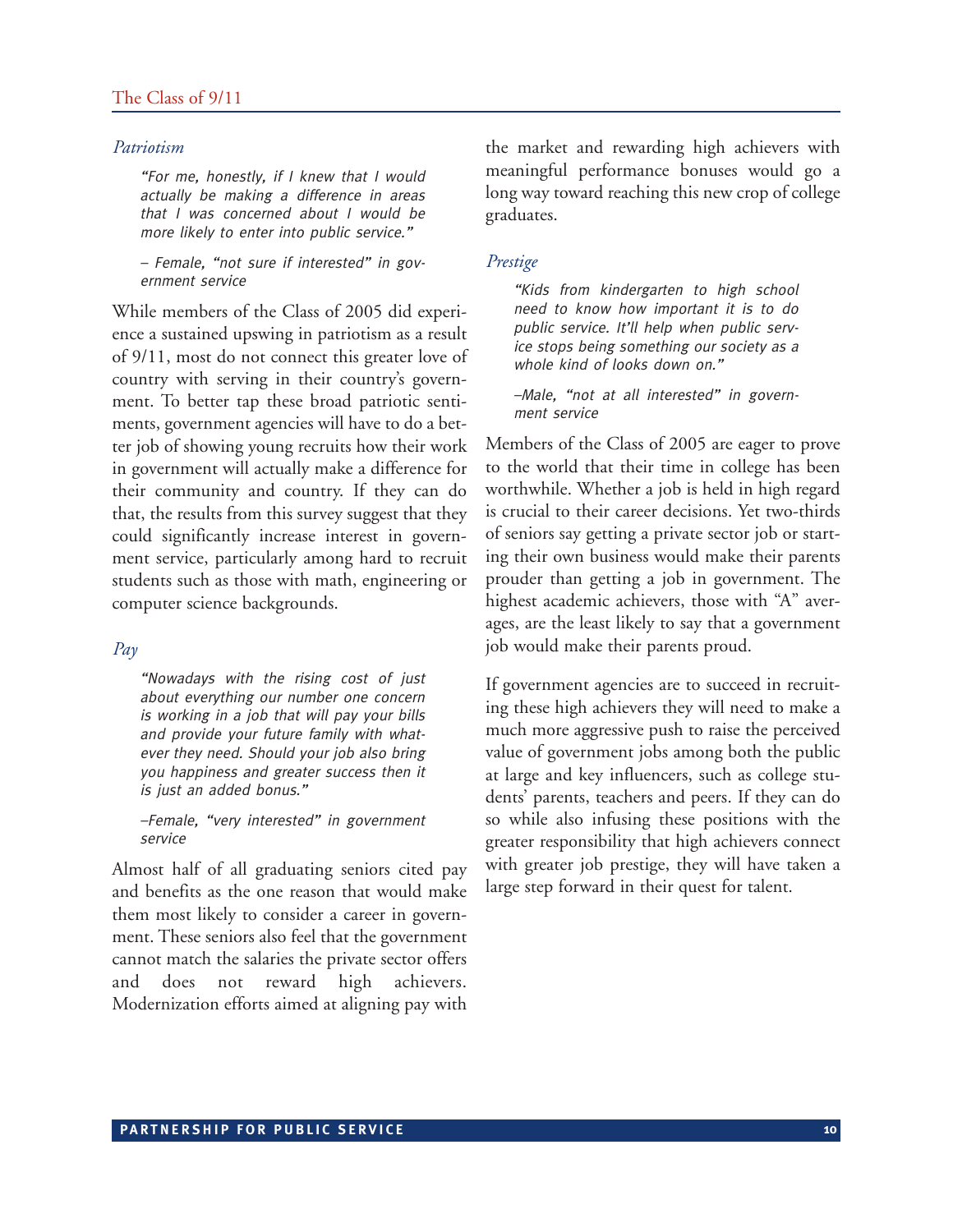#### **CONCLUSION**

The attacks of 9/11 woke up the Class of 2005 and made them start paying attention to how the government impacts their lives. Yet, as this research study has demon-2005 and made them start paying attention to how the government impacts their lives. Yet, as this research study has demonstrated, it did not lead them to a fundamental rethinking of their career goals. In one respect this can be seen as healthy. These graduating seniors expect to live with a lifetime of war, but are also determined to not let the terrorists dominate their lives.

However, these results also suggest that much more must be done if we are to obtain the infusion of young talent we need in government to meet the public challenges ahead. Bringing this new generation of practical patriots into public service will require an aggressive and sustained effort to both change the way government jobs are viewed and reform the way government works.

By making the case for government work that rewards performance with pay, celebrates outstanding achievement and has a real impact on the lives of their fellow Americans we can ensure that the members of the Class of 2005 will be remembered more for what they did for their country after leaving college than for what they witnessed in their initial weeks there.

*The full survey results and a more in-depth overview of the chat sessions are available online at [www.our](www.ourpublicservice.org/research)[publicservice.org/research.](www.ourpublicservice.org/research)*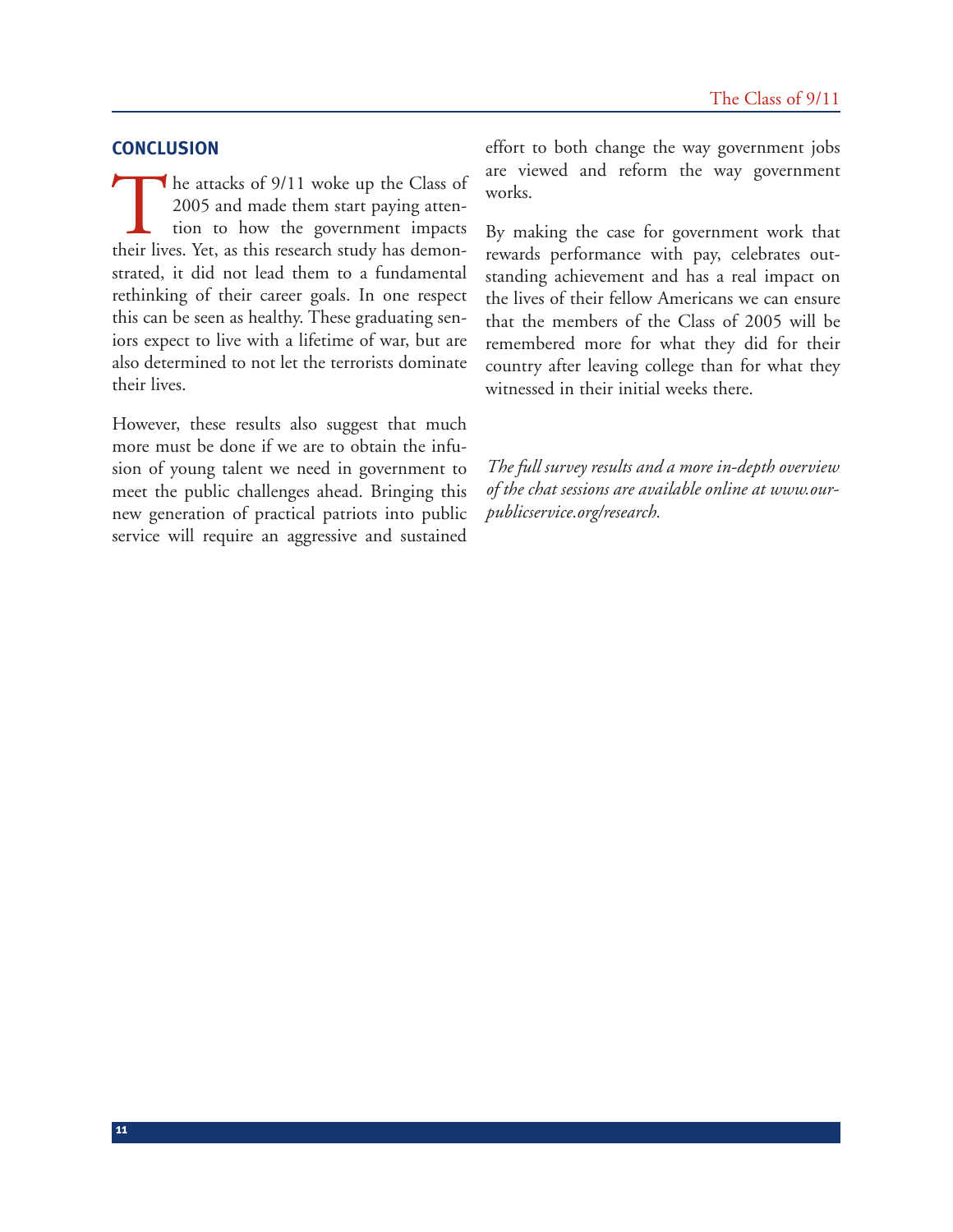# **METHODOLOGY**

The national survey of graduating college seniors was conducted between May 2nd and May 5th, 2005 by iModerate, a specialist in Internet research and online one-on-one qualitative sessions for leading research organization 5th, 2005 by iModerate, a specialist in Internet research and online one-on-one qualitative sessions for leading research organizations and Fortune 500 companies.

An Internet survey was chosen as the best means for overcoming the traditional barriers to reaching a relatively transient student population characterized by a lack of telephone landlines and the frequent changing of telephone numbers and addresses. Participants were selected using Survey Sampling International's SurveySpot Panel, which recruits a representative sample of individuals to participate in online surveys. Respondents who completed the survey were entered into a drawing for a variety of cash prizes. The sample of 805 college seniors has an accuracy of +/- 3.5 percent at the 95 percent confidence interval.

A subgroup of 101 of these 805 participating seniors also took part in real-time, in-depth, one-on-one sessions conducted using by iModerate's highly-trained full-time moderators between May 2nd and May 3rd, 2005. Respondents were randomly intercepted during the survey to participate in the oneon-one sessions, which were held in a chat box format and were continuously monitored for quality control purposes. Moderators utilized a user snapshot containing variables from the survey to tailor the session to the individual respondent. The average session lasted between 20 and 25 minutes. Upon session completion, respondents were directed back to the survey to complete the remaining questions.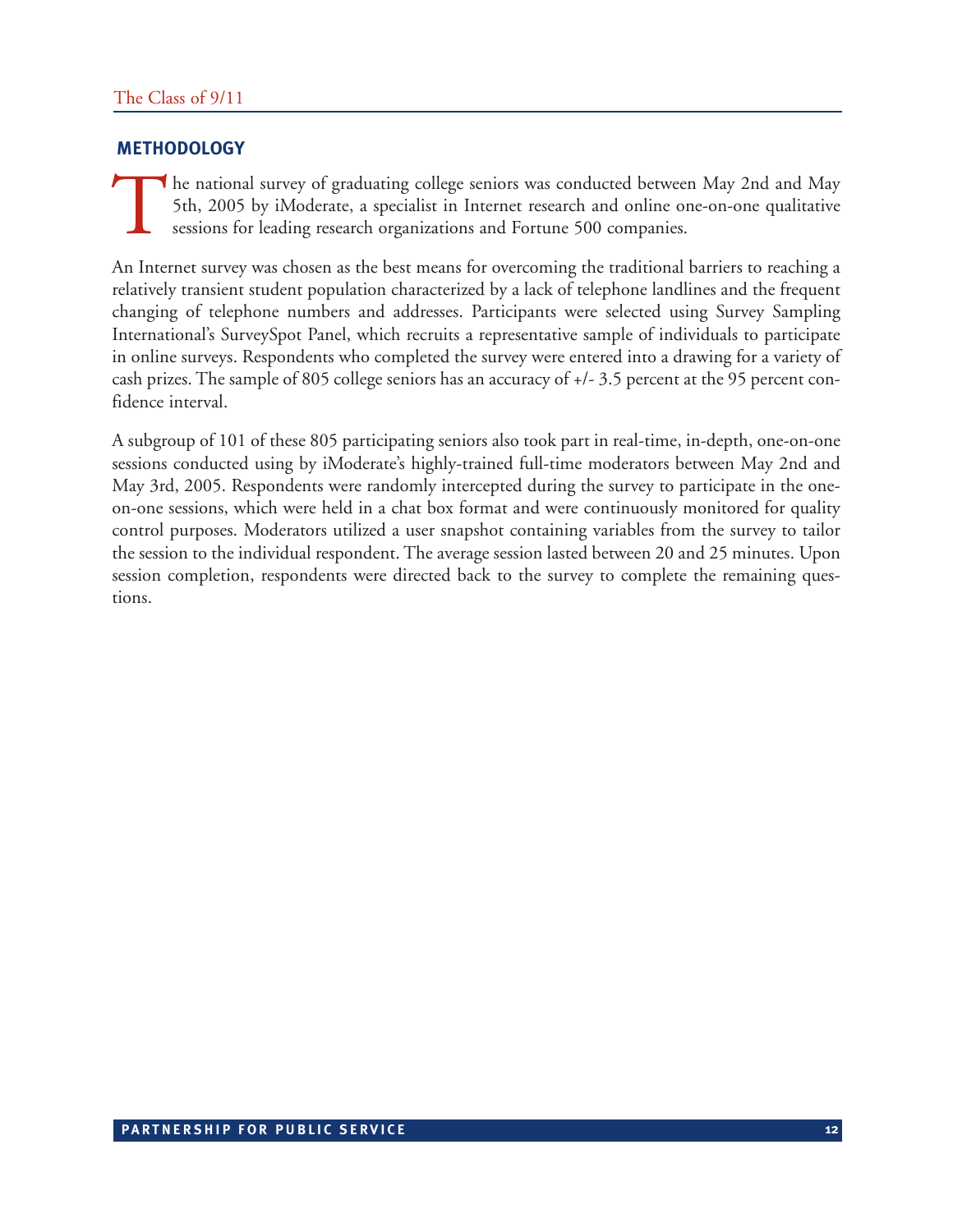

# **The Class of 9/11**

# **FULL SURVEY RESULTS**

| <b>Region</b> |                 |
|---------------|-----------------|
| Northeast     | 154<br>$19.1\%$ |
| Midwest       | 200<br>24.8%    |
| South         | 260<br>32.3%    |
| West          | 191<br>23.7%    |

# **What is your gender?**

| Male   | 346<br>$43.0\%$ |
|--------|-----------------|
| Female | 459<br>57.0%    |

# **What is your age?**

| MEAN<br><b>MEDIAN</b> | 22.39<br>22.00 |
|-----------------------|----------------|
| 18                    | 3<br>$0.4\%$   |
| 19                    | 1<br>$0.1\%$   |
| 20                    | 17<br>$2.1\%$  |
| 21                    | 180            |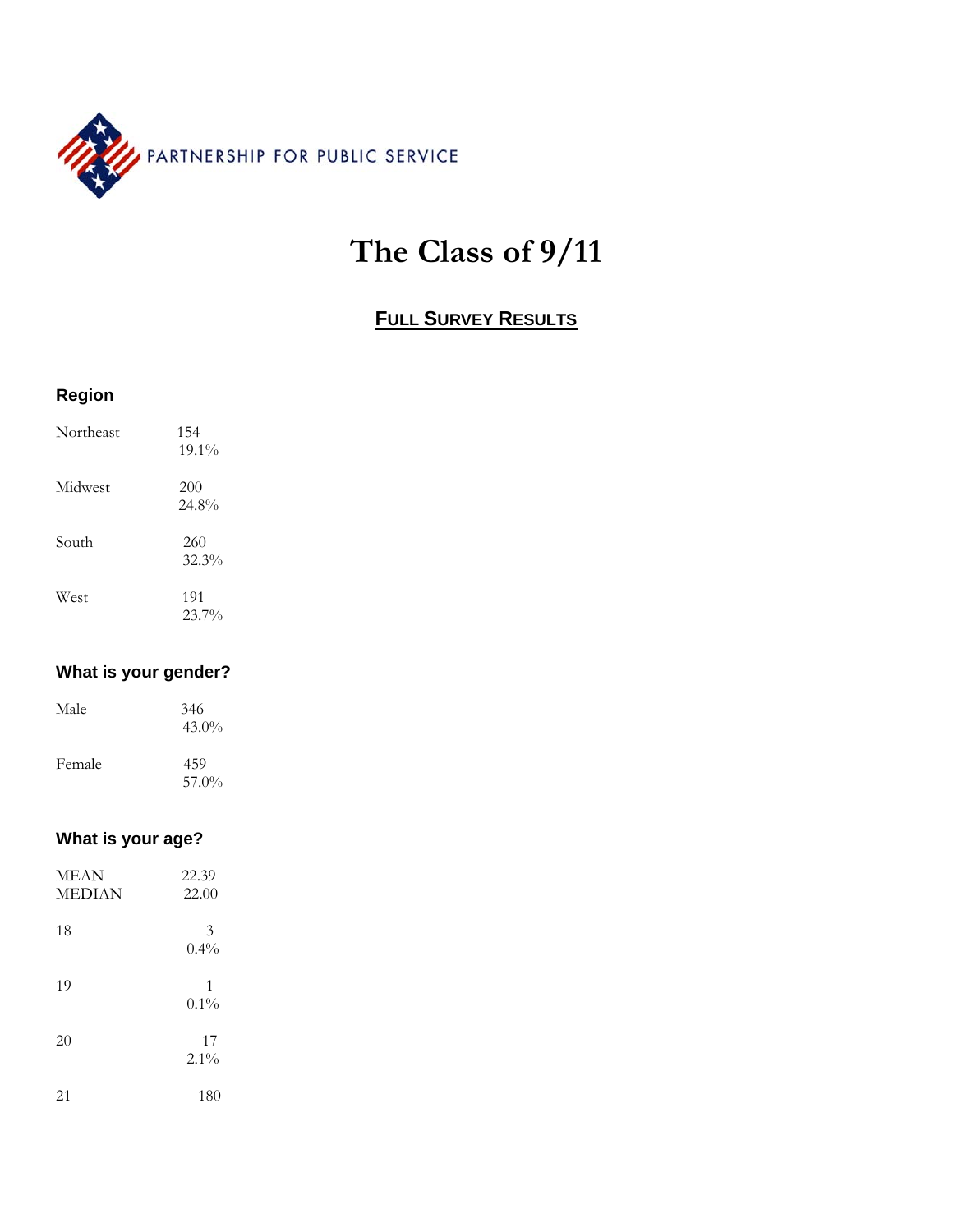|    | 22.4%                   |
|----|-------------------------|
| 22 | 262<br>32.5%            |
| 23 | 227<br>28.2%            |
| 24 | 60<br>7.5%              |
| 25 | 52<br>6.5%              |
| 26 | 1<br>$0.1\%$            |
| 34 | 1<br>$0.1\%$            |
| 49 | $\mathbf{1}$<br>$0.1\%$ |

# **What state do you live in?**

| Alabama                                                             | 11<br>1.4%              |  |
|---------------------------------------------------------------------|-------------------------|--|
| Alaska                                                              | $\mathbf{1}$<br>$0.1\%$ |  |
| Arizona                                                             | 15<br>1.9%              |  |
| Arkansas                                                            | 10<br>$1.2\%$           |  |
| California                                                          | 100<br>12.4%            |  |
| Colorado                                                            | 10<br>1.2%              |  |
| Connecticut                                                         | 9<br>$1.1\%$            |  |
| Delaware                                                            |                         |  |
| District of Columbia<br>$\overline{\phantom{0}}$ 1<br>$\bigcap$ 40/ |                         |  |

 $0.1\%$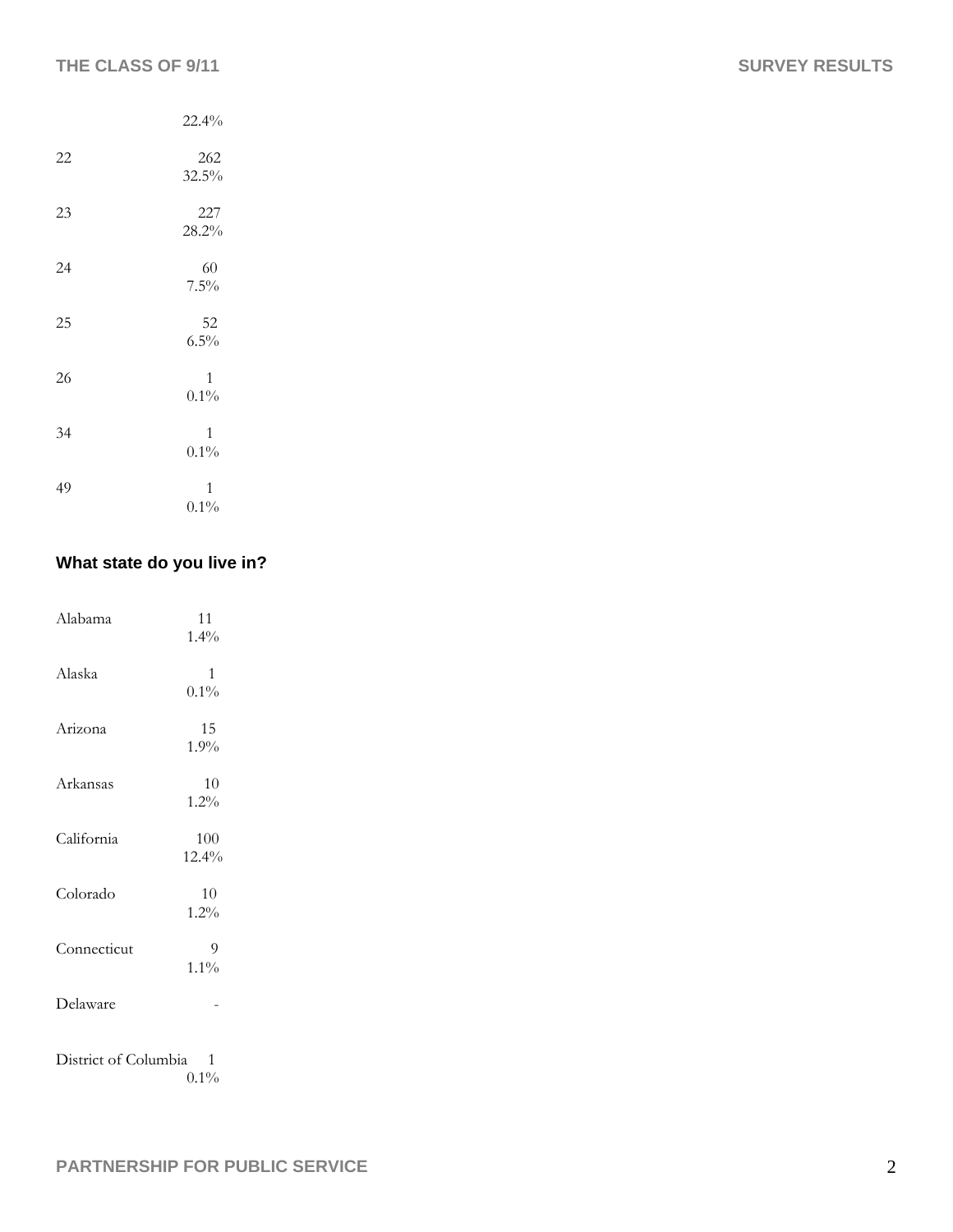# THE CLASS OF 9/11 SURVEY RESULTS

| Florida       | 40<br>5.0%    |
|---------------|---------------|
| Georgia       | 22<br>2.7%    |
| Hawaii        | 2<br>0.2%     |
| Idaho         | 6<br>0.7%     |
| Illinois      | 38<br>4.7%    |
| Indiana       | 19<br>2.4%    |
| Iowa          | 11<br>1.4%    |
| Kansas        | 10<br>1.2%    |
| Kentucky      | 12<br>$1.5\%$ |
| Louisiana     | 14<br>$1.7\%$ |
| Maine         | 1<br>0.1%     |
| Maryland      | 15<br>1.9%    |
| Massachusetts | 30<br>3.7%    |
| Michigan      | 21<br>2.6%    |
| Minnesota     | 24<br>3.0%    |
| Mississippi   | 7<br>0.9%     |
| Missouri      | 17<br>$2.1\%$ |
| Montana       | 2<br>0.2%     |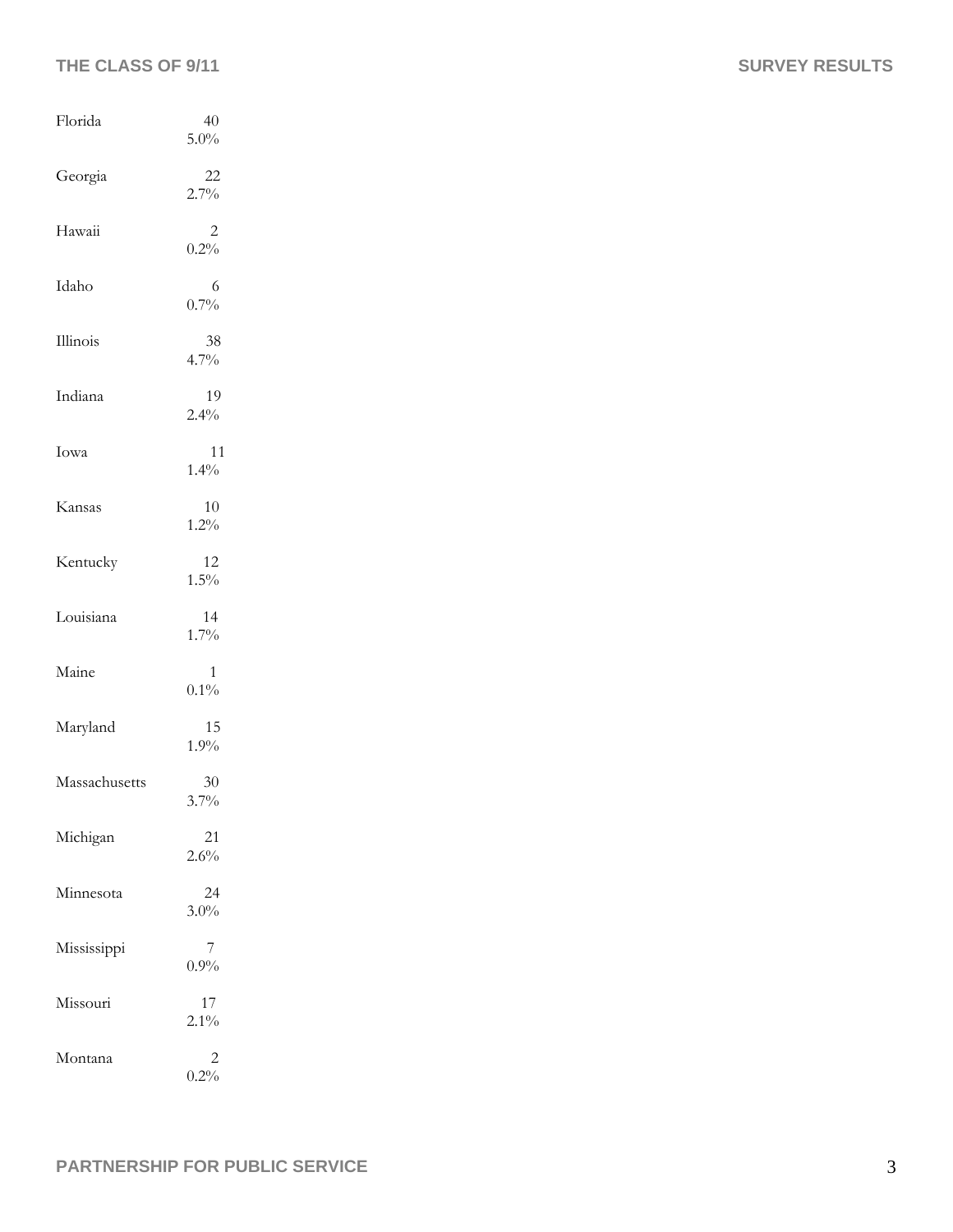# THE CLASS OF 9/11 SURVEY RESULTS

| Nebraska       | 5<br>0.6%      |
|----------------|----------------|
| Nevada         | 1<br>$0.1\%$   |
| New Hampshire  |                |
| New Jersey     | $20\,$<br>2.5% |
| New Mexico     | 5<br>0.6%      |
| New York       | 55<br>6.8%     |
| North Carolina | 22<br>2.7%     |
| North Dakota   | 5<br>0.6%      |
| Ohio           | 33<br>4.1%     |
| Oklahoma       | 12<br>1.5%     |
| Oregon         | 8<br>$1.0\%$   |
| Pennsylvania   | 34<br>4.2%     |
| Rhode Island   | 2<br>0.2%      |
| South Carolina | 13<br>1.6%     |
| South Dakota   |                |
| Tennessee      | 16<br>2.0%     |
| Texas          | 44<br>5.5%     |
| Utah           | 13<br>1.6%     |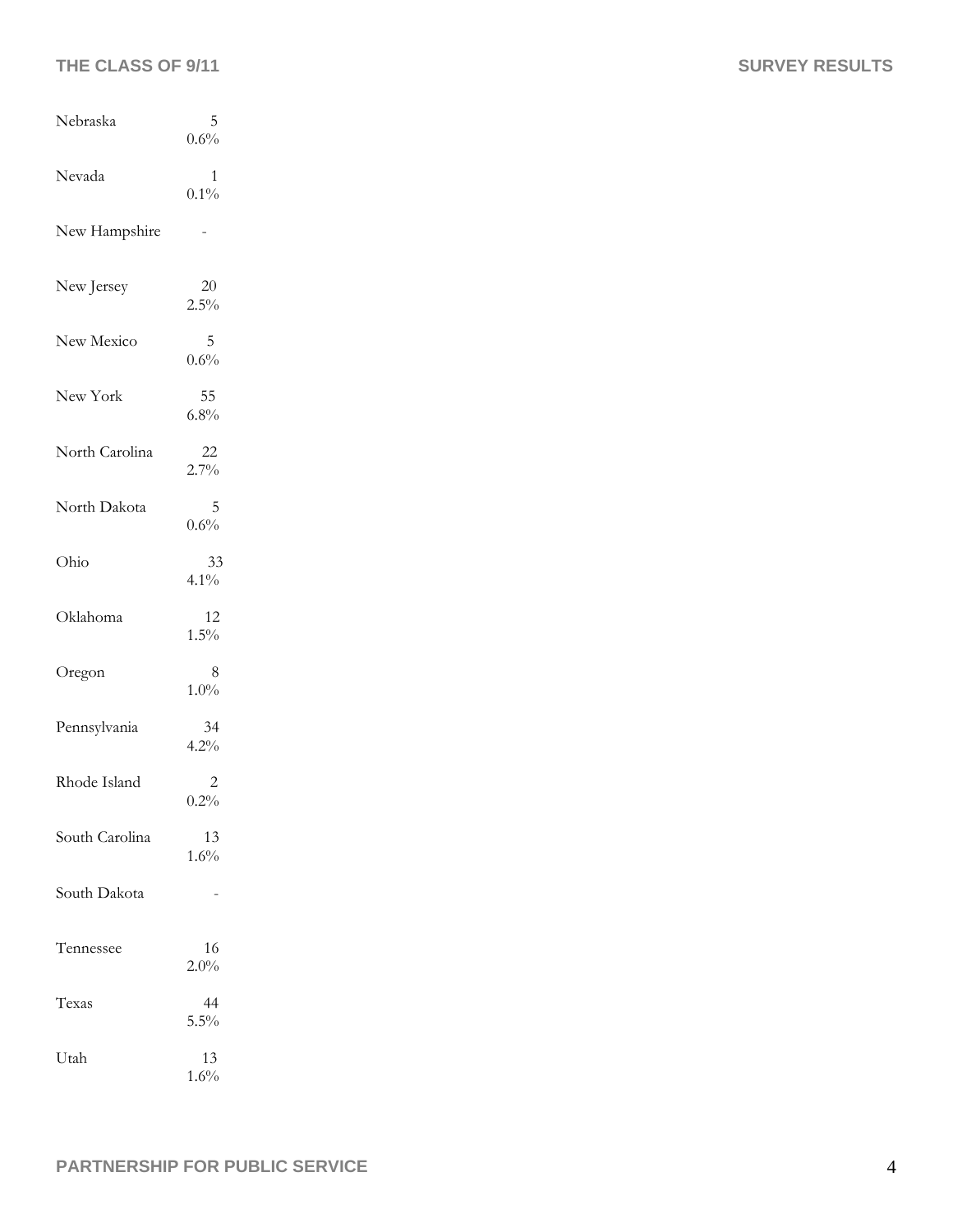| Vermont       | 3<br>$0.4\%$  |
|---------------|---------------|
| Virginia      | 18<br>$2.2\%$ |
| Washington    | 25<br>$3.1\%$ |
| West Virginia | 3<br>0.4%     |
| Wisconsin     | 17<br>$2.1\%$ |
| Wyoming       | 3<br>$0.4\%$  |

# **1. Have you already graduated or do you expect to graduate from college in 2005?**

| Yes      | 805<br>$100.0\%$ |  |  |
|----------|------------------|--|--|
| $\rm No$ | -                |  |  |
| Not sure | -                |  |  |

# **2. Which of the following best describes the type of school you currently attend?**

| Public university  | 465<br>57.8%   |
|--------------------|----------------|
| Private university | 199<br>24.7%   |
| Community college  | 87<br>$10.8\%$ |
| Technical school   | 37<br>4.6%     |
| Other              | 17<br>$2.1\%$  |

# **4. Which of the following best describes your current field of study?**

| Humanities/Liberal Arts  | 113<br>$14.0\%$ |
|--------------------------|-----------------|
| Social Sciences (such as | 133             |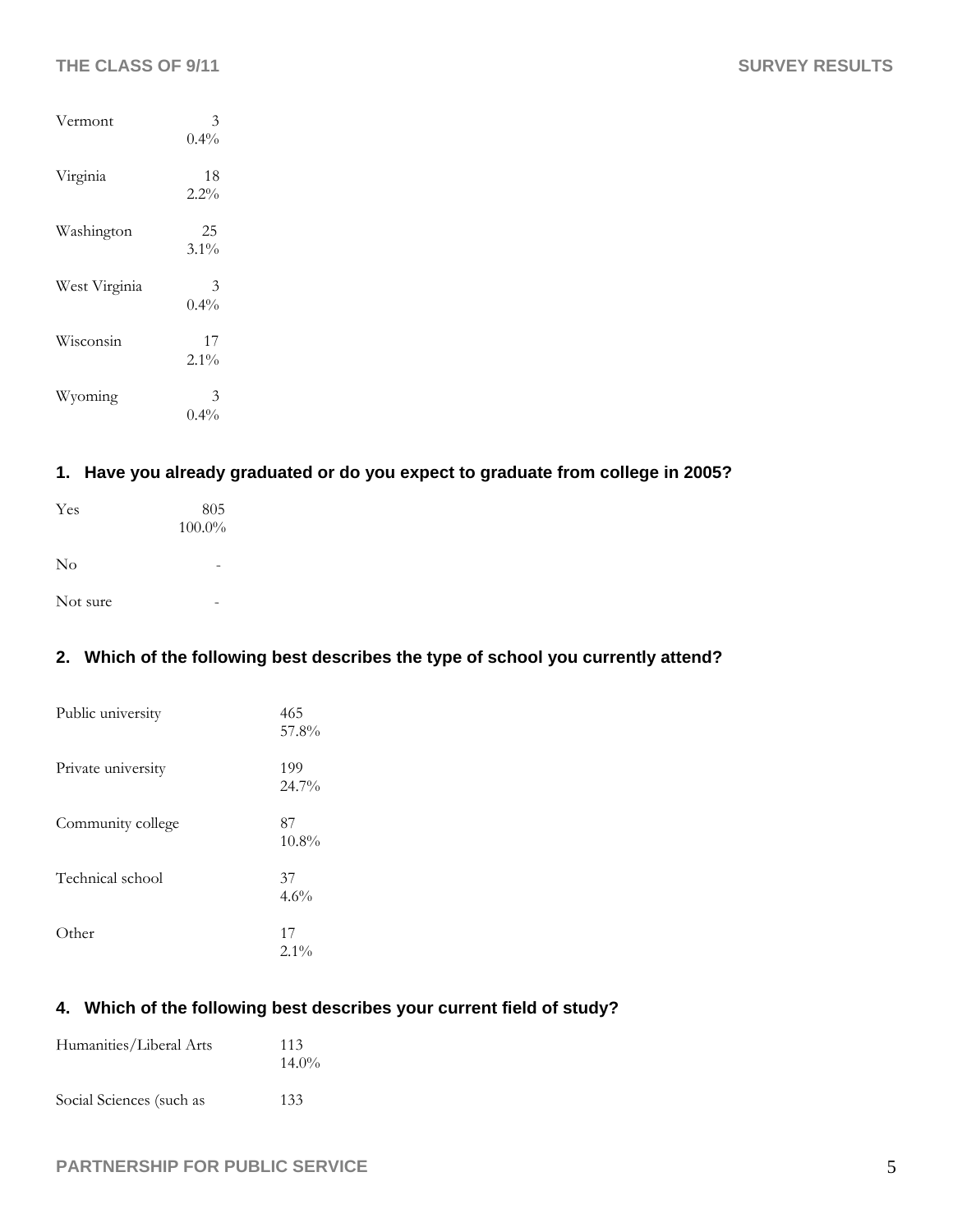| Sociology, Anthropology,<br>Psychology, etc)                       | 16.5%           |
|--------------------------------------------------------------------|-----------------|
| Natural Sciences (such<br>as Biology, Chemistry,<br>Physics, etc.) | 78<br>$9.7\%$   |
| Mathematics,<br>Engineering, or Computer<br>Science                | 87<br>$10.8\%$  |
| Business or Accounting                                             | 159<br>19.8%    |
| Education                                                          | 49<br>$6.1\%$   |
| Government or Political<br>Science                                 | 23<br>2.9%      |
| Other                                                              | 163<br>$20.2\%$ |

# **5. On a letter grade scale, what is your Grade Point Average equivalent to?**

| $\mathbf{A}$   | 136<br>16.9%           |
|----------------|------------------------|
| $A-$           | 175<br>21.7%           |
| $B+$           | 177<br>22.0%           |
| $\, {\bf B}$   | 147<br>18.3%           |
| $B-$           | 82<br>$10.2\%$         |
| $C+$           | 49<br>$6.1\%$          |
| $\mathsf{C}$   | $27\,$<br>3.4%         |
| $\overline{C}$ | $\mathfrak{Z}$<br>0.4% |
| $D+$           |                        |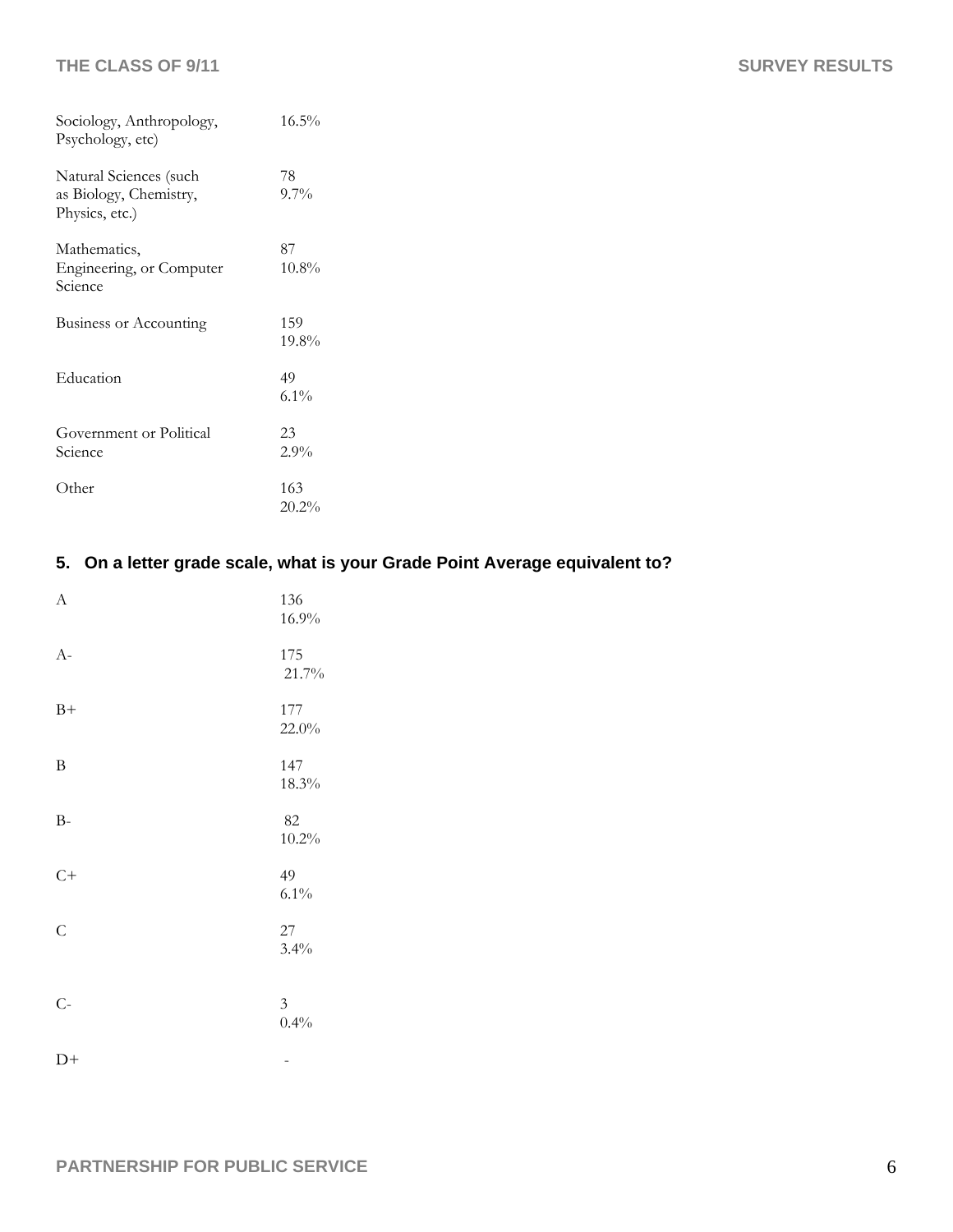| D        | 1<br>$0.1\%$ |
|----------|--------------|
| $D -$    |              |
| F        |              |
| Not sure | 8<br>1.0%    |

# **6. On average, how often do you do volunteer work?**

| Never                        | 194<br>24.1%    |
|------------------------------|-----------------|
| Less than once a month       | 302<br>$37.5\%$ |
| 1-2 times a month            | 179<br>22.2%    |
| 3-5 times a month            | 69<br>8.6%      |
| More than 5 times a<br>month | 61<br>7.6%      |

# **7. When you graduate, what amount of student debt do you expect to have?**

| None                | 221<br>27.5%    |
|---------------------|-----------------|
| Less than $$5,000$  | 99<br>12.3%     |
| \$5,001-\$10,000    | 98<br>$12.2\%$  |
| \$10,001-\$15,000   | 102<br>$12.7\%$ |
| $$15,001 - $20,000$ | 95<br>$11.8\%$  |
| More than $$20,000$ | 166<br>20.6%    |
| Don't know          | 24<br>3.0%      |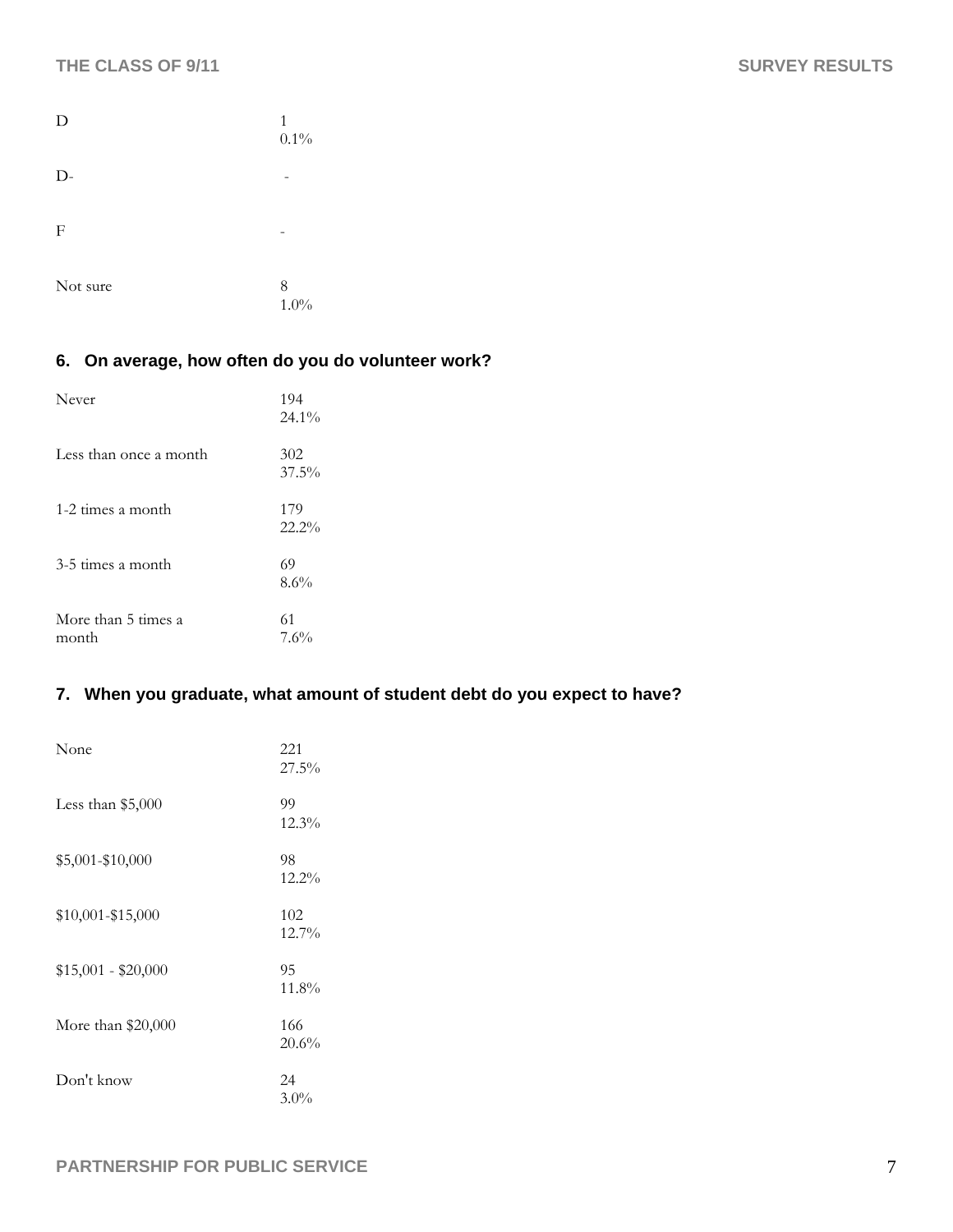# **8. How interested are you in working for the federal government?**

| Very interested       | 186<br>$23.1\%$ |
|-----------------------|-----------------|
| Somewhat interested   | 351<br>43.6%    |
| Not very interested   | 148<br>$18.4\%$ |
| Not at all interested | 73<br>$9.1\%$   |
| Not sure              | 47<br>$5.8\%$   |

# **9. What would make your parents most proud?**

| Getting a job with the    | 173           |
|---------------------------|---------------|
| federal government        | $21.5\%$      |
| Joining the military      | 14<br>$1.7\%$ |
| Starting your own         | 303           |
| business                  | 37.6%         |
| Getting a job with a non- | 74            |
| profit organization       | $9.2\%$       |
| Getting a private sector  | 241           |
| iob                       | $29.9\%$      |

## **10. Do you trust the federal government to do what is right all of the time, most of the time, sometimes, rarely, or never?**

| All the time     | 35<br>$4.3\%$   |
|------------------|-----------------|
| Most of the time | 321<br>39.9%    |
| Sometimes        | 358<br>$44.5\%$ |
| Rarely           | 79<br>9.8%      |
| Never            | 12<br>$1.5\%$   |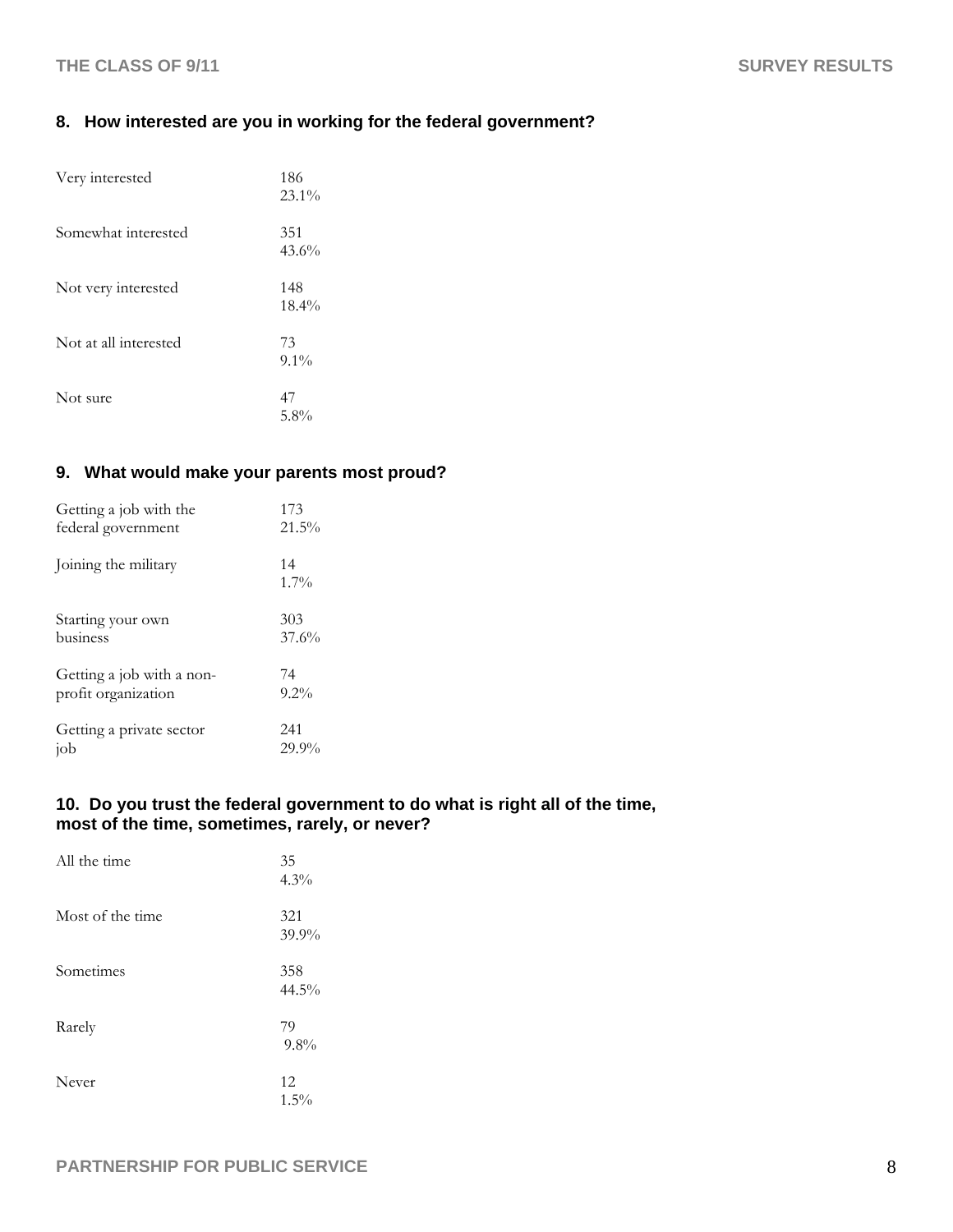#### **11. In which of the following 3 areas do you think the federal government should do more to solve the country's problems?**

| Improving relations with | 217             |
|--------------------------|-----------------|
| other countries          | 27.0%           |
| Fighting terrorism       | 158<br>19.6%    |
| Protecting the homeland  | 167<br>20.7%    |
| Protecting the           | 211             |
| environment              | 26.2%           |
| Providing retirement     | 98              |
| benefits                 | 12.2%           |
| Addressing rising health | 261             |
| care costs               | 32.4%           |
| Providing accessibility  | 290             |
| to health care           | $36.0\%$        |
| Reducing poverty         | 313<br>38.9%    |
| Improving public         | 459             |
| education                | 57.0%           |
| Promoting family values  | 161<br>$20.0\%$ |
| None of these areas      | 10<br>$1.2\%$   |

## **12a. How important is it to you that Congress address the following issues? Endof-life issues /euthanasia**

| Very Important       | 148<br>$18.4\%$ |
|----------------------|-----------------|
| Somewhat Important   | 302<br>$37.5\%$ |
| Not very Important   | 256<br>31.8%    |
| Not at all Important | 99<br>$12.3\%$  |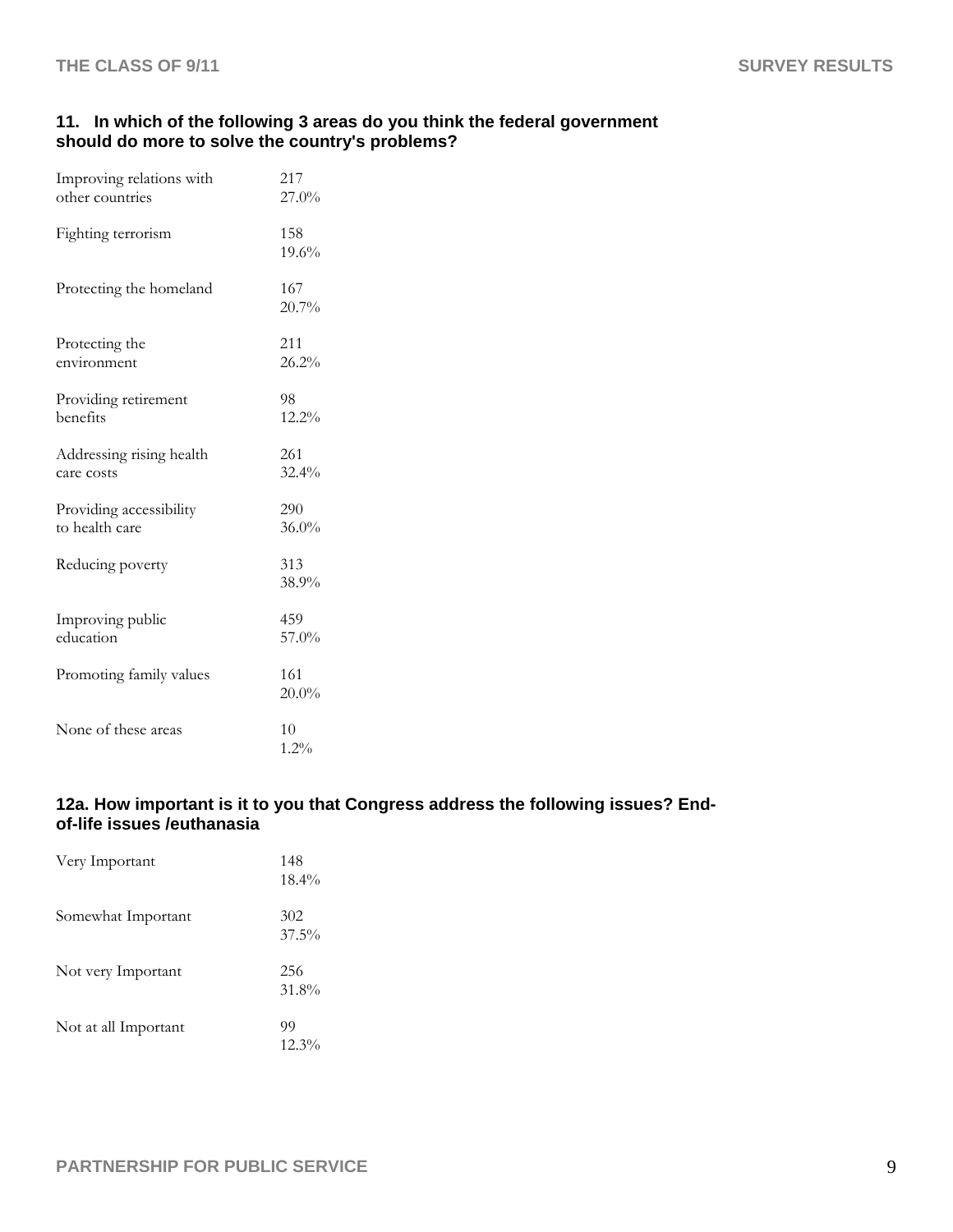### **12b. Steroid use**

| Very Important       | 54<br>$6.7\%$   |
|----------------------|-----------------|
| Somewhat Important   | 173<br>$21.5\%$ |
| Not very Important   | 339<br>$42.1\%$ |
| Not at all Important | 239<br>$29.7\%$ |

# **12c. Drilling in the Arctic National Wildlife Reserve**

| Very Important       | 273<br>33.9%    |
|----------------------|-----------------|
| Somewhat Important   | 318<br>$39.5\%$ |
| Not very Important   | 157<br>$19.5\%$ |
| Not at all Important | 57<br>$7.1\%$   |

# **12d. Strengthening congressional ethics rules**

| Very Important       | 313<br>38.9%    |
|----------------------|-----------------|
| Somewhat Important   | 360<br>44.7%    |
| Not very Important   | 114<br>$14.2\%$ |
| Not at all Important | 18<br>$2.2\%$   |

# **12e. Confirming judges nominated by the President**

| Very Important     | 202<br>$25.1\%$ |
|--------------------|-----------------|
| Somewhat Important | 324<br>$40.2\%$ |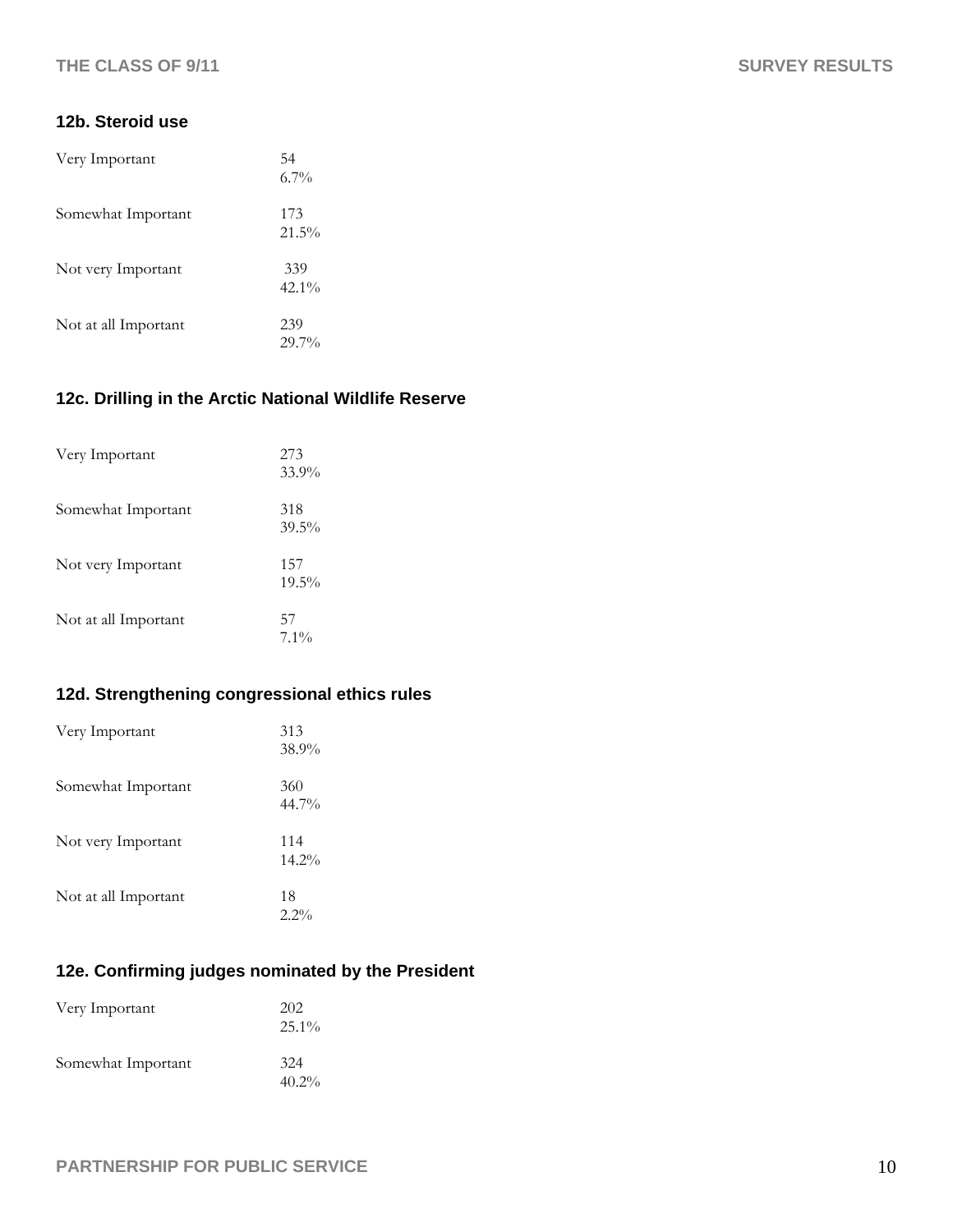| Not very Important   | 221<br>$27.5\%$ |
|----------------------|-----------------|
| Not at all Important | 58<br>$7.2\%$   |

# **12f. Balancing the federal budget**

| Very Important       | 455<br>$56.5\%$ |
|----------------------|-----------------|
| Somewhat Important   | 303<br>37.6%    |
| Not very Important   | 40<br>5.0%      |
| Not at all Important | $0.9\%$         |

# **12g. Reforming social security**

| Very Important       | 440<br>54.7%    |
|----------------------|-----------------|
| Somewhat Important   | 279<br>$34.7\%$ |
| Not very Important   | 62<br>$7.7\%$   |
| Not at all Important | 24<br>$3.0\%$   |

## **13a. To what extent do you think the following is a form of public service? Is working for a nonprofit a form of public service completely, somewhat, not too much or not at all?**

| Completely   | 243<br>$30.2\%$ |
|--------------|-----------------|
| Somewhat     | 469<br>58.3%    |
| Not too much | 76<br>$9.4\%$   |
| Not at all   | 17<br>$2.1\%$   |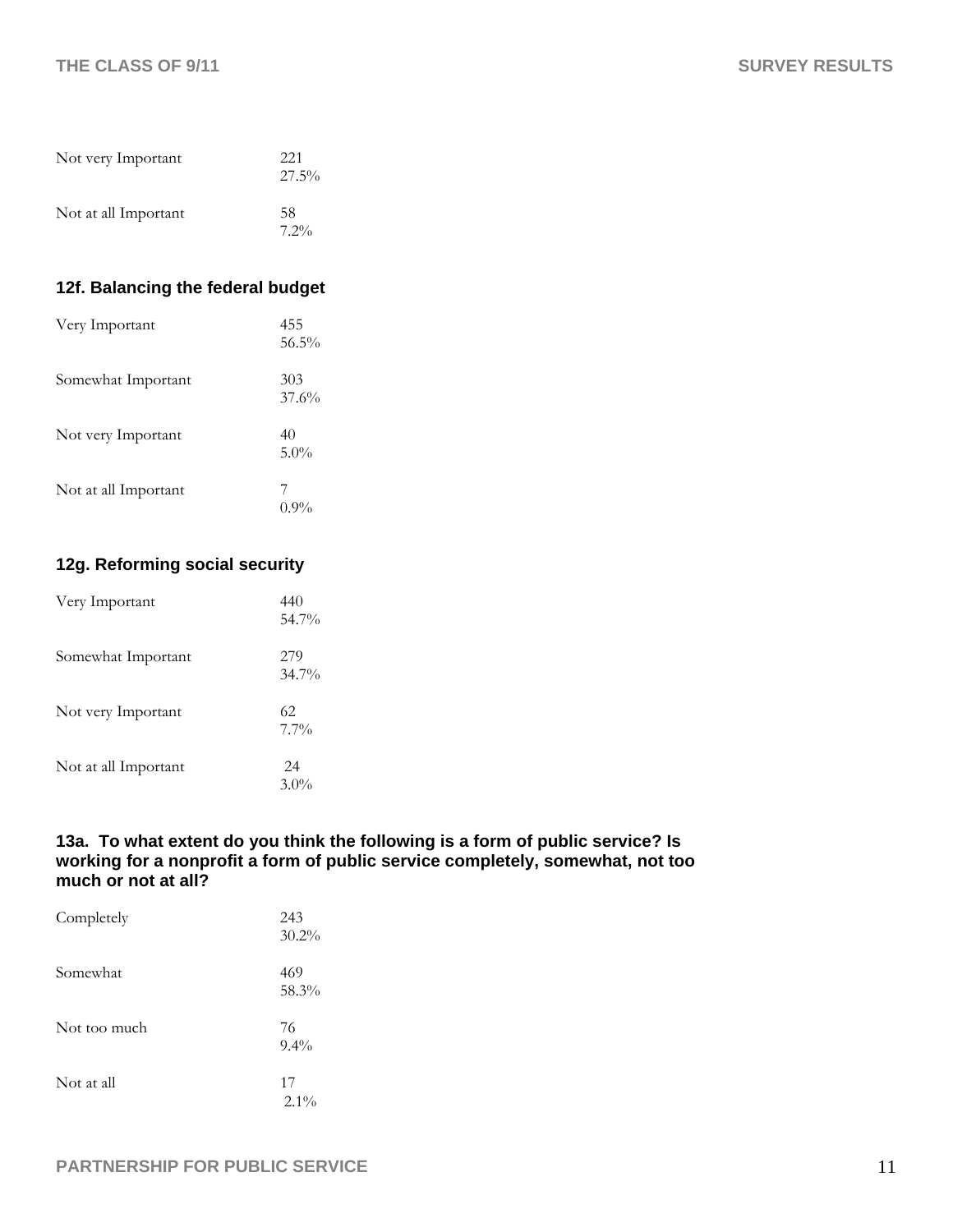# **13b. Is working for government a form of public service completely, somewhat, not too much or not at all?**

| Completely   | 153<br>$19.0\%$ |
|--------------|-----------------|
| Somewhat     | 420<br>$52.2\%$ |
| Not too much | 171<br>$21.2\%$ |
| Not at all   | 61<br>7.6%      |

## **13c. Is working for a business a form of public service completely, somewhat, not too much or not at all?**

| Completely   | 64<br>$8.0\%$ |
|--------------|---------------|
| Somewhat     | 271<br>33.7%  |
| Not too much | 319<br>39.6%  |
| Not at all   | 151<br>18.8%  |

# **13d. Is volunteering a form of public service completely, somewhat, not too much or not at all?**

| Completely   | 649<br>80.6%    |
|--------------|-----------------|
| Somewhat     | 129<br>$16.0\%$ |
| Not too much | 18<br>$2.2\%$   |
| Not at all   | 9<br>$1.1\%$    |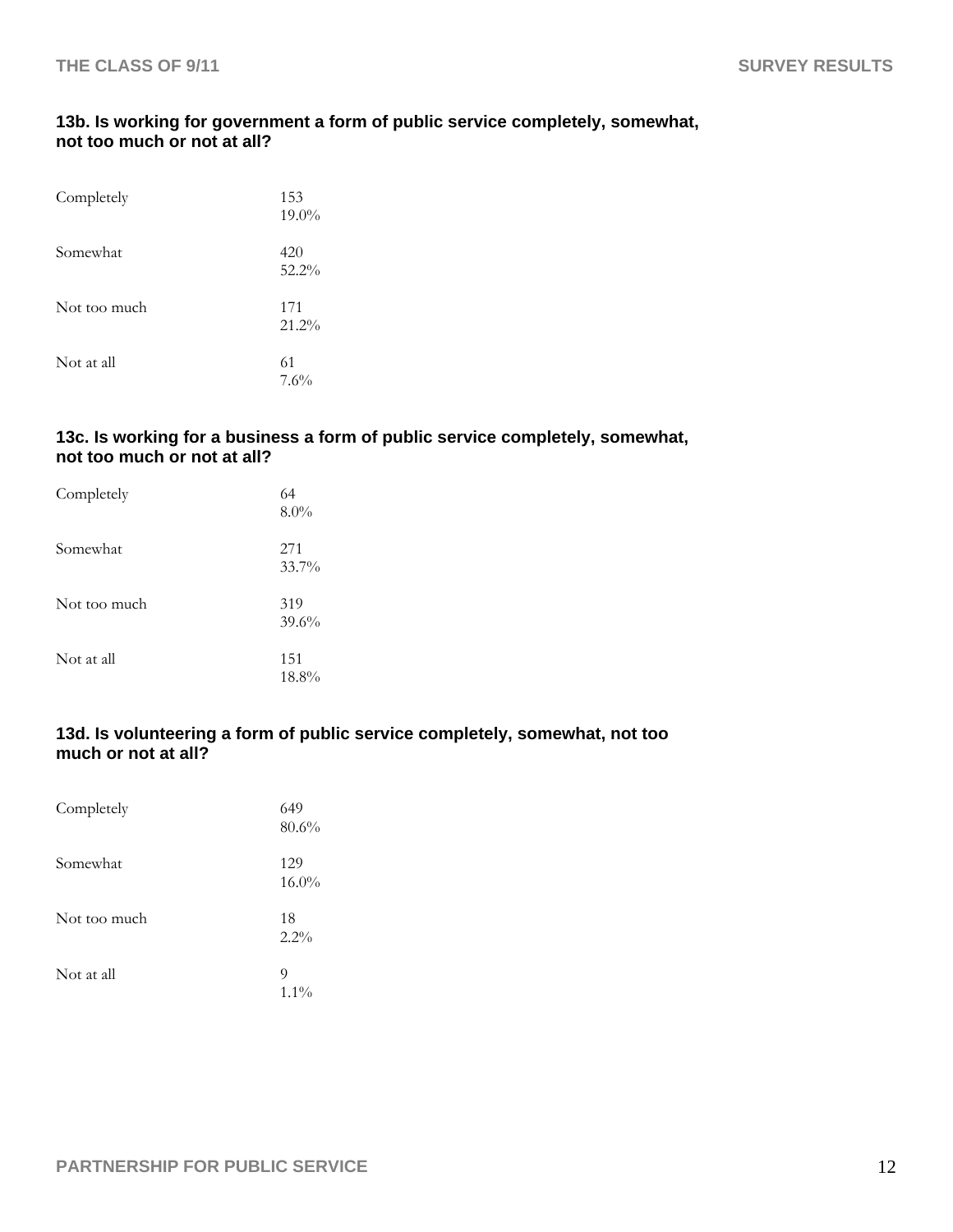# **14. Which event had a bigger impact on your overall view of the U.S. today?**

| The 9/11 attacks | 364<br>$45.2\%$ |
|------------------|-----------------|
| The war in Iraq  | 336<br>$41.7\%$ |
| Neither          | 105<br>$13.0\%$ |

# **15a. Did the 9/11 attacks give you a more positive or negative view of the U.S.?**

| More positive | 251<br>$69.0\%$ |
|---------------|-----------------|
| More negative | 113<br>$31.0\%$ |

# **15b. Did the war in Iraq give you a more positive or negative view of the U.S.?**

| More positive | 48<br>$14.3\%$ |
|---------------|----------------|
| More negative | 288<br>85.7%   |

# **16. How patriotic are you, personally?**

| Very patriotic       | 283<br>$35.2\%$ |
|----------------------|-----------------|
| Somewhat patriotic   | 391<br>48.6%    |
| Not very patriotic   | 112<br>$13.9\%$ |
| Not at all patriotic | 19<br>$2.4\%$   |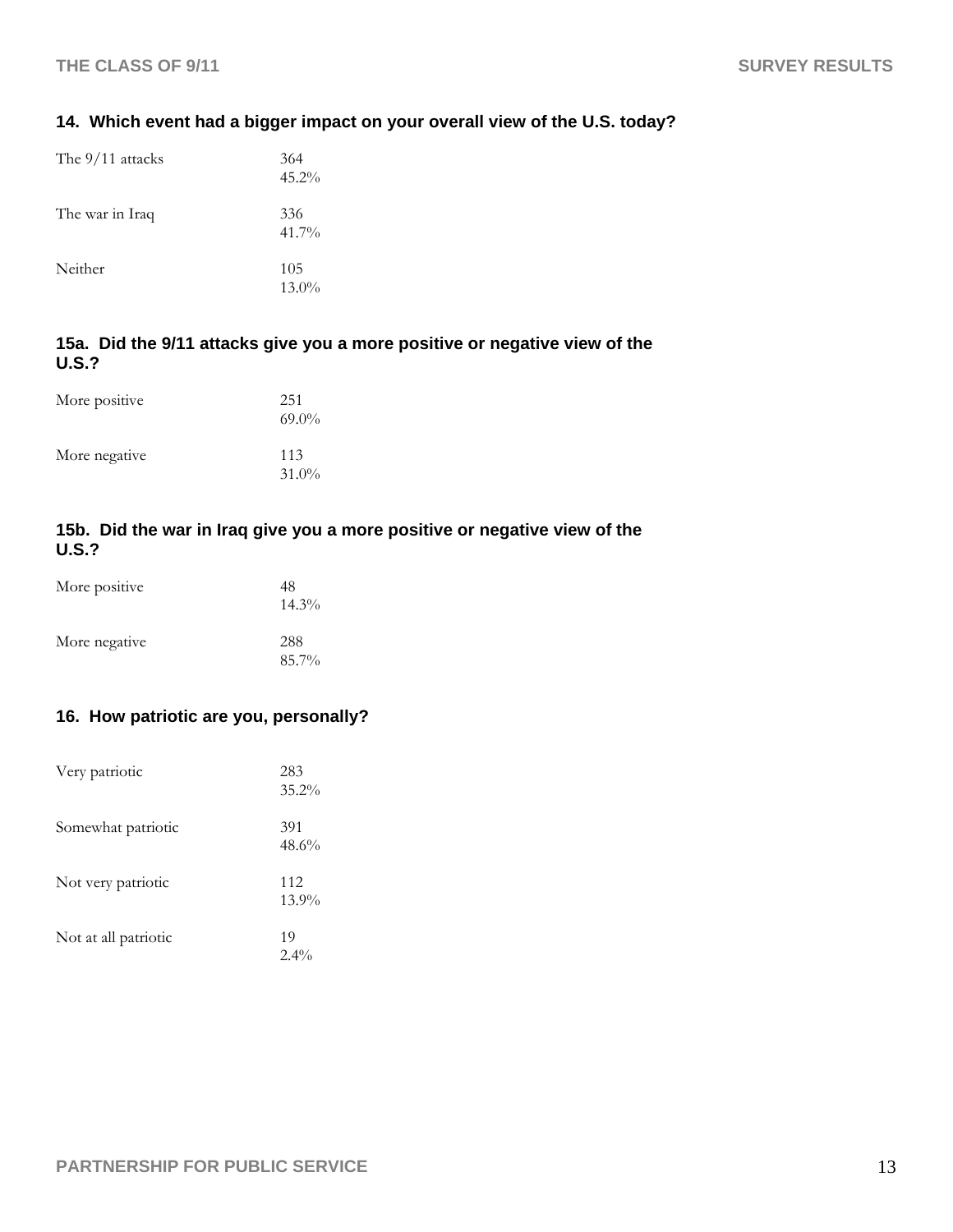## **17. Since the events of 9/11, are you more patriotic, less patriotic, or has your sense of patriotism remained about the same?**

| More           | 352<br>43.7%  |
|----------------|---------------|
| Less           | 73<br>$9.1\%$ |
| About the same | 380<br>47.2%  |

# **18. In what ways specifically have you become more patriotic?**

| Greater love for my     | 299             |
|-------------------------|-----------------|
| country                 | 84.9%           |
| Considering joining the | 50              |
| military                | 14.2%           |
| Display the flag        | 178<br>50.6%    |
| Attended a patriotic    | 46              |
| rally                   | 13.1%           |
| Considering working for | 100             |
| the government          | 28.4%           |
| Registered to vote      | 160<br>$45.5\%$ |
| Worked on a political   | 50              |
| campaign                | 14.2%           |
| Other                   | 17<br>$4.8\%$   |

#### **19. Have the events of 9/11 made you more interested or less interested in working for the federal government, or have they had no effect on your interest?**

| More interested | 165<br>$20.5\%$ |
|-----------------|-----------------|
| Less interested | 124<br>$15.4\%$ |
| No effect       | 516<br>$64.1\%$ |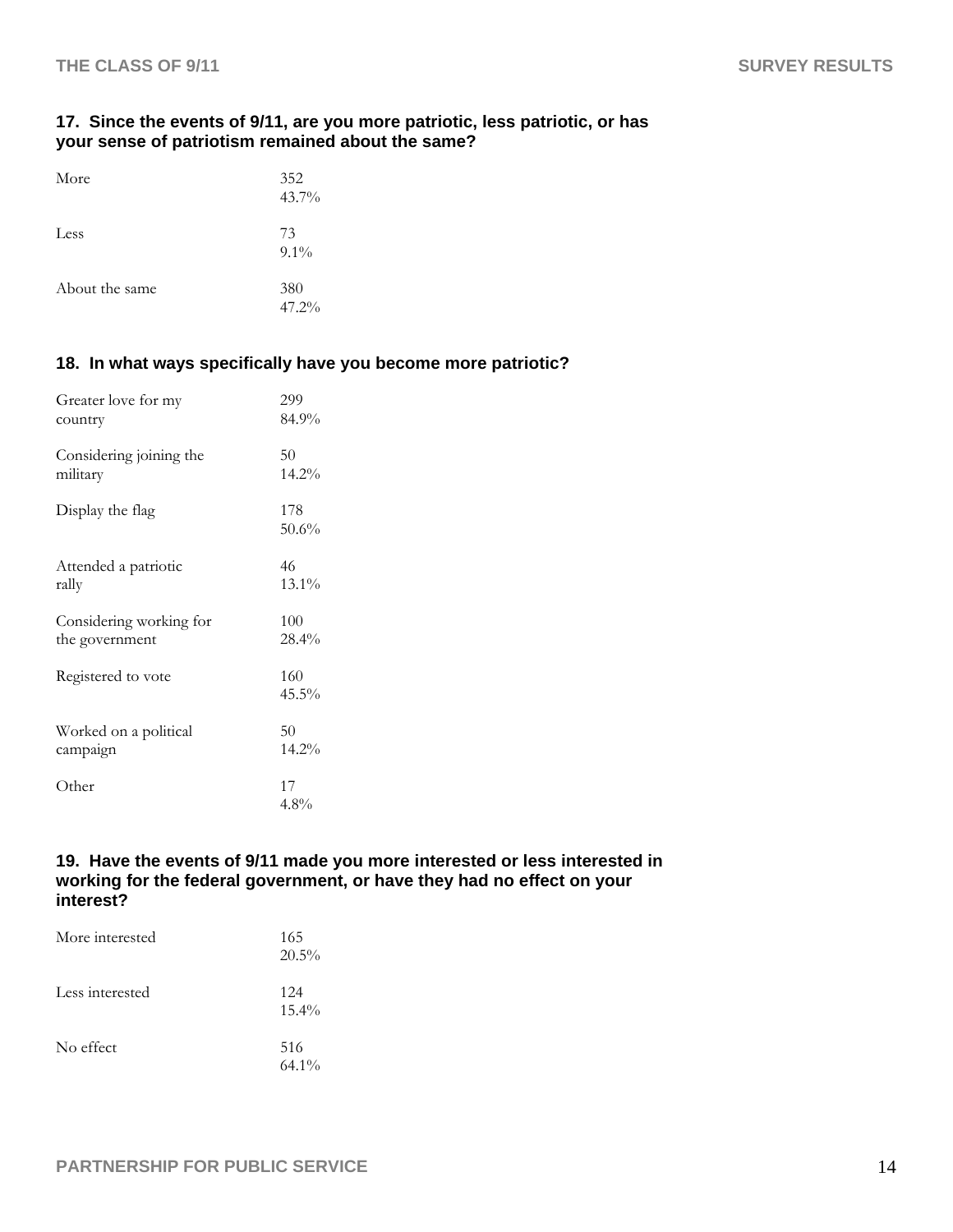# **20. From the following list, which one reason would make you most likely to consider a career in the federal government?**

| Good pay and benefits    | 348<br>$43.2\%$ |
|--------------------------|-----------------|
| Job security             | 84<br>10.4%     |
| Serving your country and | 66              |
| community                | 8.2%            |
| Challenging job with     | 71              |
| responsibility           | $8.8\%$         |
| Working on issues that   | 176             |
| interest me              | 21.9%           |
| Exciting people to work  | 10              |
| with                     | 1.2%            |
| None of the above        | 50<br>6.2%      |

# **21. From the following list, which one reason would make you not consider a career in the federal government?**

| Salaries not high enough                                              | 109<br>$13.5\%$ |
|-----------------------------------------------------------------------|-----------------|
| Too much bureaucracy                                                  | 268<br>33.3%    |
| I have too much student                                               | 29              |
| debt                                                                  | 3.6%            |
| I can't make a real                                                   | 21              |
| difference                                                            | 2.6%            |
| Not a fun or interesting                                              | 50              |
| place to work                                                         | $6.2\%$         |
| I don't know what                                                     | 100             |
| careers are available                                                 | $12.4\%$        |
| Never been asked to<br>consider working for the<br>federal government | 85<br>10.6%     |
| No job to match my                                                    | 59              |
| skills or goals                                                       | 7.3%            |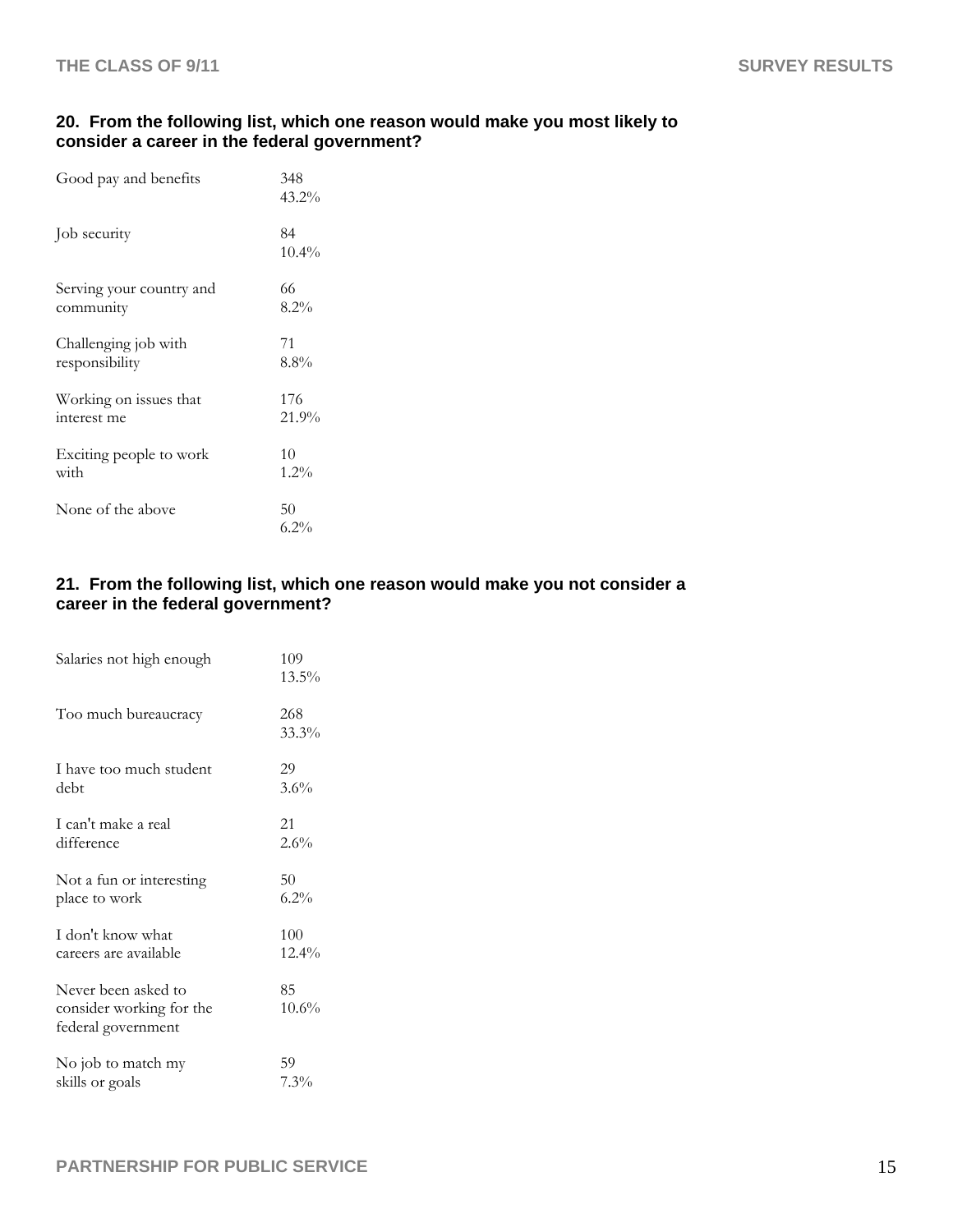| None of the above | -84      |
|-------------------|----------|
|                   | $10.4\%$ |

# **22. When do you think the war on terror will be over?**

| In the next 1 to 5 years | 138<br>17.1%    |
|--------------------------|-----------------|
| In 6 to 10 years         | 110<br>13.7%    |
| In 11 to 20 years        | 62<br>$7.7\%$   |
| More than 20 years       | 38<br>$4.7\%$   |
| Not in my lifetime       | 216<br>$26.8\%$ |
| Never                    | 241<br>$29.9\%$ |

#### **23. Since 9/11, do you agree or disagree that young Americans, like yourself, should have been asked to do more to help fight the war on terror?**

| <b>Strongly Agree</b>    | 60<br>$7.5\%$   |
|--------------------------|-----------------|
| Agree                    | 273             |
|                          | 33.9%           |
| Disagree                 | 329<br>$40.9\%$ |
| <b>Strongly Disagree</b> | 143<br>17.8%    |

# **24. What are you most fearful of at this time?**

| Terrorist attack         | 108<br>$13.4\%$ |
|--------------------------|-----------------|
| Being unemployed         | 251<br>$31.2\%$ |
| Going deeply into debt   | 261<br>$32.4\%$ |
| Being unable to continue | 63              |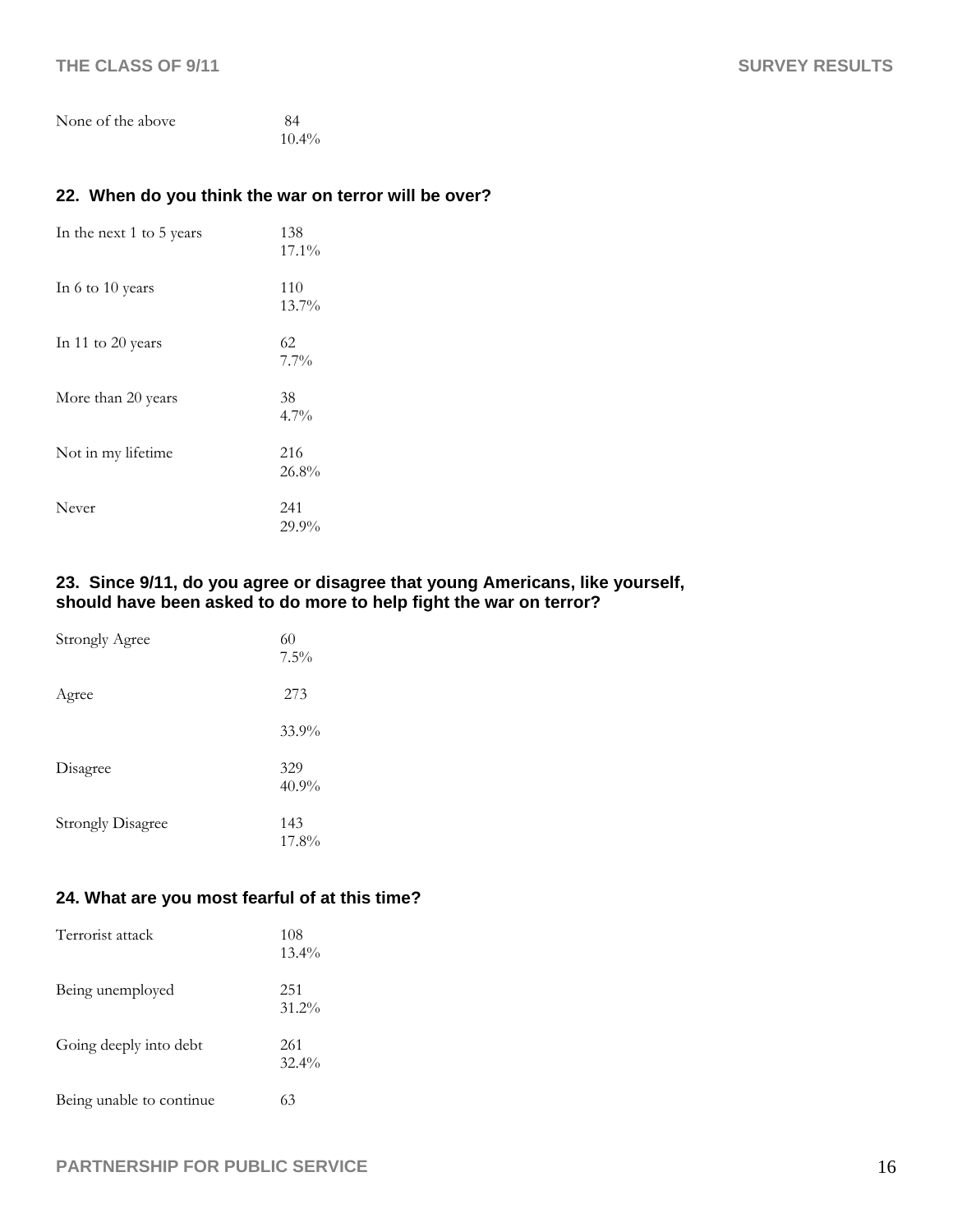### **THE CLASS OF 9/11** SURVEY RESULTS

| studies       | $7.8\%$         |
|---------------|-----------------|
| None of these | 122<br>$15.2\%$ |

# **25. In which of the following ways did the attacks on 9/11 affect you, personally?**

| No effect                                  | 185<br>$23.0\%$ |
|--------------------------------------------|-----------------|
| More religious                             | 118<br>$14.7\%$ |
| More patriotic                             | 286<br>$35.5\%$ |
| Live more for today                        | 262<br>32.5%    |
| Worry about my future<br>safety            | 240<br>29.8%    |
| More active in my<br>community             | 80<br>$9.9\%$   |
| Brought me closer to<br>friends and family | 232<br>28.8%    |
| Other                                      | 71<br>$8.8\%$   |

#### **26. In your opinion, how likely is it that the United States will experience another serious terrorist attack, like 9/11, in the next 5 years?**

| Very likely       | 143<br>17.8%    |
|-------------------|-----------------|
| Somewhat likely   | 412<br>$51.2\%$ |
| Not very likely   | 222<br>27.6%    |
| Not at all likely | 28<br>$3.5\%$   |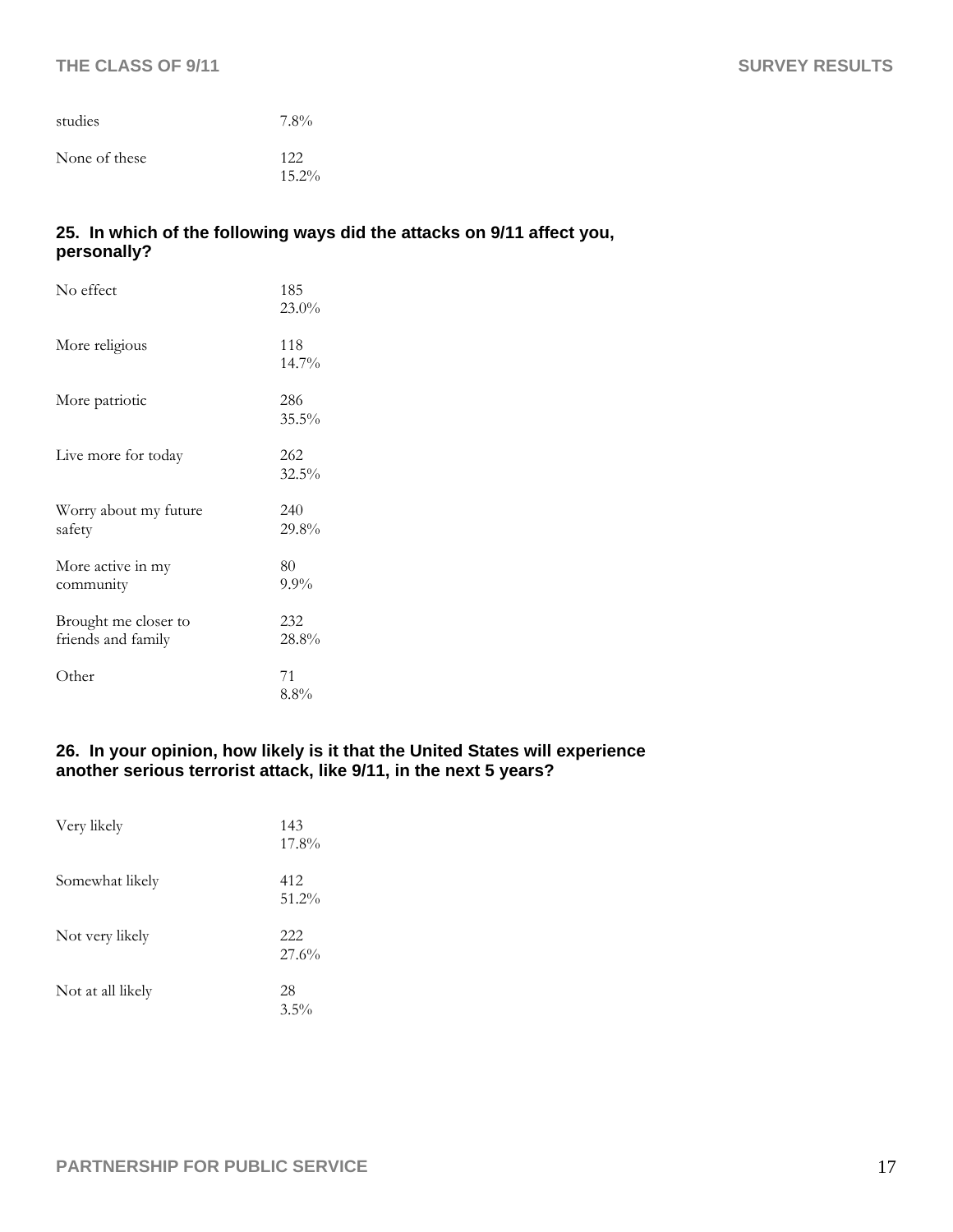## **27. Which of the following best describes the highest level of education of your parents?**

| Less than H.S. graduate | 18<br>$2.2\%$   |
|-------------------------|-----------------|
| H.S. graduate           | 82<br>$10.2\%$  |
| Some college            | 234<br>$29.1\%$ |
| College graduate        | 471<br>58.5%    |

# **28. Which of the following best represents your race or ethnic group?**

| White, non-Hispanic | 624<br>77.5%  |
|---------------------|---------------|
| Hispanic            | 40<br>$5.0\%$ |
| African American    | 49<br>$6.1\%$ |
| Asian/Pacific       | 60<br>7.5%    |
| Other/mixed         | 32<br>$4.0\%$ |

#### **29. In the 2004 presidential election, did you vote?**

| Yes      | 627<br>77.9%    |
|----------|-----------------|
| $\rm No$ | 178<br>$22.1\%$ |

#### **30. In the 2004 presidential election, the candidates were Democrat John Kerry and Republican George W. Bush. For whom did you vote?**

| Kerry        | 339<br>54.1%    |
|--------------|-----------------|
| Bush         | 260<br>$41.5\%$ |
| Someone else | 27<br>$4.3\%$   |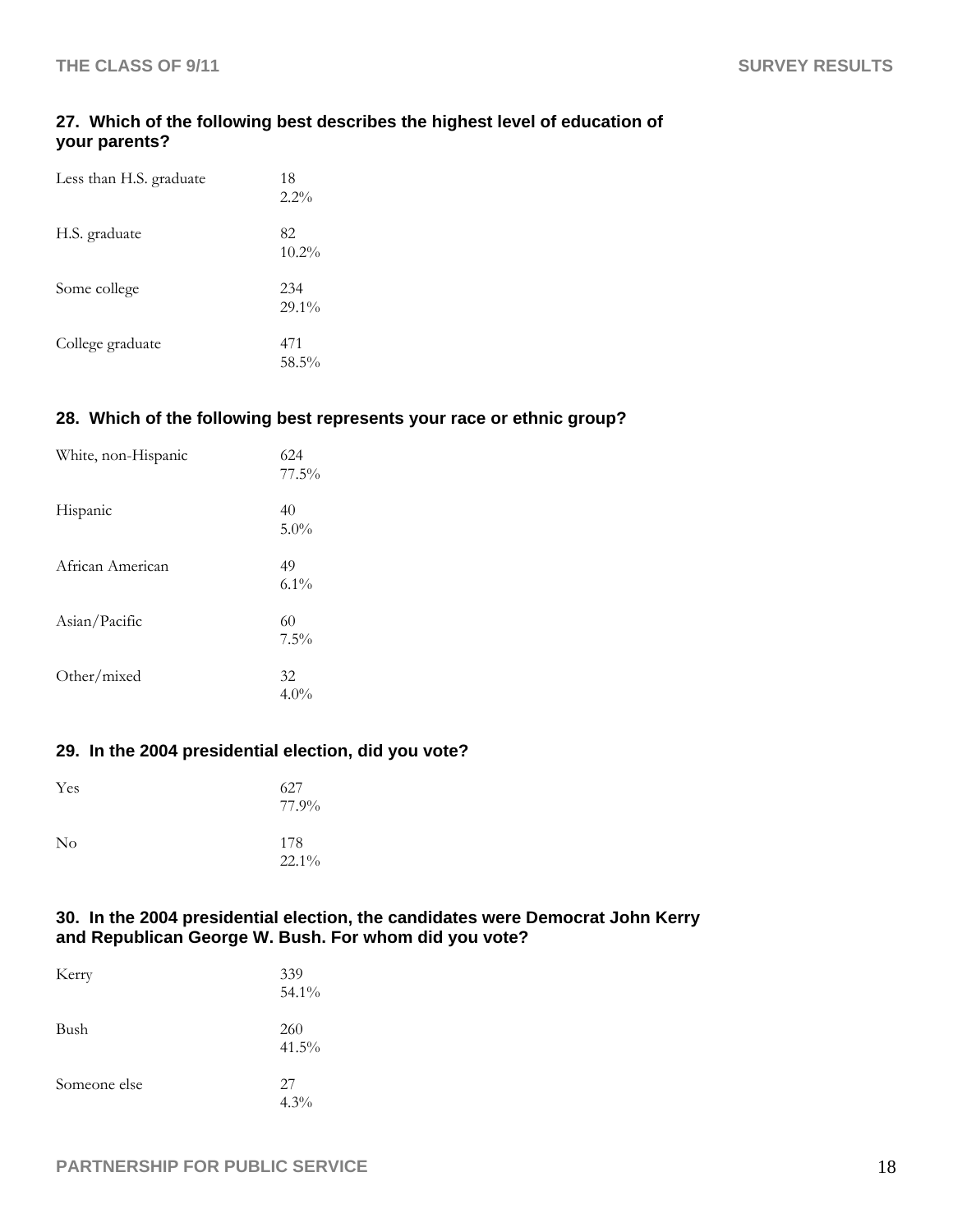| Did not vote |         |
|--------------|---------|
|              | $0.2\%$ |

#### **31. Which party do you consider yourself to be a member of - Democrat, Republican, Independent, or Libertarian?**

| Democrat    | 284<br>35.3%  |
|-------------|---------------|
| Republican  | 257<br>31.9%  |
| Independent | 175<br>21.7%  |
| Libertarian | 24<br>$3.0\%$ |
| Other       | 65<br>$8.1\%$ |

# **32. Which description best represents your political ideology?**

| Progressive/very liberal | 66<br>8.2%    |
|--------------------------|---------------|
| Liberal                  | 171<br>21.2%  |
| Moderate                 | 313<br>38.9%  |
| Conservative             | 167<br>20.7%  |
| Very conservative        | 34<br>4.2%    |
| Libertarian              | 24<br>$3.0\%$ |
| Other                    | 30<br>3.7%    |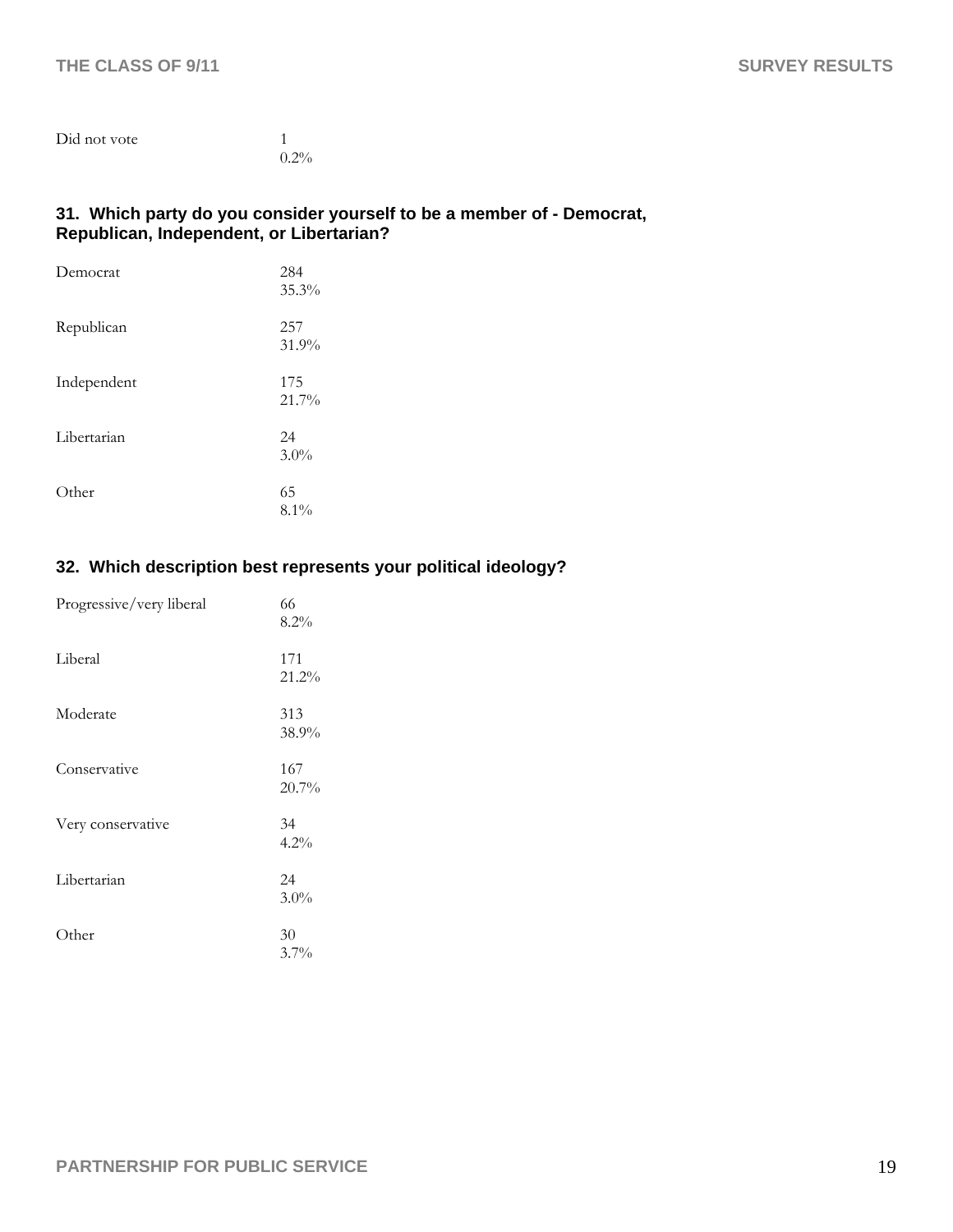# **33. How often do you attend church, mosque, synagogue, or other place of worship?**

| More than once a week         | 67<br>8.3%      |
|-------------------------------|-----------------|
| About once a week             | 159<br>19.8%    |
| Once or twice a month         | 130<br>$16.1\%$ |
| Only on religious<br>holidays | 130<br>$16.1\%$ |
| Rarely                        | 171<br>21.2%    |
| Never                         | 148<br>$18.4\%$ |

# **34. Which of the following best represents your parents' household income last year before taxes?**

| Less than $$15,000$ | 56<br>7.0%      |
|---------------------|-----------------|
| \$15,000-\$24,999   | 48<br>$6.0\%$   |
| \$25,000-\$34,999   | 81<br>$10.1\%$  |
| \$35,000-\$49,999   | 91<br>11.3%     |
| \$50,000-\$74,999   | 147<br>18.3%    |
| \$75,000-\$100,000  | 96<br>11.9%     |
| \$100,000 or more   | 153<br>$19.0\%$ |
| Don't Know          | 133<br>16.5%    |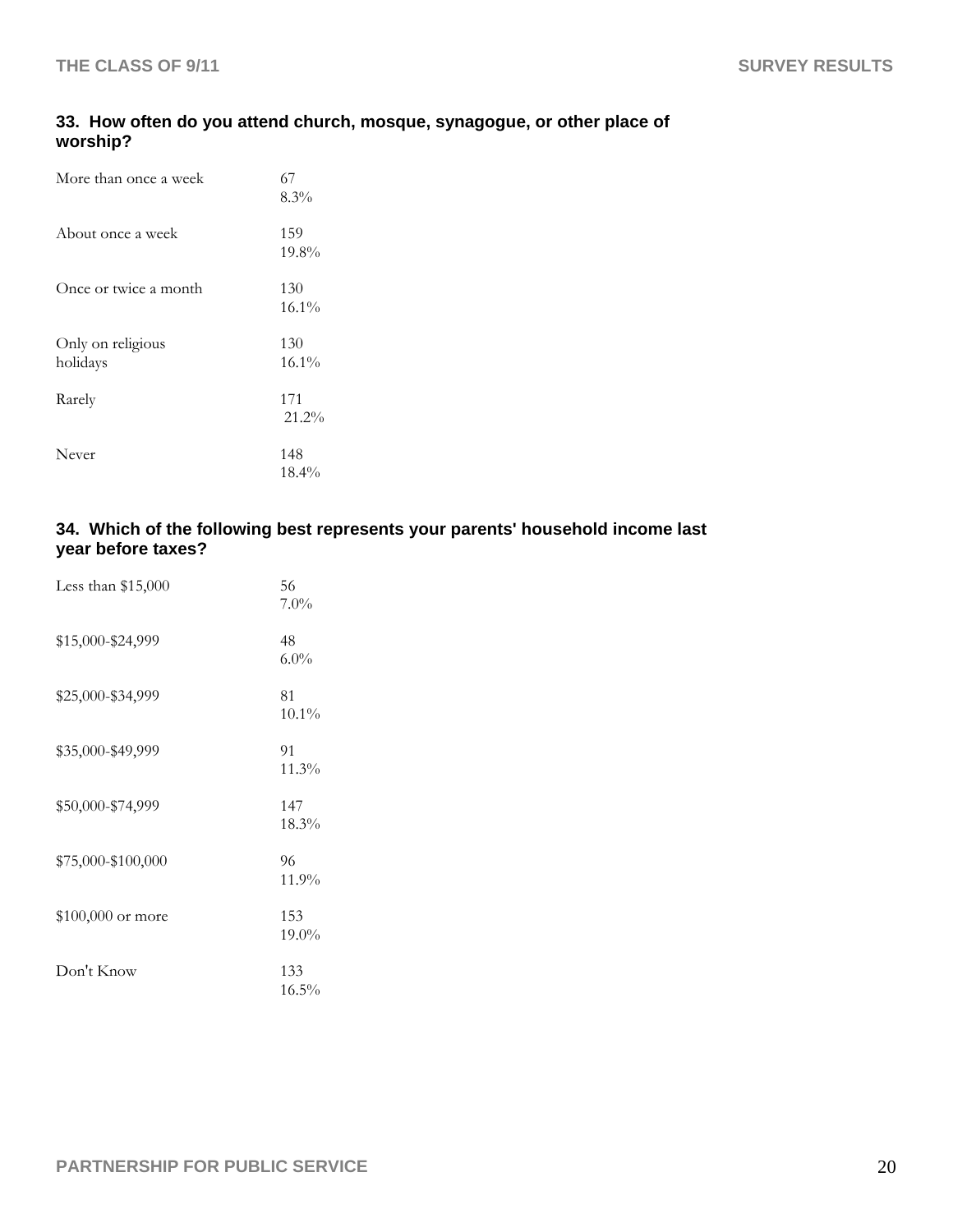

# **The Class of 9/11**

# **CHAT SESSION SUMMARY**

## **PRIMARY OBJECTIVES:**

The objectives of the iModerate sessions were to:

- Learn what was driving respondents' interest/lack of interest in working for the federal government
- Understand how these respondents define public service and government work, and how they think of these as career choices
- Gauge the impact 9/11 has had on this group of students' views of public service and working for the government, and on their career choices
- Establish the best ways to speak to and reach this audience so that they consider the federal government as a viable career path

## **REPORT OVERVIEW:**

- Executive Summary
	- o The Federal Government as Employer
	- o Public Service
	- o What Motivates the Class of 2005?
	- o The Impact of 9/11
- Main Findings
	- o Perceptions of Working for the Federal Government
	- o Definition of Public Service
	- o Class of 2005 and Public Service
	- o Impact of 9/11
	- o Other Topics
	- o How To Reach Out to These Students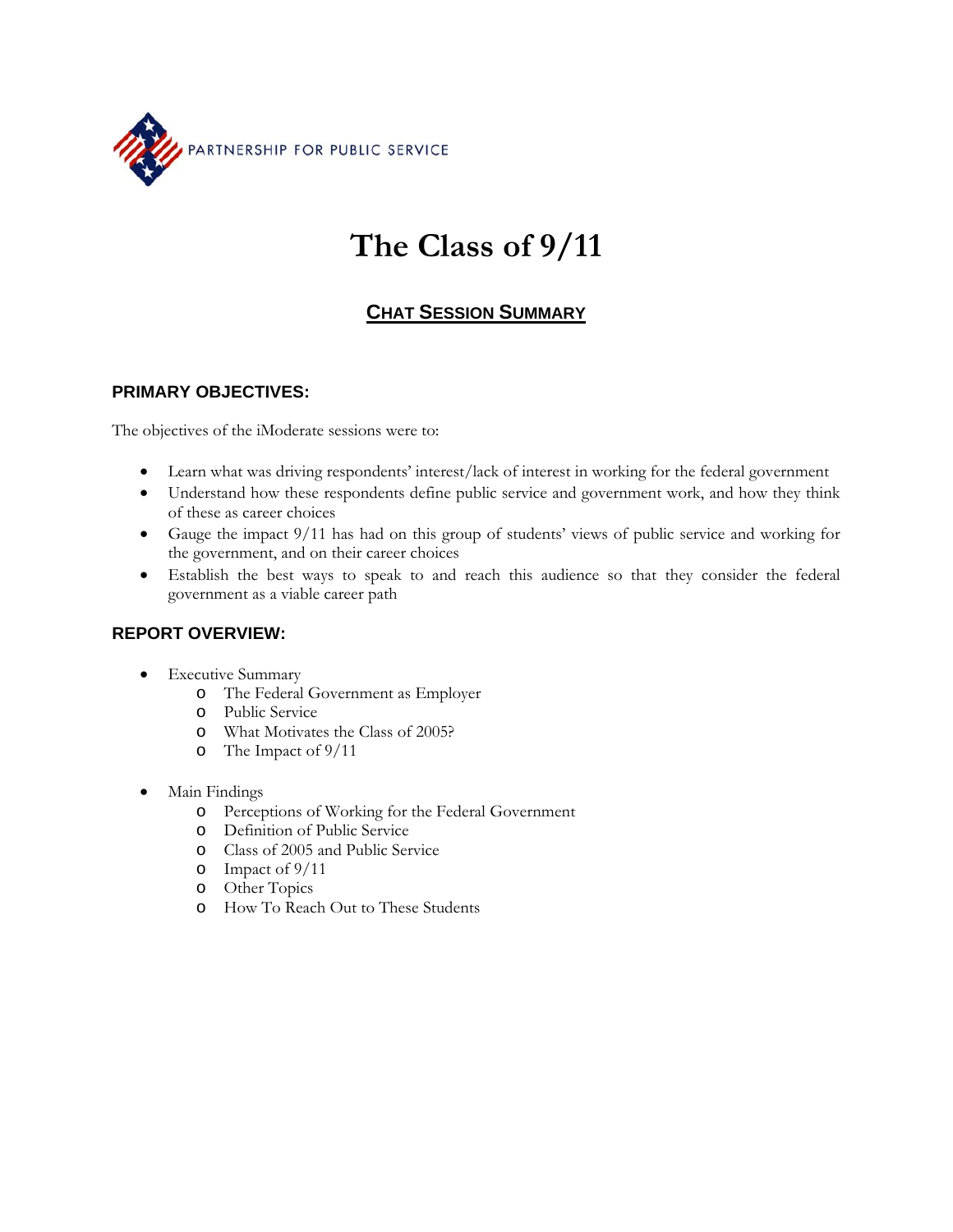#### **EXECUTIVE SUMMARY**

#### **The Federal Government as Employer**

- Respondents often remarked about the good pay, benefits and job security of a federal government job, but were very unclear about what exactly a government job might entail in terms of content.
	- o Students had a vague notion of the government as a place where they'd have the opportunity to work on issues that matter to them.
- The idea of "the federal government" can be daunting and impenetrable. These students do not understand how many facets there are to the federal government and struggle to see how it could fit their education and interests.
- Finding a way to move past the "the government" and present examples of specific opportunities would help dimensionalize public service and bring the relevance into focus.
- Humanizing the government as a vibrant, dynamic group of people working towards goals, effecting change, and having a true impact is critical. The Class of 2005 wants to be in charge of their future and do not easily connect a government job to this goal.
- Respondents who were "very interested" in working for the federal government consistently cited good pay, benefits and job security as their key motivators.
	- o Others have a clear career objective (CIA, NASA, international relations) and see the government as the only—or the most logical—place to meet their goal.

#### **Public Service**

- For the Class of 2005, "public service" is not a phrase that they immediately equate with government or even with higher-level, issues-based initiatives.
- While these respondents believe that some government jobs can be considered public service, this was not a top of mind or particularly strong response.
- The key element of their definition of public service a direct, firsthand impact on the people who are being served. They think of people such as teachers, firefighters, and local organizations that work "in the trenches." The military was also often thought of in this category.
- Additionally, there is a strong perception that public service work is, by definition, very low paying, or is even done for free.

#### **What Motivates the Class of 2005?**

- For the most part these respondents state that they are motivated by high salaries and recognition, and therefore do not consider public service or government work as a good fit for them. Although they say this with some chagrin, they also accept it as a reality that they must function within.
- While student loan debt does factor into their desire for high salaries, they are most likely to cite societal expectations and pressure to achieve as the driving factors in wanting to earn as much as possible.
- For others, a desire to work for the greater good does exist, but the government is not viewed as the way to do this. In their minds it is often a place where people toil in obscurity with limited ability to actually have an impact.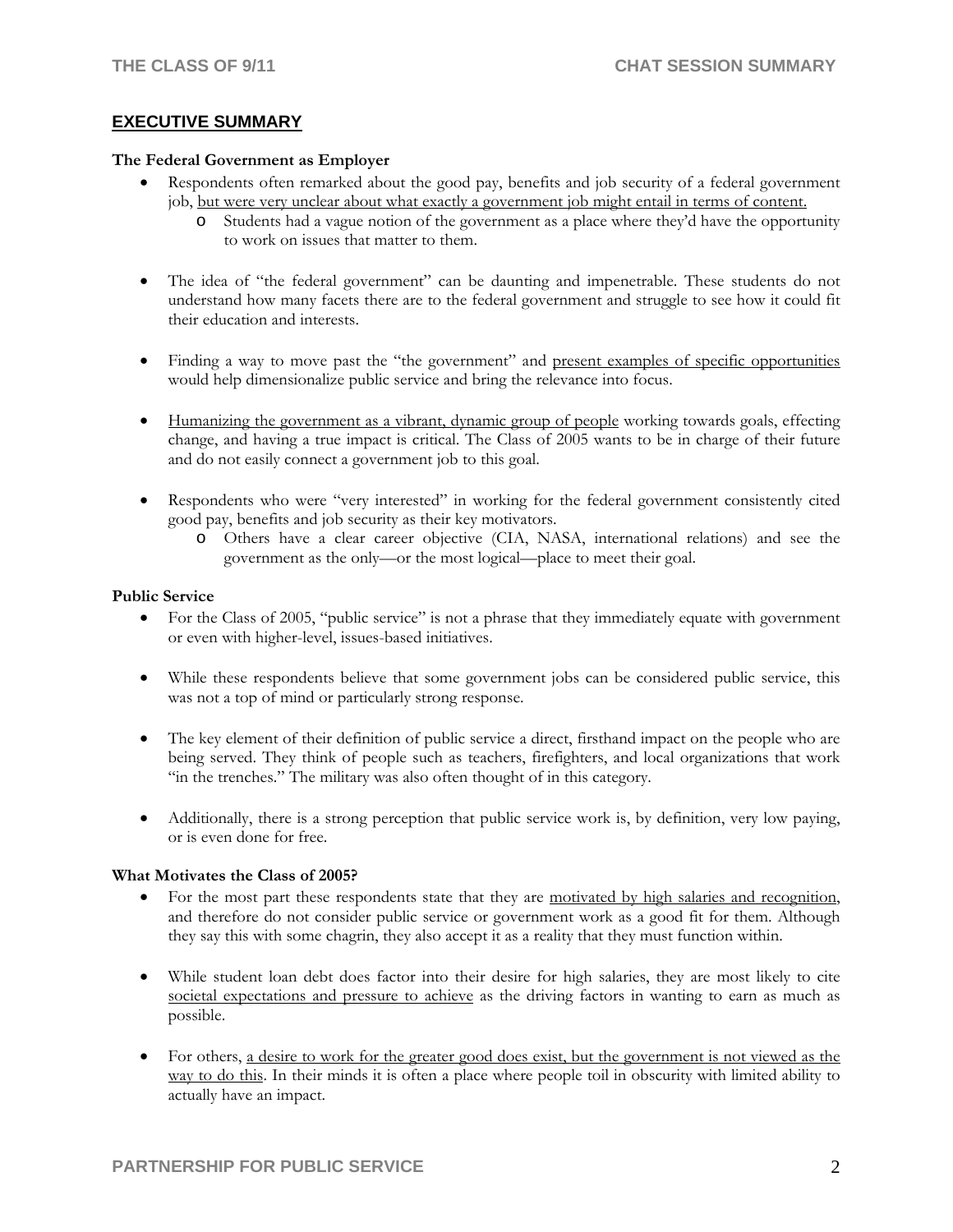- If they are giving up the potential for high compensation they were groomed to desire, they want to ensure that they will at least make a difference.
	- o Presenting the federal government as a place where things actually *do* get done, where change is affected and hard work does pay off, is necessary to establish its relevance for this group.

#### **The Impact of 9/11**

- 9/11 woke up the Class of 2005 and made them start paying attention to the government. As a result of this, they are "critical consumers," a 21st century version of the old "Question Authority" era.
- Respondents frequently talk about  $9/11$  and the war in Iraq in the same breath. For many, the war is very close to home and has dampened the enthusiasm that 9/11 brought out.
- Students do not report a significant connection between 9/11 and their career choices. While the events of that day impacted how they think about government, it does not drive the professional choices they are making now.
- Patriotism runs deep in this group but they seldom acknowledge it as driving career decisions. Patriotism is thought of as an emotional, human connection, whereas career decisions need to be treated in a very practical, businesslike way—their futures are riding on them.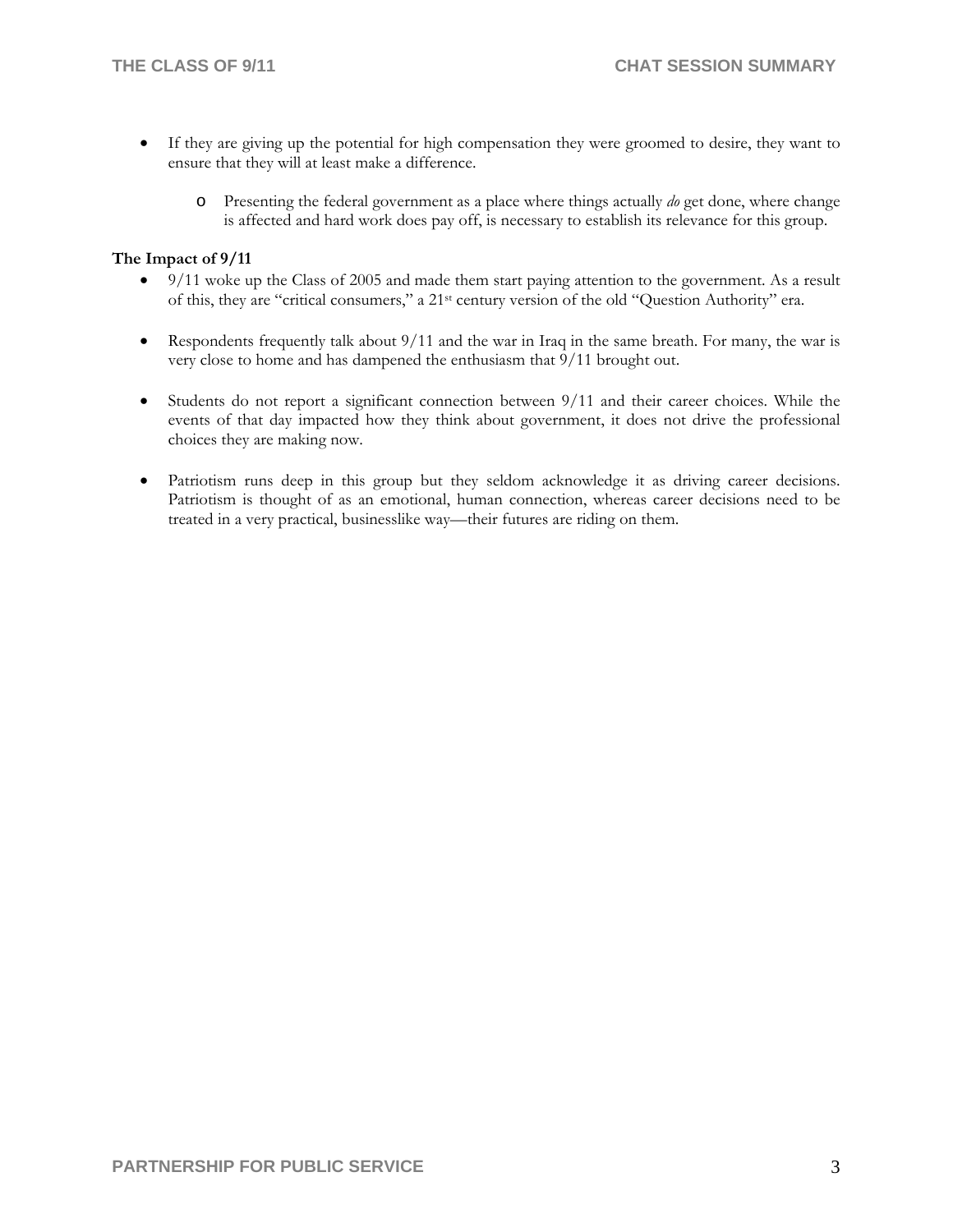#### **MAIN FINDINGS**

#### **PERCEPTIONS OF WORKING FOR THE FEDERAL GOVERNMENT**

#### • **What are the jobs?**

These respondents do not understand exactly what "working for the federal government" means. While they easily make top of mind associations to politics, the FBI, the IRS, etc..., they do not have a larger picture of the opportunities available to them.

Regardless of their interest level they base their limited assessment of a government job on the stereotypes of job security, low pay, bureaucracy, etc… with little awareness or definition of what the actual work could entail.

As a result of this, the government does not play a meaningful role in their discussion or evaluation of different career paths.

*It also comes from the universities as well. They encourage people to find jobs in private sector fields and do not offer much towards public service…In college public service jobs are not something that one is approached with. The various opportunities would need to be addressed and how they apply to my field of study would be important as well.* 

(Female, not very interested)

*This [survey] is the first type of thing I've been introduced to about jobs with the government.*  (Male, somewhat interested)

*I have never heard anyone my age say, "Man, I really want to work for the SBA or USDA." People think of Wal-Mart or Sprint as a place you can climb the ladder and make money. They have nothing against the SBA or USDA they just do not think of them when looking for jobs.*  (Male, not sure if interested)

Based on this, it is critical to explain to new college grads what, in fact, is available. These students want to use their degrees, make money, and make a difference. They are in large part open to the idea of working for the government. They just need to be told what that could look like.

*Just let us as students know that we can have a shot of getting employed by the federal government. I would be honored to work for the federal government as would many students.*  (Male, somewhat interested)

*Many kids my age have no idea how to go about starting a career in the federal government. Maybe they could post entry exams as they do with the civil service tests in major cities…I know if they did something like that in Boston I would go.* 

(Female, very interested)

#### • **Let them hear it "from the horse's mouth"**

Because respondents do not have a grasp of government jobs available to them, they also lack a clear picture of the types of people who work for the government.

Consequently, it is more difficult for them to imagine themselves working for the federal government. Their limited understanding makes it hard for them to see it as a potential professional home.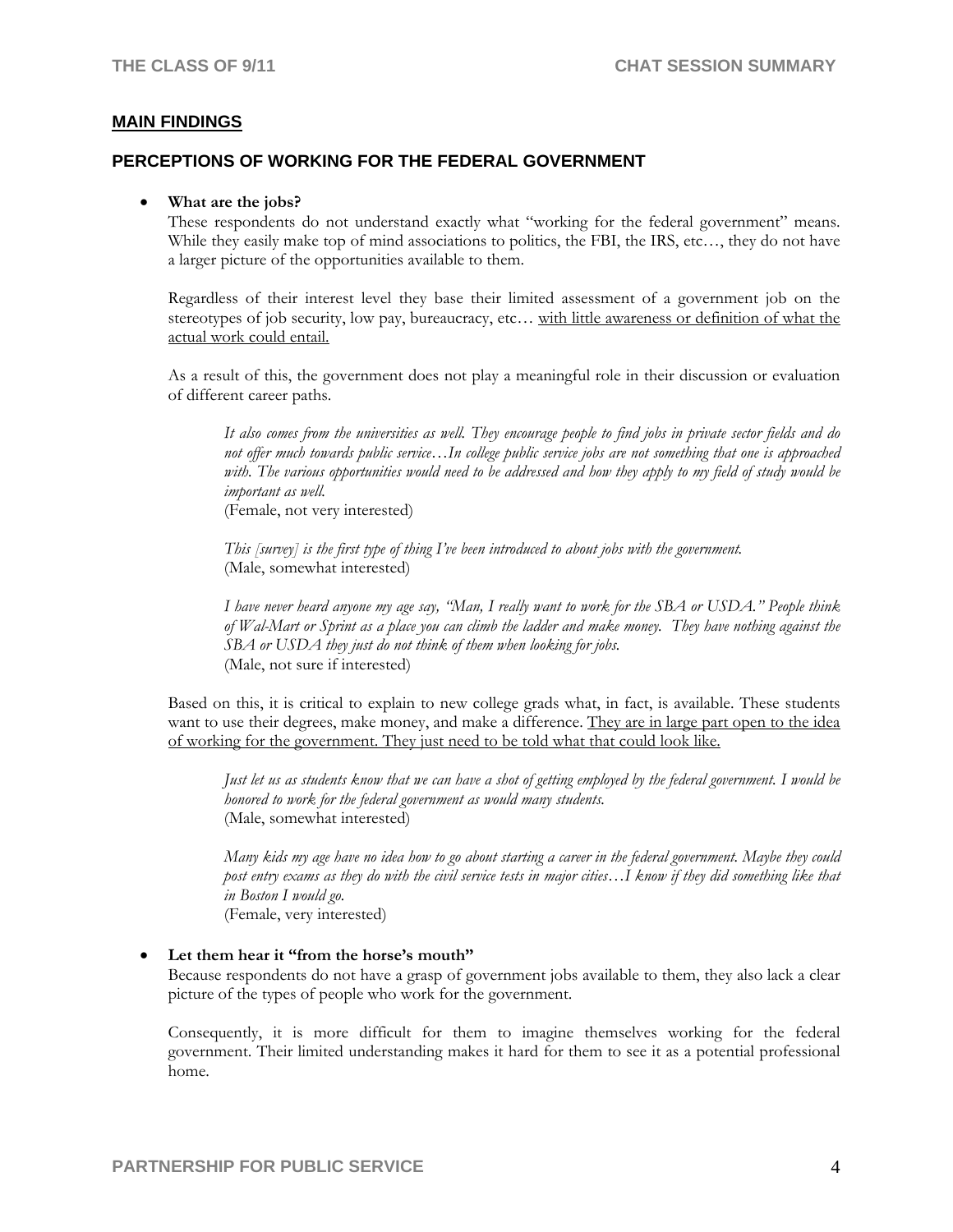Our respondents repeatedly stated that talking to someone who actually works for the government would be among the most effective ways for them to view it as a viable career path for themselves.

*Being able to meet with actual representatives of the agencies who will discuss what they do personally is very informative…That working for the government can be really fulfilling as a career. Not many people, myself* included, really see anything that would be satisfying about a public service career. (Female, not very interested)

*I think I would need to know someone that works for the government and be able to hear what they have to say. It would also put a face to something I don't know a whole lot about….* (Male, not very interested)

Showing accomplished people in real government jobs, working on high-profile, compelling issues and getting results could put the federal government in a context that appeals to these students while also dispelling some of the stereotypes.

*Advertisements that give real examples of people working for the government. It would give their profile…this would give government jobs a face, someone who is testifying about what they do and how much they enjoy it…If I would know that there are people out there who love their government job then I would be more inclined to be interested in working for the government.*  (Male, not very interested)

Mod: *What would you need to see or hear to make you think public service is a viable career path for someone like you?*

Guest: *People in those jobs enjoy what they do, are paid well, job security, good benefits. A physical person to set the example.* 

(Female, somewhat interested)

#### **DEFINITION OF PUBLIC SERVICE**

#### • **What they think it is**

Members of the Class of 2005 have countless definitions of public service, however the majority share several important elements:

- o Work that serves the greater good, most often a particular group of individuals
- o Low pay, not done for profit
- o In-the-trenches, hands-on roles that directly impact the people being served

*Public service can be defined in an infinite number of ways…Anybody who has a career focused not on themselves but on the greater good of the community around them. It is questionable if the politicians of today are actually looking out for the greater good of their fellow man.*  (Female, very interested)

*I think of public service jobs as being very satisfying but not necessarily very well-paying. I would like to be financially secure.*  (Female, somewhat interested)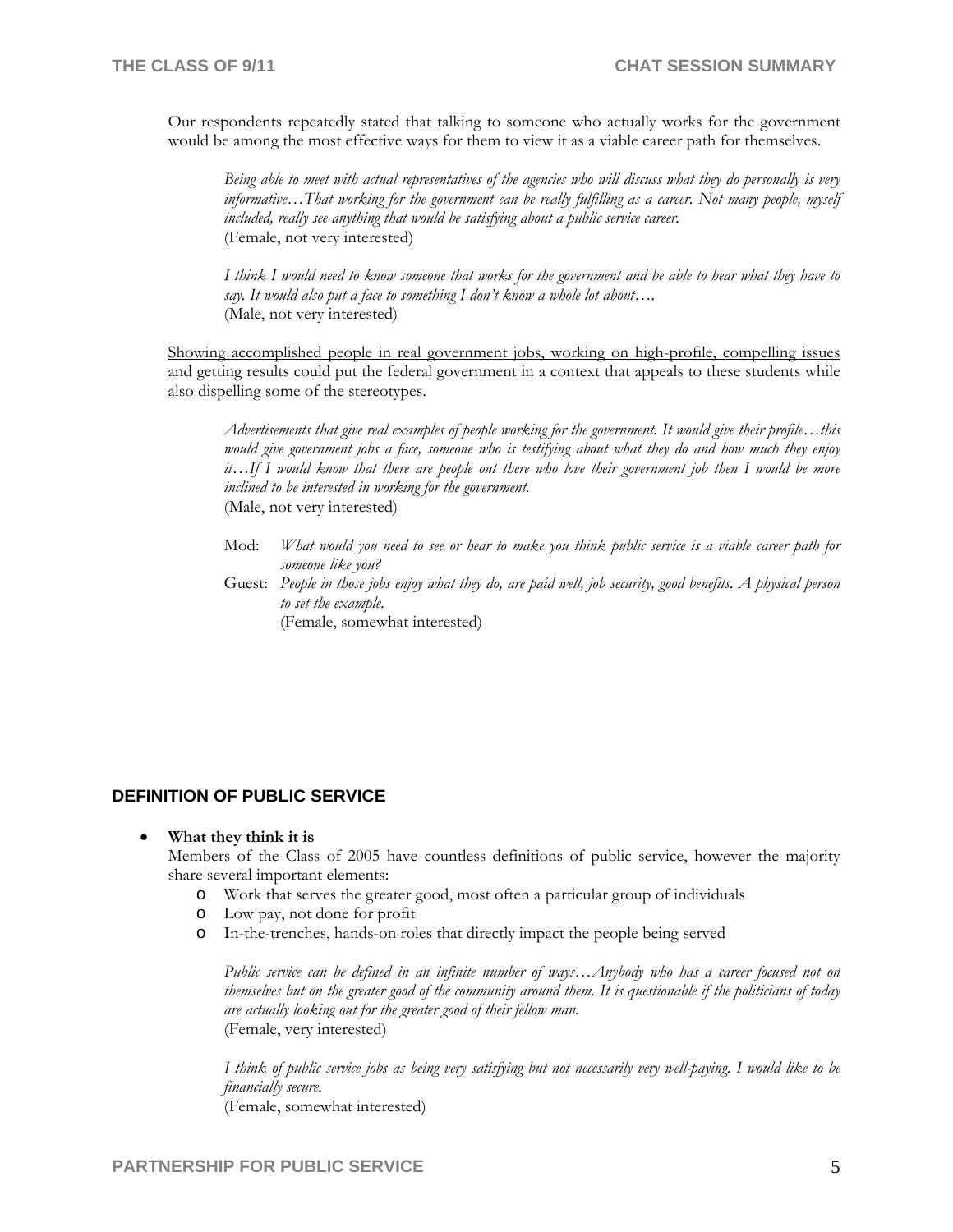A significant number of respondents specifically mentioned firefighters, police officers, teachers, and those who work with a particular constituency as examples of public service.

*Public service? Well law enforcement, maybe non-profits that are subsidized by the government, other service jobs like firefighting etc.*  (Male, somewhat interested)

*I think of social workers. I guess I define public service as doing something that is for the benefit of the general public, or at least a specific group within the general public.*  (Female, somewhat interested)

#### • **How government fits into this**

Respondents did not show a consistent opinion as to whether government is or is not a public service. For the most part they agreed that it can be considered a public service, but they do not believe that the term applies to all government work.

This perception is directly related to an impression that much of the work of government is inefficient busywork being conducted in a grey maze of cubicles by people who don't want to be there, or by people whose work will never have an impact.

There is a degree of dedication, excitement and impact that respondents connect to public service that is not part of their current image of the work the federal government performs.

*When I think of government jobs I think of an office worker who more or less doesn't want to be there, and I see a public service job and people who can be out of the office and are motivated to help people grow and improve.* 

(Male, not very interested)

*For me, honestly, if I knew that I would actually be making a difference in areas that I was concerned about I would be more likely to enter into public service.*  (Female, not sure if interested)

*Most already think that being a cop or firefighter is rewarding... Portraying an office job like in the IRS would be quite hard to make people think it is rewarding.*  (Female, somewhat interested)

*When I think of careers in public service I think of teachers, mentors, people willing to sacrifice some of their time to encourage and raise the standard of living of the poor…I think of the government as more of keeping structure in our society.*  (Male, very interested)

Mod: *Do you think that government jobs are public service jobs? Why or why not?* 

Guest: *I don't think all of them are. For example I don't think the IRS serves the public per se. I realize that some of our tax dollars that are collected eventually serve the public but I don't think all of that is collected is put toward its intended purpose.* (Male, somewhat interested)

Many of those who did think that government could be considered public service thought of public service at a more macro level—effecting change for the larger community rather than helping specific individuals.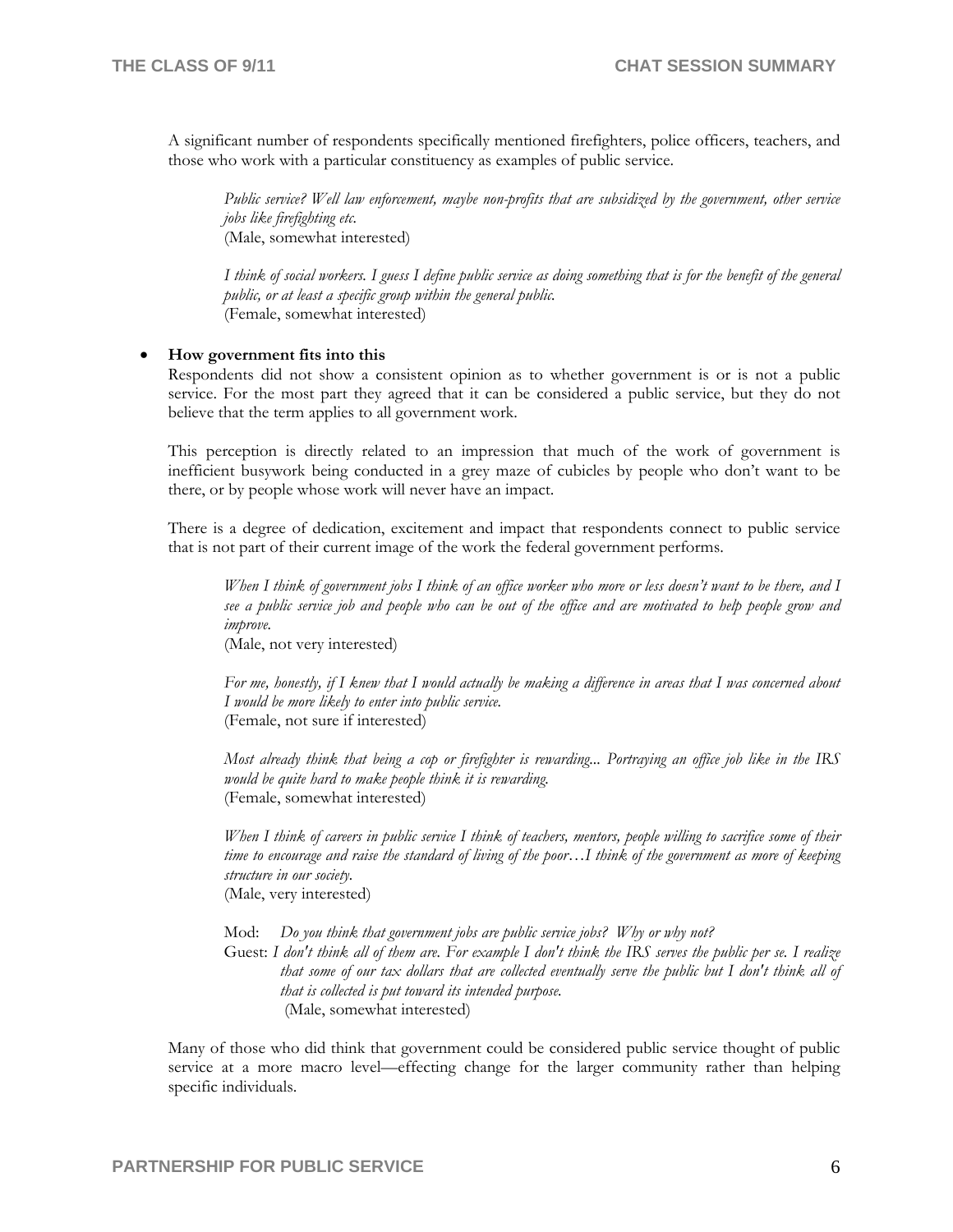*I think that public service is serving the larger community whether this is a local or national service. I think it can be done through volunteer work or a paid job…It's anything that can be done to bring about the greater good or to allow a nation/community to function correctly. I think that public service can be thought of in terms of a sort of civil religion. We are often too quick to think of public service as a selfless soldier giving his life for his country or a politician working for the government, and while these can be the part they aren't the whole. However, I think this likely stems from our American tradition of government by the people, so we feel that if someone completely sacrifices themselves for the public good that it public service.*  (Female, somewhat interested)

*The government exists for the people so yeah, working for the government is therefore for the people but it's for ALL the people, the whole mass, and when I think of public service I think of these people working for a specific group of people…When I think of public service I think that you are working for all the orphans or abused children in your specific area or all the unemployed.*  (Female, somewhat interested)

#### • **Who does it and why?**

Respondents stated that people who pursue public service work are doing so at the expense of what this generation has been raised to believe is paramount—making money and achieving recognition.

A saving grace is that public service—as distinct from government—is a place to make an impact, which can support the desire among the Class of 2005 to be recognized for their achievements.

*We are a much more aware generation. We want to make a difference and the government is not a place to do that.* 

(Female, somewhat interested)

*Nowadays with the rising cost of just about everything our number one concern is working in a job that will pay your bills and provide your future family with whatever they need. Should your job also bring you happiness and greater success then it is just an added bonus. It takes a certain type of person to get into any field of public service. It takes a person that does not put themselves first but everyone else's concerns before theirs. And to those few that choose those careers usually money is not the driving factor behind their motivations.* 

(Female, very interested)

*They're good people who truly want to help people. Money has not become the driving factor of their career choices.* 

(Male, not at all interested)

*Some are just big time born leaders and they want to be a top-dog type person. Others have a heart to serve and they want to help others….they have been leaders or servants their whole lives…Like the kids you play with when you're 3. Some want to play hospital and be a nurse and help others get better others want to organize and coach a soccer team.*  (Female, not at all interested)

## **CLASS OF 2005 AND PUBLIC SERVICE**

The iModerate sessions revealed that respondents are split in their opinion as to whether or not the Class of 2005 is less likely that other generations to pursue public service work.

While a significant number of respondents did agree with this claim, others disagreed, stating that they and their peers feel compelled to make a difference.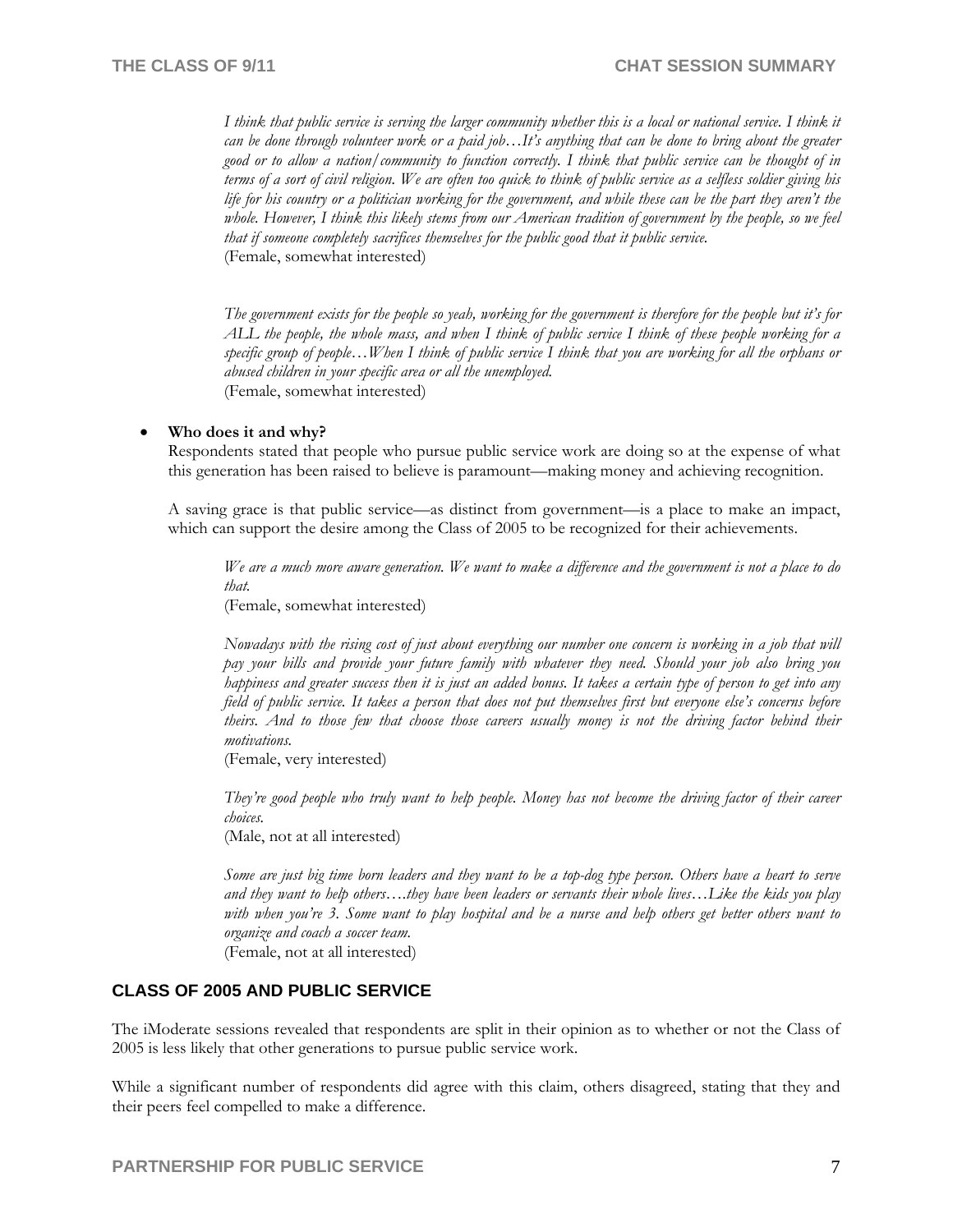A key factor to note, however, is that this drive to serve and make a difference does not equate to a desire to work for the federal government. It is more likely to mean a desire to work in the non-profit sector or in some other capacity loosely defined as public service.

#### • **More likely**

Many respondents who believe that they and their classmates are potentially interested in careers in public service have clear requirements.

They know that choosing such a career path most likely would mean they are accepting lower longterm earning potential. To offset this, they want to be assured that they will have the opportunity to make a difference and be recognized for their achievements.

| Mod: | What would you need to see or hear to believe that public service is a viable career path for you?                 |
|------|--------------------------------------------------------------------------------------------------------------------|
|      | Guest: I'd like to be able to believe that $\Gamma$ 'd be able to make a difference while earning the same kind of |
|      | money and benefits as I would working for a private company. And that there'd be the same                          |
|      | opportunity for career advancement as in a private company.                                                        |
|      | (Male, not very interested)                                                                                        |

- Mod: *Is it accurate to say that people of your generation, specifically in the Class of 2005, are not very likely to want to pursue a career in public service? Why or why not?*
- Guest: *I think most of the people I know can be pretty cynical and as a result are not likely to want to serve a greater cause because they don't feel they'll be effective. Instead, materialism and the desire to take care of oneself seem to dominate. That is not to say that no one or nothing can motivate them. I think that if people are asked to serve in the public service sector in a specific field they're more likely to respond affirmatively…but if one simply said public service it wouldn't be very motivating.*  (Female, somewhat interested)

#### • **Less likely**

The desire to make money, while driven in part by student loan debt, is also very closely tied to the idea that a lucrative career is the most reliable indicator of success. Making as much money as possible—while achieving as much recognition as possible—are thought of as the logical payoff for years of hard work and are also easily understood symbols of success that society can use to classify them.

> *I think that many people have grown up in a certain lifestyle that allows them to live a very reasonable lifestyle. Many of those who don't already live in that affluent community feel pressured by society to strive for that.*

(Male, somewhat interested)

- Guest: *I think it is accurate mostly because we have been raised to think a high salary is the most important thing and that we are all capable of pursuing and attaining these extraordinary careers…I think most kids my age have been led to believe that they shouldn't settle for anything less than top-tier when really they don't all qualify…top-tier is high salary, high recognition, the kind of thing your parents can brag about.*
- Mod: *Do you think working for the government or in public service is top tier? Why or why not?*
- Guest: *No, it is not top tier because it does not bring a sense of superiority or achievement. I mean it might, in certain situations. If you mean Congressman, then yes, it is top tier.*  (Female, somewhat interested)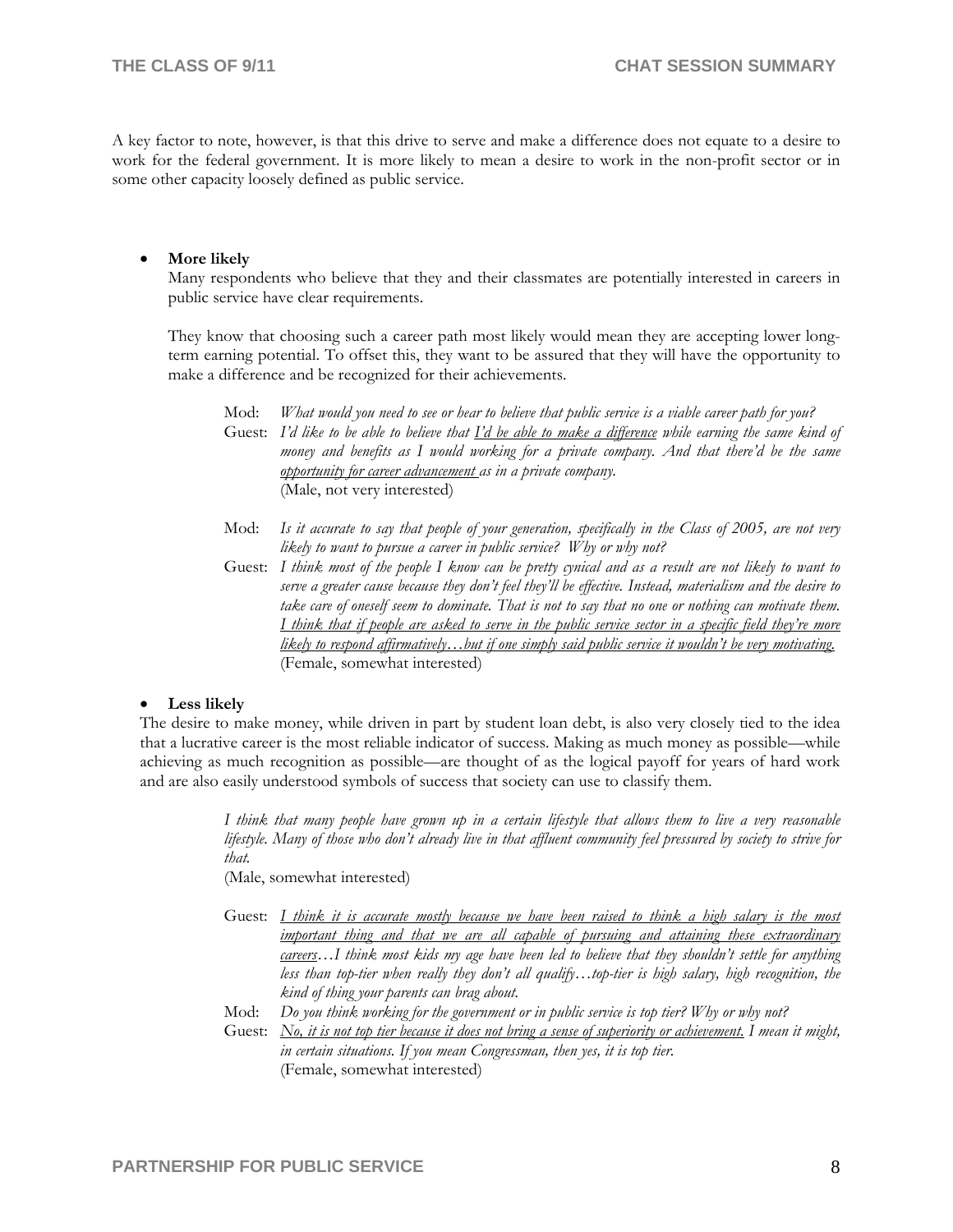Guest: *Most of this generation has been raised to get the job, get the goal, get the promotion and public service doesn't provide for the same kind of external accomplishment. Not the same kind of recognition we're looking for. It's not a healthy thing but it's how we've been raised. This is the age of movie stars and sports heroes and who wants to do public service when you can be a millionaire?...Kids from kindergarten to high school need to know how important it is to do public service. It'll help when public service stops being something our society as a whole kind of looks down on.*  (Male, not at all interested)

*Especially from where I go to school most people would prefer to make money than get caught up in what people consider government jobs to be—ineffective, highly political, lots of bureaucracy, nightmare jobs.* 

(Male, somewhat interested)

*We are selfish. We want immediate gratification and we want to help ourselves, as sad as that is to say.*  (Female, not at all interested)

*In all honesty I'm looking for something that can secure my future financially, where I can get a nice house and such and not have to worry about my bills. I don't see a government job being a six-figure-salary type thing.*  (Male, not very interested)

#### **IMPACT OF 9/11**

While virtually all respondents acknowledged being touched by 9/11, for many the flood of patriotism that swept the nation has faded amid the realities of school, finding a job, and supporting themselves in the "real world."

Many respondents believe that 9/11 has little, if any, impact on them and their peers as they go through their day-to-day lives. They state that it does not shape their decisions or drive their interests in any meaningful way.

The more lasting impact of the events of 9/11 appears to be in a heightened awareness of and attention to the government. Government has become a more important part of their consciousness, of their social and academic discourse, and of their political opinions.

#### • **"Critical consumers"**

The Class of 2005 was straddling the fence between adolescence and adulthood on 9/11/2001. While the college years are a time when most students start to pay more attention to their government, as they are finally able to vote and participate in the national debate, the fact that these students were making that transition during such an emotionally charged time in our nation's history was formative.

*It has totally shaped the way many of us feel about the government. Some of us don't feel safe, don't feel the government is doing everything that they can to prevent some things that have occurred, others feel that the government is doing well with what we have. Overall I think we watch what's going on around us more than we did before.*  (Female, somewhat interested)

*I think 9/11 and the Iraq war made people more attentive to news and politics. So more people voted. And more people try to voice their opinion.*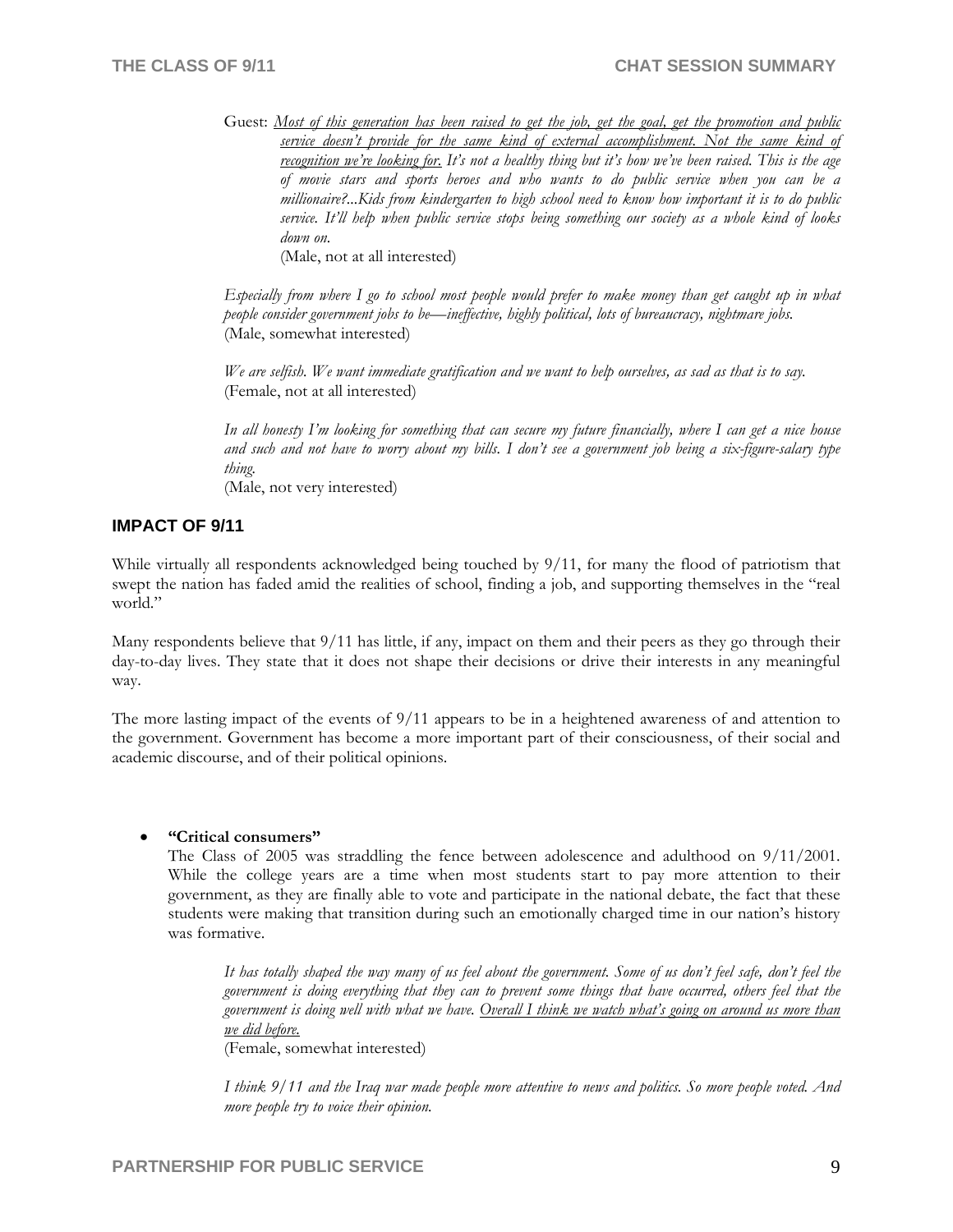(Female, somewhat interested)

#### • **Wanting to be heard**

Our respondents want their opinions to be heard. This desire stands in contrast to the perception that the federal government is not a place where the individual has a voice. If they want to make a change, have an impact, get things done, and be recognized, they express skepticism that the government is the place to do that.

*I had never given much thought about the government prior to 9/11 but since it I have been more involved, wanting to vote, wanting to have a say, forming opinions.* I think it is difficult to be in government at such a *time because every move is going to be scrutinized and disagreed with. I think it is a difficult balancing act and at times I find I applaud the government…It tells me I don't want a government job because I couldn't handle such stress.* 

(Female, not at all interested)

*There is little room for voice in the government…there is a set of established ways and little can be done to change them.*

(Male, somewhat interested)

- Mod: *How do you think the fact that the Class of 2005 will be the first to go though college entirely in a post-9/11 world has impacted the way that you and your classmates feel about public service and the federal government if at all?*
- Guest: *Frankly I haven't noticed any difference. Those who are interested were interested before, though perhaps more strongly. Those who were never interested are no more so today. It seems to have more to do with pre-existing views rather than anything that changed in college or by 9/11.*  (Male, somewhat interested)

#### • **Taking sides**

9/11 and the Iraq war are very polarizing for this group. Many of them equate working with the government with supporting this administration. If you're against the war, they ask themselves, why would you work for the government?

*The decisions made in regard to the war in Iraq make me want to stay away from federal government work.*  (Female, not sure if interested)

*For the most part I think the Class of 2005 might view the government in a slightly negative light than it would have before given the events like the war in Iraq for example. But sadly a lot of students couldn't care less.* 

(Female, not very interested)

- Mod: *How do you think the fact that the Class of 2005 will be the first to go though college entirely in a post-9/11 world has impacted the way that you and your classmates feel about public service and the federal government if at all?*
- Guest: *I think it makes the Class of 2005 split. There are more people at both sides. Either they see it as a call to public service or disillusioned. More people have a stronger opinion I guess.*
- Mod: *Do you think that 9/11 shapes the way you feel about government? Please explain?*
- Guest: *After 9/11 I was more patriotic and I think everyone was. But with the Iraq war less people are patriotic and more people disapprove of the war.*
- Mod: *How does that influence your choice of careers if at all?*
- Guest: *I personally don't really take that into consideration. I take each job as it is. More like job function and how happy I would be doing this job. More selfish reasons I guess. It doesn't really matter if it's public or private job to me.*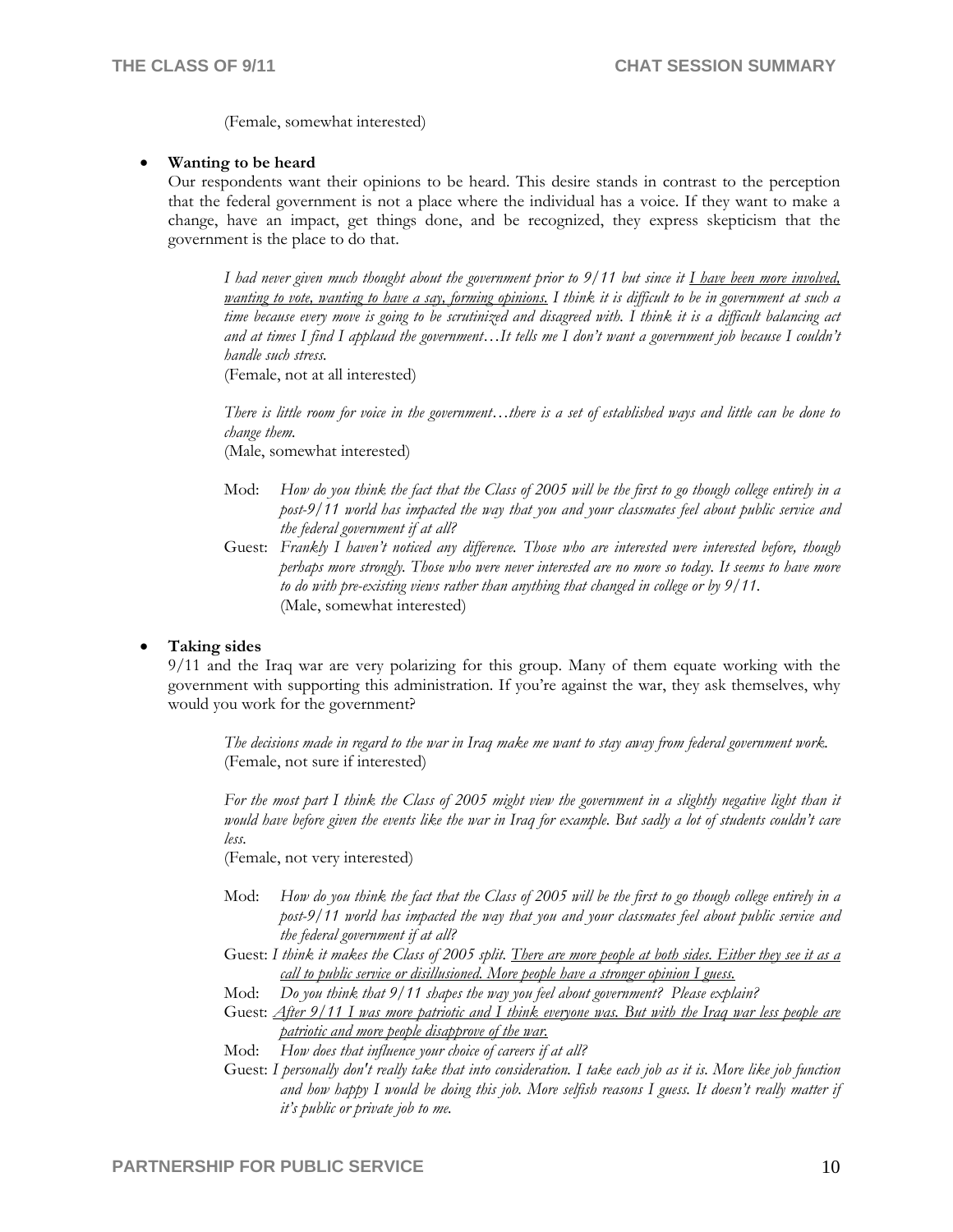(Female, somewhat interested)

## **OTHER TOPICS**

Our discussions with iModerate respondents also included secondary questioning around the following points:

- Is there a difference in their perception of federal versus state or local government work?
- How do they think of civil versus military service?
- If the federal government asked them to serve, would they be willing to do so?

While we did not have the opportunity to raise these questions with every respondent, we did include them when time allowed.

#### • **Federal versus state or local service**

When discussing "government work" in general, respondents' top of mind responses almost always had to do with the federal government. Upon probing, state and local work was described as more action-oriented. In their minds, federal work is where the decisions are made, and state and local work is where those decisions are implemented.

*There is a small difference. The local level is able to be in constant contact with the people and the federal has to get their information from our local and state leaders.*  (Female, somewhat interested)

- Mod: *Can you tell me a bit about how you think of federal service versus service at a state or local level? Is there a difference in your mind? Please explain.*
- Guest: *I view the difference simply as jurisdiction. The federal government is responsible for issues that affect the entire country while the state and local services are in charge of a smaller area.*
- Mod: *As far as reputation prestige ability to make a difference do you think there's a distinction?*
- Guest: *Not really in prestige or reputation. I think people assume that the federal government has more power than state and local but really they just have power over different issues and areas. As far as making a difference you could make a difference in both its just that federal affects a larger area of change than state or local.*

(Female, somewhat interested)

*I think the more local governments are trying to improve how things are in those certain communities. But I definitely don't think that they are doing everything that they can. I think that they make improvement to keep the people happy yet there are so many issues that they don't even touch for whatever reason. See I think that the government does good things but they limit themselves. I don't know if this is true but just the way I feel.* 

(Male, not very interested)

#### • **Civil versus military service**

For some respondents, working for the federal government and/or in public service had quick connection to the idea of military service, but this was not an overwhelming connection.

Members of this group were very likely, however, to connect government work to, the FBI and CIA, and public service to police and firefighters.

*The scopes of the jobs are different. The ideas are the same. There is honor and integrity involved with both. They both create heroes. They both foster courage. Whether you're saving a country or saving a kitten from a tree I feel that those individuals doing their part to make the world a better place deserve my respect. (Male, somewhat interested)*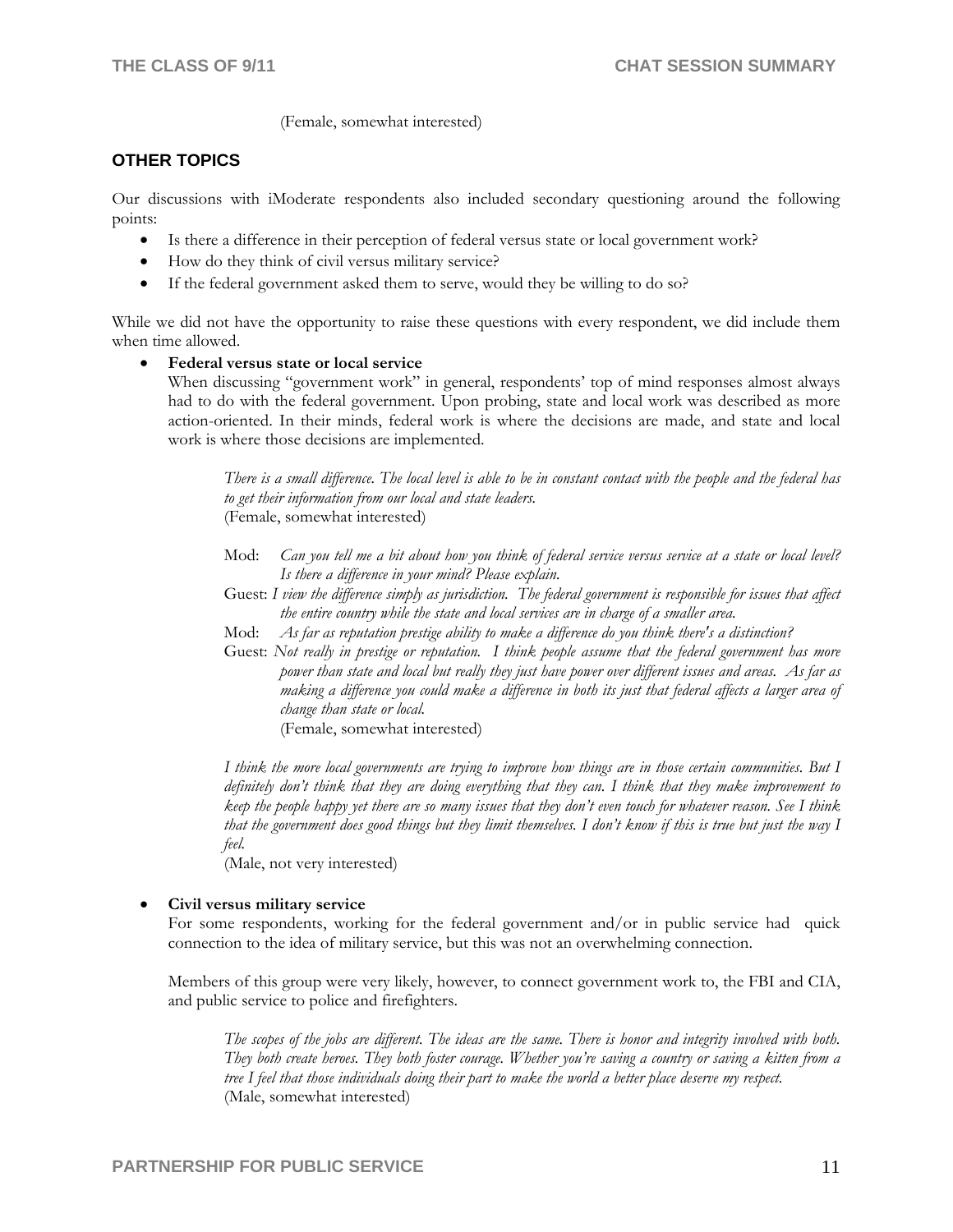*Civil service is doing what is best for society (civilians) and military service is working for the government to achieve what's best.* (Female, not very interested)

*I can't speak for everyone but I know a lot of people view public service as joining the military and a lot of people are scared to do that. Also a lot of people my age are worried about their financial status and they feel that public service won't satisfy them financially.*  (Male, somewhat interested)

#### • **Willingness to serve if asked**

When specifically asked this question, most respondents said that they would be willing to help out in some way. While they are not motivated to take that step on their own—or are unsure what step that would be in the first place—they were unlikely to admit that they would say "no" if asked to help.

*I would be willing to serve in whatever way I could. I would do this because I believe it is first of all my responsibility as a citizen of a democracy. Secondly it is necessary for people to be willing to serve if we want to maintain and pursue the goals set forth by the founders of this nation.*  (Female, somewhat interested)

Of note is that these students expressed a desire to have some control over what they agreed to do to help. Rather than just blindly saying "yes, I will serve" they want to be certain that their service will be compensated, rewarding, and acknowledged. This supports the notion discussed earlier that this generation has a strong desire for recognition and control.

- Guest: *I think it would all depend on what it is. If it is something I feel passionately about then I would definitely consider it. But if I didn't care for what there were asking me about then I wouldn't be very interested.*
- Mod: *What would you need to hear from the federal government to make you want to serve?*
- Guest: *I think I would need to hear the government tell me what kind of future I could have working for them but for me hearing isn't what does it; it is seeing. I would most influenced by seeing how things operate rather then hearing. Because it is easy to say something to please the listener but much harder to show it.* (Male, not very interested)
- Guest: *Sure...if it was either A) something I would enjoy doing and I would be financially safe or B) the pay and benefits were great.*  (Male, somewhat interested)
- Guest: *I'd help with a legitimate non-religious charity I'd give blood no problem. I'm sure not going to a war I don't like or helping a cause I don't believe in. I'd have to be compensated if I had to lose time at work. The service would definitely have to be selective and not some arbitrary requirement for voting. You know? The service would be tailored to each person's beliefs and needs.*  (Male, not at all interested)

## **HOW TO REACH OUT TO THESE STUDENTS?**

• The first obstacle to attracting these students to jobs with the federal government is making them aware of them. They just don't know what's out there for them or how to find out about the opportunities.